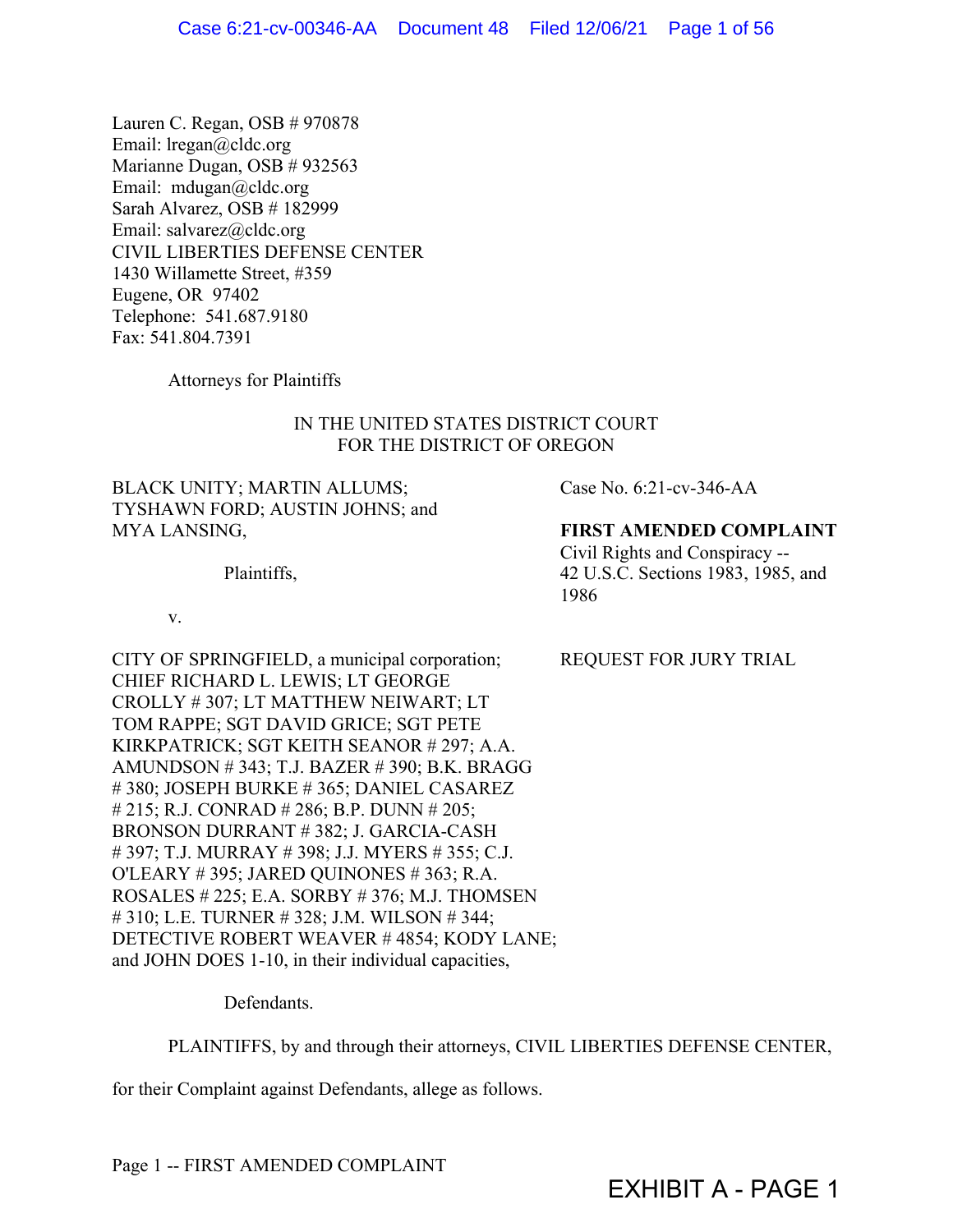# **INTRODUCTION**

# **A. The Ku Klux Klan Act, Now Known as the Civil Rights Act of 1871**

1. This is a civil rights action arising under Title 42 of the United States Code, Sections 1983, 1985, and 1986. Plaintiffs bring this action for damages against Defendants for violating their First, Fourth, and Fourteenth Amendment rights on July 29, 2020, in the Thurston area of Springfield, Oregon.

2. On April 20, 1871, Congress enacted the "Ku Klux Klan Act," now known as the Civil Rights Act of 1871, to support and enforce the Fourteenth Amendment to the Constitution (ratified in 1868), which purported to guarantee the full rights of citizenship to the recently-freed slaves.

3. The 1863 Emancipation Proclamation, the end of slavery, and dissolution of the Ku Klux Klan around that time proved to be insufficient to bring an end to discrimination, vigilantism, and other forms of violence by the ingrained white supremacist system against newly freed Black people; and the remnants of the Union forces and understaffed Freedmen's Bureaus were inadequate to protect Black people from white terrorist organizations.

4. Slave patrols were an early form of policing in the United States. According to historian Gary Potter, slave patrols served three main functions: "(1) to chase down, apprehend, and return to their owners, runaway slaves; (2) to provide a form of organized terror to deter slave revolts; and, (3) to maintain a form of discipline for slave-workers who were subject to summary justice, outside the law."<sup>1</sup>

<sup>1</sup> Gary Potter, The History of Policing in the United States, EKU School of Justice Studies. https://plsonline.eku.edu/sites/plsonline.eku.edu/files/the-history-of-policing-in-us.pdf.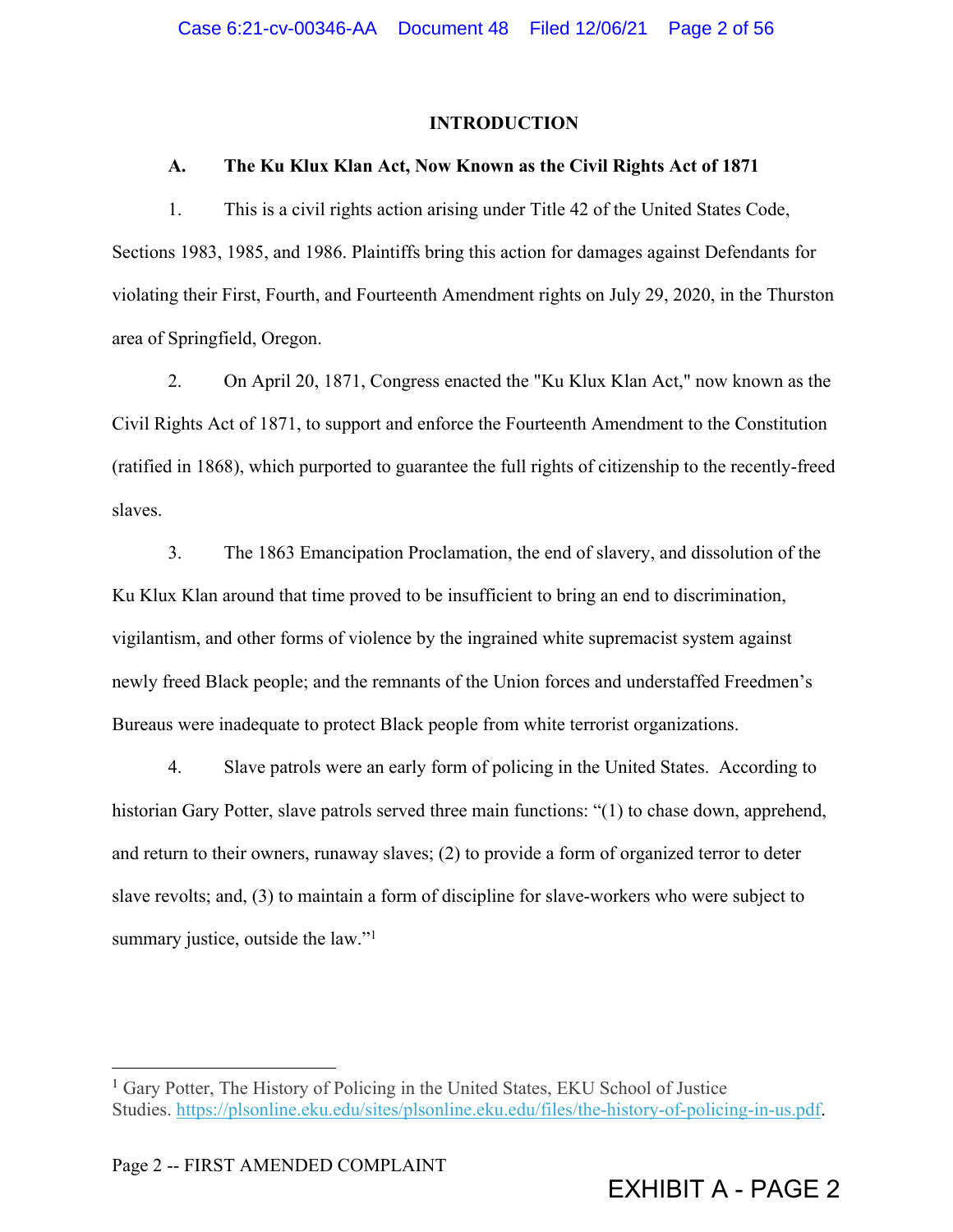### Case 6:21-cv-00346-AA Document 48 Filed 12/06/21 Page 3 of 56

5. Racial profiling of African Americans, including their deliberate murder, has given rise to organizations like the Black Lives Matter Movement. However, tensions between the Black community and police extend to the very beginning of organized policing in 1704. One could argue the reasons for the tension; nevertheless, the one consistent recurring and logical reason would be the system of racism and White Supremacy in the U.S.

6. Closing in on the 150-year anniversary of the Civil Rights Act/Ku Klux Klan Act, the Act has now been expanded to recognize a cause of action for constitutional violations that are not race-based. But that central and original purpose of the Act -- protection of Black people from racial violence and intimidation -- has not lost its importance. White supremacist vigilantism and other forms of terrorism are not only still with us as a nation, but have increased in recent years, and are "on the rise and spreading" according to the U.S. State Department.<sup>2</sup>

7. "The Proud Boys," "Patriot Front," and other white supremacist/neo-Nazi/racist groups<sup>3</sup> have terrorized and harassed Black, Indigenous, People of Color (BIPOC) and progressive activists both in Oregon and throughout the United States, with increasing virulence and violence, recently taking over the capitol buildings in both Oregon and Washington D.C.<sup>4</sup>

8. Section 1 of the Ku Klux Klan Act became 42 U.S.C. 1983, the best-known provision of the law, cited almost daily throughout the country in lawsuits claiming police excessive force, false arrest, and other misconduct. Under Section 1983, the Plaintiff need not be a member of a particular race or identifiable class of people.

<sup>&</sup>lt;sup>2</sup> https://www.forbes.com/sites/carlieporterfield/2020/06/25/white-supremacist-terrorism-on-therise-and-spreading/?sh=5e1e5f8e5a0f.

<sup>3</sup> https://www.splcenter.org/states/oregon

<sup>4</sup> *See, e.g.*, https://www.wweek.com/news/2021/01/06/were-not-going-home-proud-boys-andpro-trump-protesters-fight-leftists-and-police-outside-oregon-capitol/.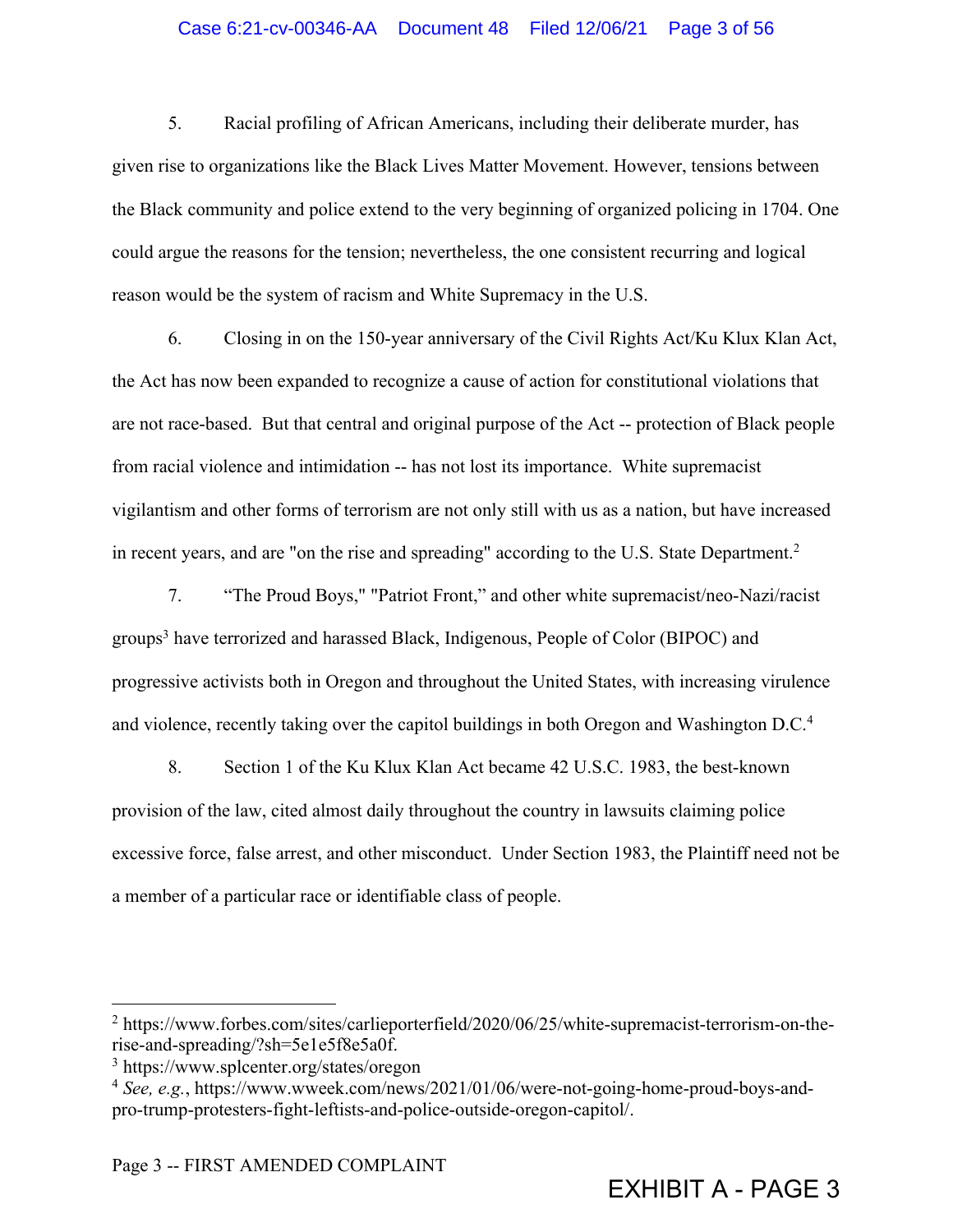### Case 6:21-cv-00346-AA Document 48 Filed 12/06/21 Page 4 of 56

9. Other sections of the Act became 42 U.S.C. 1985 and 1986. Section 1985 provides a civil cause of action against forces or individuals who conspire to deprive someone of their constitutional rights. Since its enactment, the U.S. Supreme Court has interpreted Section 1985 to apply to both public and private actors, where the conspiracy targets a certain race or identifiable class of people.

10. Section 1986 provides a civil cause of action against anyone who, having knowledge that a Section 1985 conspiracy is about to be committed, and having power to prevent or aid in preventing that harm, neglects or refuses so to do.

11. All three of these statutes apply to the events alleged in this complaint. In addition to the more common Section 1983 police misconduct (excessive force, false arrest, and interference with First Amendment activity), Plaintiffs allege that the named Defendants conspired to deprive them of their constitutional rights, and failed to prevent those harms, based upon Plaintiffs' 1) race; 2) support of Black rights and Black lives; 3) statements critical of the police and the criminal punishment system that is in place in this country and locally; and/or 4) First Amendment activity and status as Black Unity and Black Lives Matter marchers/protesters.

### **B. 2020 Actions in Support of the Movement for Black Lives**

12. On May 25, 2020, George Floyd, an African-American, was murdered by a Minneapolis police officer, Derek Chauvin, who knelt on Mr. Floyd's neck for eight minutes and forty-six seconds. During that time, at least four other officers stood around and watched as Mr. Floyd begged for his life and cried out for his mom. Mr. Floyd's last words were, "Please, please, please, I can't breathe."

#### Page 4 -- FIRST AMENDED COMPLAINT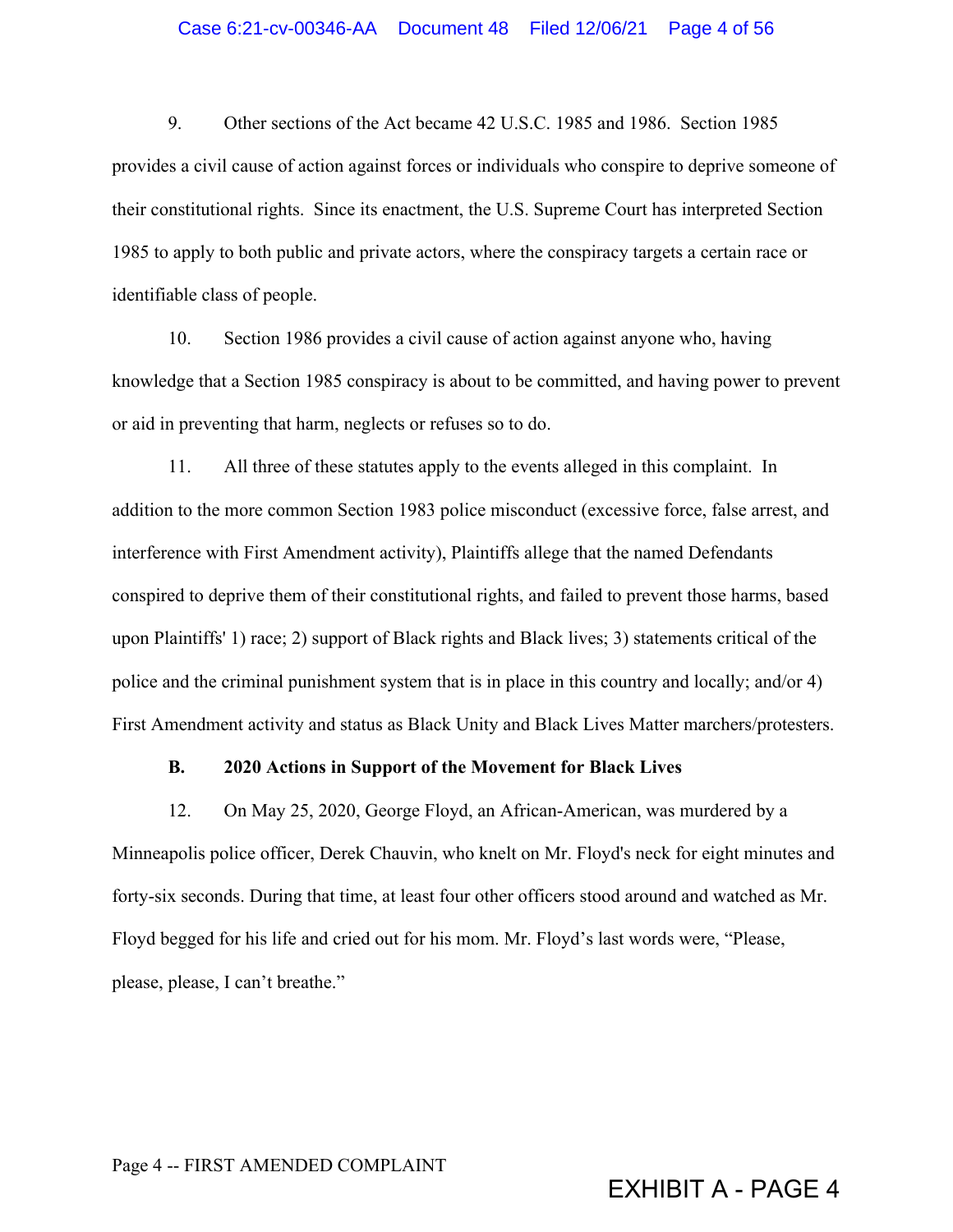### Case 6:21-cv-00346-AA Document 48 Filed 12/06/21 Page 5 of 56

13. Several weeks before Mr. Floyd was killed by police, Breonna Taylor, a Louisville, Kentucky, EMT (also African-American), was shot dead by plain-clothes police who broke into her home to execute a no-knock warrant.

14. The killing of Mr. Floyd and Ms. Taylor, among scores of other Black people killed by police in recent times, unleashed a torrent of anger and frustration from people across the United States and the world. Millions have protested and demonstrated, calling for an end to white supremacy and the legal, social, political, and economic institutions that uphold and benefit from systemic racism, as well as calling for an end to State violence against all people.

15. During 2020, demonstrations took place throughout the United States for weeks and months, often met by violent assaults by police and right-wing mobs and individuals.

16. Like most cities in the U.S., the Eugene-Springfield area was home to several protests and demonstrations in the days, weeks, and months after Mr. Floyd was murdered by police.

17. In response to these gatherings, the Springfield Police Department (SPD), like many police departments around the U.S., took steps to restrict and stifle the First Amendment rights of protesters critical of police, with its officers often expressing animus against those First Amendment activities and beliefs, which are inextricably linked to race and race-related violence at the hands of law enforcement.

18. On July 29, 2020, members of the SPD, including Defendants, engaged in several unconstitutional actions to punish, prevent, or chill Plaintiffs' First Amendment activities. These actions included unlawful detention, colluding with and informing violent counter-protestors about Plaintiff's plans; encouraging, alerting, and conspiring with violent counter-protestors to amass and use force against Plaintiffs; roadblocks that prevented a lawful protest march;

#### Page 5 -- FIRST AMENDED COMPLAINT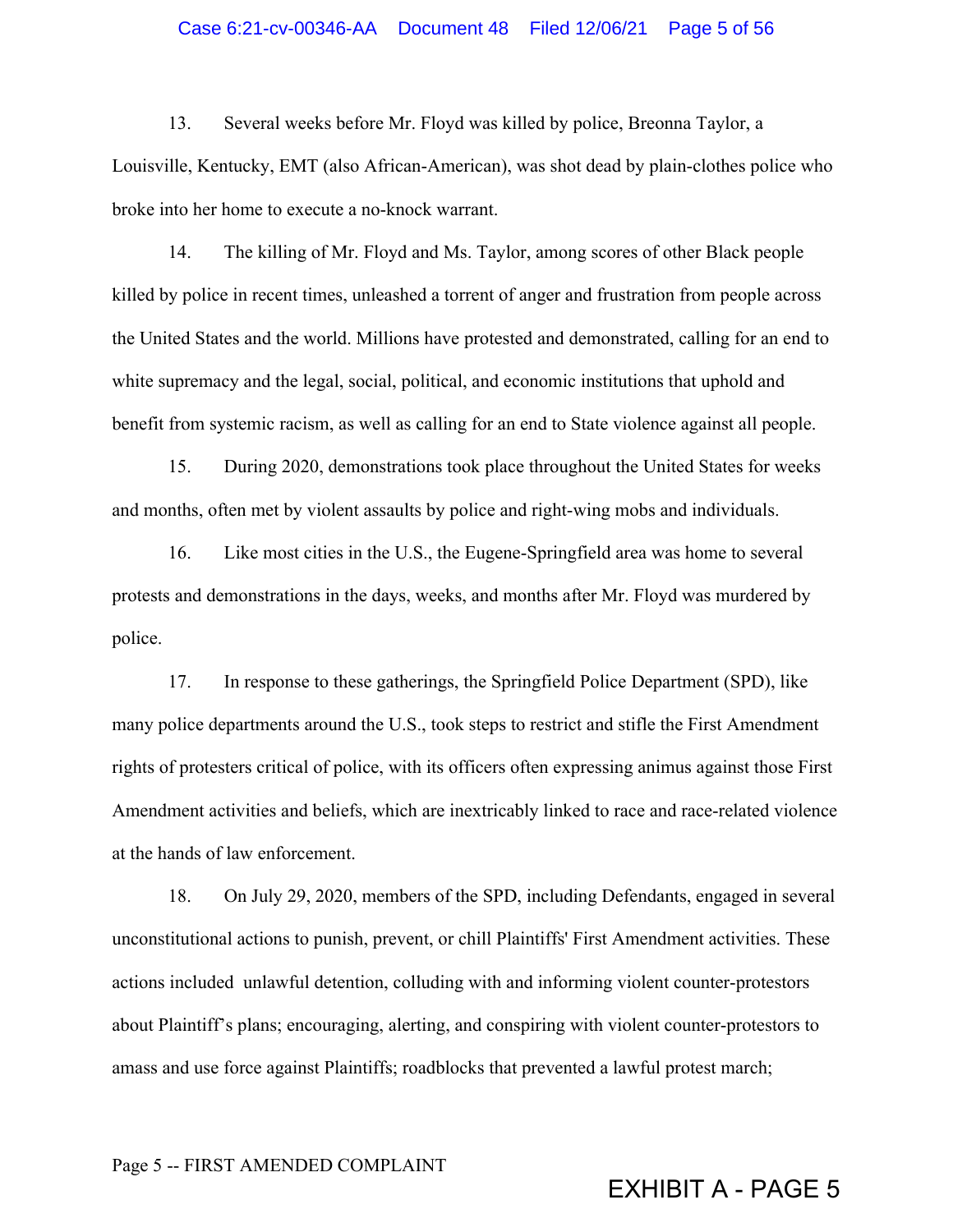### Case 6:21-cv-00346-AA Document 48 Filed 12/06/21 Page 6 of 56

unconstitutional uses of force and threats of force; unconstitutional arrests and threats of arrest; and allowing violent counter-demonstrators to attack, threaten, harass, intimidate, or otherwise engage in unlawful actions against protestors, including Plaintiffs. Defendants failed to provide equal protection under the law to protestors, including Plaintiffs, based on their viewpoints or perceived viewpoints, as well as the status of some of them as people of color and their support of the movement for Black lives. Defendants allowed counter-demonstrators to engage in violent acts against protestors, including Plaintiffs, and by permitting such violence, encouraged and emboldened the attacks against Plaintiffs.

19. Further, this was not the only time SPD and Defendants had engaged in unconstitutional actions to prevent and chill Plaintiff's first amendment activities by preventing and blocking Plaintiffs from lawfully marching in public forums. SPD took similar actions on June 26, 2020, when Plaintiffs marched in the Thurston neighborhood, and later that same evening, in downtown Springfield.

#### **JURISDICTION AND VENUE**

20. This civil action arises under the Constitution and laws of the United States (42 U.S.C. §§ 1983, 1985, and 1986), and this Court therefore has subject matter jurisdiction pursuant to 28 U.S.C. §§ 1331 and 1342(a).

21. Venue is properly vested in the Court pursuant to 28 U.S.C. § 1391(b), because the actions giving rise to this complaint took place in the City of Eugene, Oregon, which is in this District, and Defendants are subject to personal jurisdiction in this District.

### **PARTIES**

22. Plaintiff Black Unity (BU) is a domestic nonprofit corporation, whose principal place of business is Lane County, Oregon. At the time of the events described herein, Black

Page 6 -- FIRST AMENDED COMPLAINT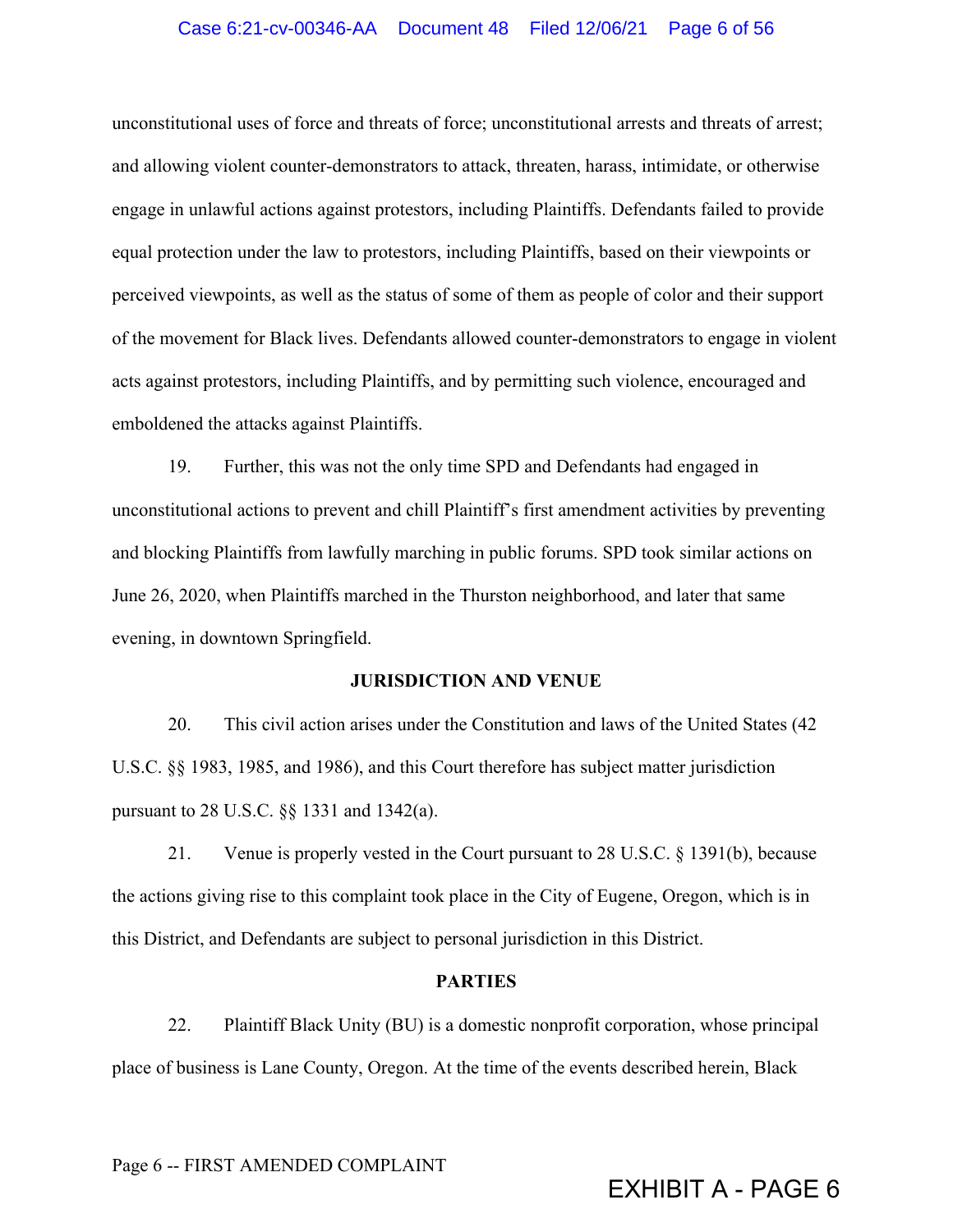### Case 6:21-cv-00346-AA Document 48 Filed 12/06/21 Page 7 of 56

Unity was an unincorporated association. Black Unity and its members are primarily engaged in advocating for racial justice. Black Unity seeks equal treatment of Black lives through education, awareness and policy change, and strives for equal opportunities for Black lives through protest, engagement and abolition. Black Unity provides support, resources, safety and community service to the Black community.

23. Plaintiff Martin Allums was, at the time of filing and all relevant times, a resident of Lane County, Oregon, and a member of Black Unity. Mr. Allums identifies as a BIPOC (Black, Indigenous, Person of Color,<sup>5</sup>) person.

24. Plaintiff Tyshawn Ford was, at the time of filing and all relevant times, a resident of Lane County, Oregon, and a member of Black Unity. Mr. Ford identifies as a BIPOC person.

25. Plaintiff Mya Lansing was, at the time of filing and all relevant times, a resident of Lane County, Oregon. Ms. Lansing identifies as a BIPOC person.

26. Plaintiff Austin Johns was, at the time of filing and all relevant times, a resident of Lane County, Oregon.

27. Defendant City of Springfield is a political subdivision of the State of Oregon. The Springfield Police Department is a department or division of the City. Upon information and belief, each of the individual Defendants was an agent or employee of the City of Springfield at the time of the events described herein.

28. Defendant Richard L. Lewis is the chief of SPD and, was at all relevant times, employed by SPD.

29. Defendants Lieutenants George Crolly, Matthew Neiwart, and Tom Rappe are, and were at all relevant times, police lieutenants employed by SPD.

<sup>5</sup> https://www.merriam-webster.com/dictionary/BIPOC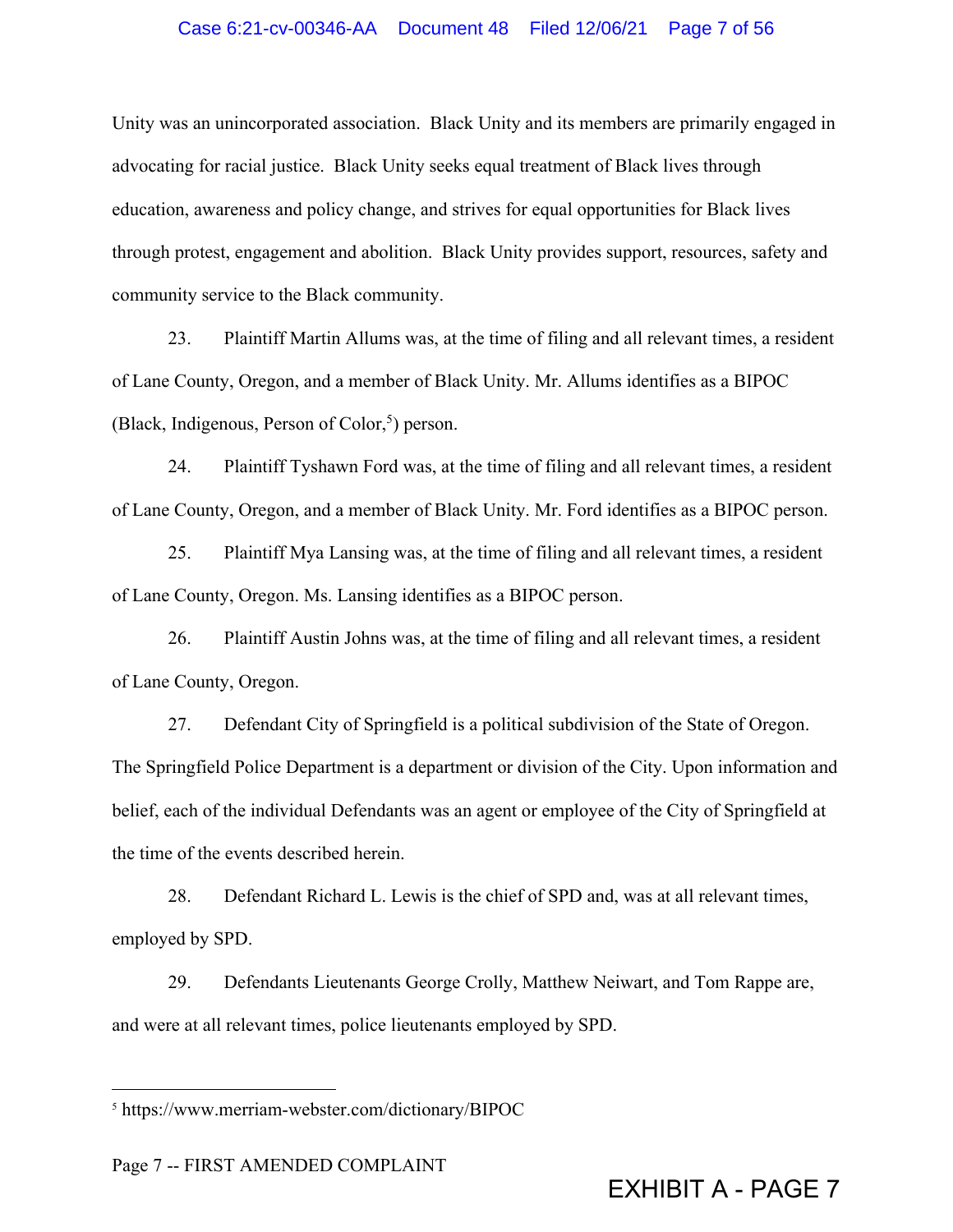### Case 6:21-cv-00346-AA Document 48 Filed 12/06/21 Page 8 of 56

30. Defendants Sergeants David Grice, Pete Kirkpatrick, and Keith Seanor, are, and were at all relevant times, police sergeants employed by SPD.

31. Defendants A.A. Amundson, T.J. Bazer, B.K. Bragg, J.N. Burke, Daniel Casarez, R.J. Conrad, B.P. Dunn, Bronson Durrant, J. Garcia-Cash, T.J. Murray, J.J. Myers, C.J. O'Leary, Jared Quinones, R.A. Rosales, E.A. Sorby, M.J. Thomsen, L.E. Turner, J.M. Wilson, and Kody Lane are, and were at all relevant times, police officers employed by SPD.

32. Defendant Detective Weaver is, and was at all relevant times, a police detective employed by SPD.

33. Defendant John Doe # 1 is an unidentified sworn law enforcement officer who assaulted and used excessive force against Plaintiff Martin Allums. Plaintiffs do not currently know the true name of Defendant John Doe  $# 1$ , and therefore initiate this suit against Defendant John Doe # 1 by use of a fictitious name. Plaintiffs will amend this complaint to allege his or her true name when ascertained.

34. Defendants John Does 2-10 are unidentified employees and/or agents of the City of Springfield who violated ORS 181A.250, as alleged herein. Plaintiffs do not currently know the true name of Defendants Does 2-10, and therefore initiate this suit against Defendants John Does 2-10 by use of fictitious names. Plaintiffs will amend this complaint to allege their true names when ascertained.

35. In doing the acts and/or omissions alleged herein, Defendants, and each of them, acted within the course and scope of their employment.

36. In doing the acts and/or omissions alleged herein, Defendants, and each of them, acted under color of authority and/or under color of law.

#### Page 8 -- FIRST AMENDED COMPLAINT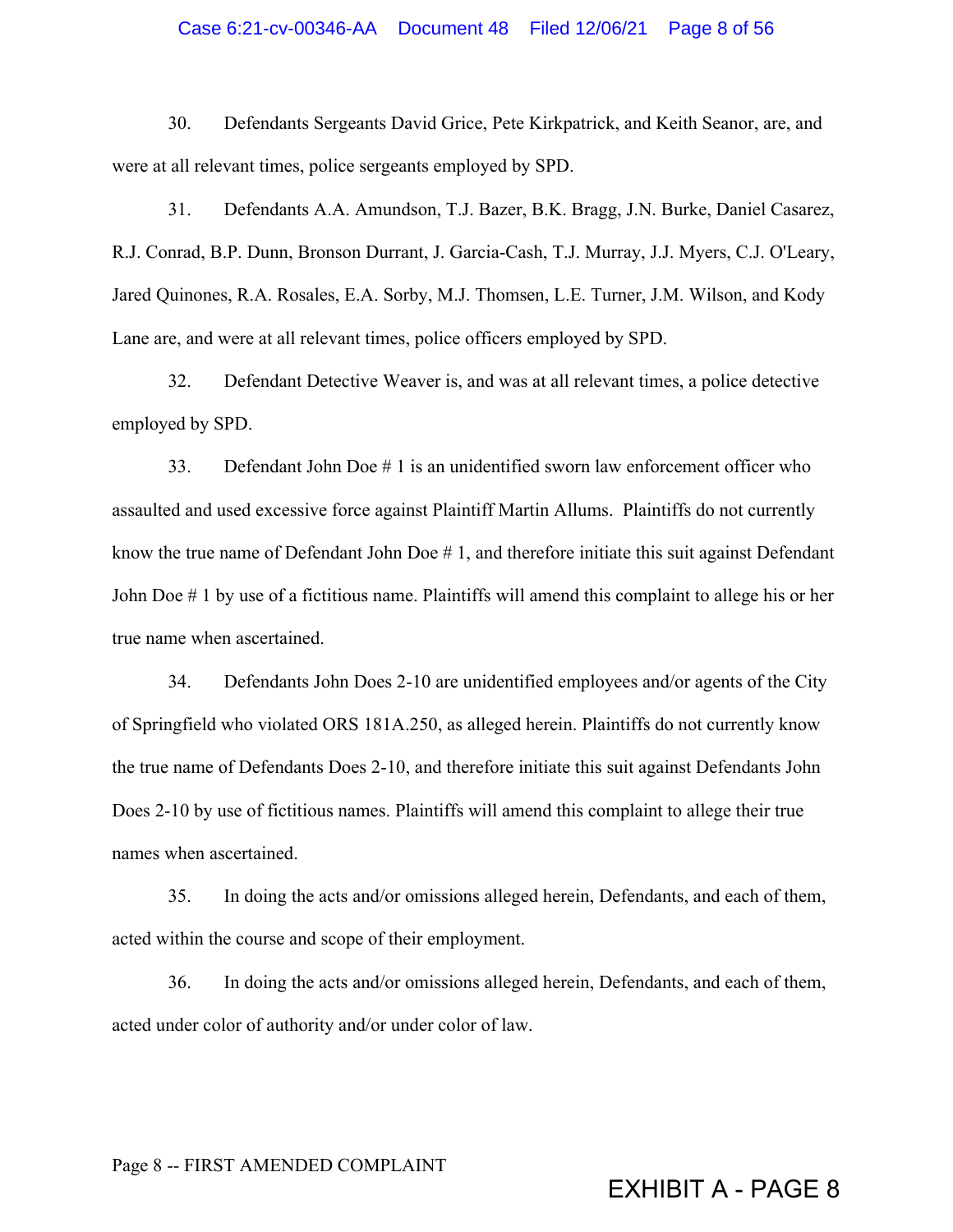37. In doing the acts and/or omissions alleged herein, Defendants, and each of them, acted as the agent, servant, or employee, and/or in concert with, each of the other Defendants.

### **BACKGROUND**

38. On July 29, 2020, Plaintiff Black Unity organized a peaceful protest in the Thurston area of Springfield, Oregon.

39. In addition to the ongoing protests in the wake of nationwide protests against police brutality and systemic racism, Black Unity specifically sought to protest a noose hanging in a tree at Bluebelle Way in Springfield.

40. A Black resident of the Thurston Hills neighborhood reasonably felt threatened by the noose in her neighbor's yard, given the historical racist and violent usage of nooses to intimidate Black people.<sup>6</sup>

41. The significance, to a Black person, of seeing a noose in their neighbor's yard, is particularly acute in a state like Oregon, whose racist roots have been spotlighted in the past few years.<sup>7</sup>

42. At that time, the home with the noose also displayed a Gadsen Flag (the "Don't Tread on Me" flag), which has increasingly been associated with racist and anti-government beliefs.<sup>8</sup>

# **Officer Burke's One-Hour Encounter with a Black Unity Organizer July 28, 2020**

<sup>6</sup> *See* https://www.cnn.com/2020/06/23/us/noose-hate-symbol-racism-trnd/index.html; https://www.adl.org/education/educator-resources/lesson-plans/noose-incidents-and-theirhistorical-context.

<sup>7</sup> *See, e.g.*, https://www.opb.org/news/article/oregon-white-history-racist-foundations-blackexclusion-laws/.

<sup>8</sup> *See* https://www.newyorker.com/news/news-desk/the-shifting-symbolism-of-the-gadsden-flag; https://en.wikipedia.org/wiki/Gadsden\_flag.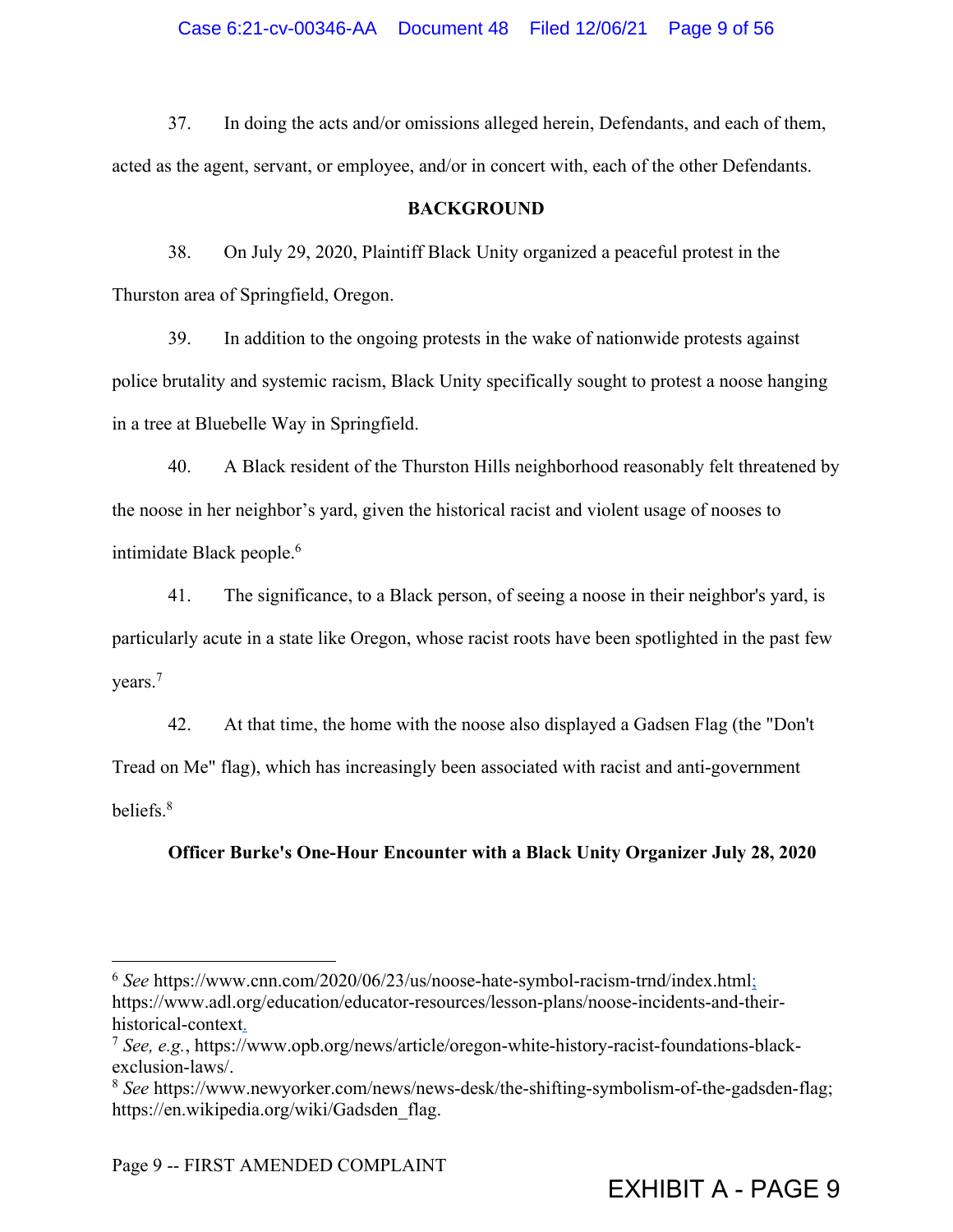#### Case 6:21-cv-00346-AA Document 48 Filed 12/06/21 Page 10 of 56

43. On July 28, 2020, one day before the protest, the Black woman from the Thurston Hills who felt threatened by the noose hanging from her neighbors' tree (along with a "Don't Tread on Me" flag) asked for support and counsel from her friend, a female Black Unity member. After meeting, and while parked in front of the friend's home on Bluebelle Way, the women were approached by Defendant Burke in police uniform. Much of the interaction was filmed by the Black Unity member.

44. During an approximately one-hour interaction, the Black Unity member repeatedly informed Defendant Burke that the two women and Black Unity saw the noose and flag as racist symbols, and Burke repeatedly informed the women that their concerns were "ridiculous"; that he perceived BU as a threat to the community; and that he believed that they and Black Unity were coming to make trouble for the neighborhood.

45. At the outset of the encounter, Defendant Burke told the Black Unity member that dispatchers had told him there were "associations" with her vehicle, "and people involved with this vehicle," with Black Unity events, and referred to Black Unity as a "mob."

46. Burke stated, "I notice that you're here, you don't live here, my dispatcher says you live in Eugene." The BU member noted that her friend lived there, and they were parked in front of her home.

47. Burke commented, "You seem to have a particular interest in this house." The BU member commented, "There's a noose hanging in front of that house." Burke responded, "Well, I've heard that social media [sic] probably has some intention of 'canceling' this guy and possibly destroying his livelihood. . . . Because that's what you do."

#### Page 10 -- FIRST AMENDED COMPLAINT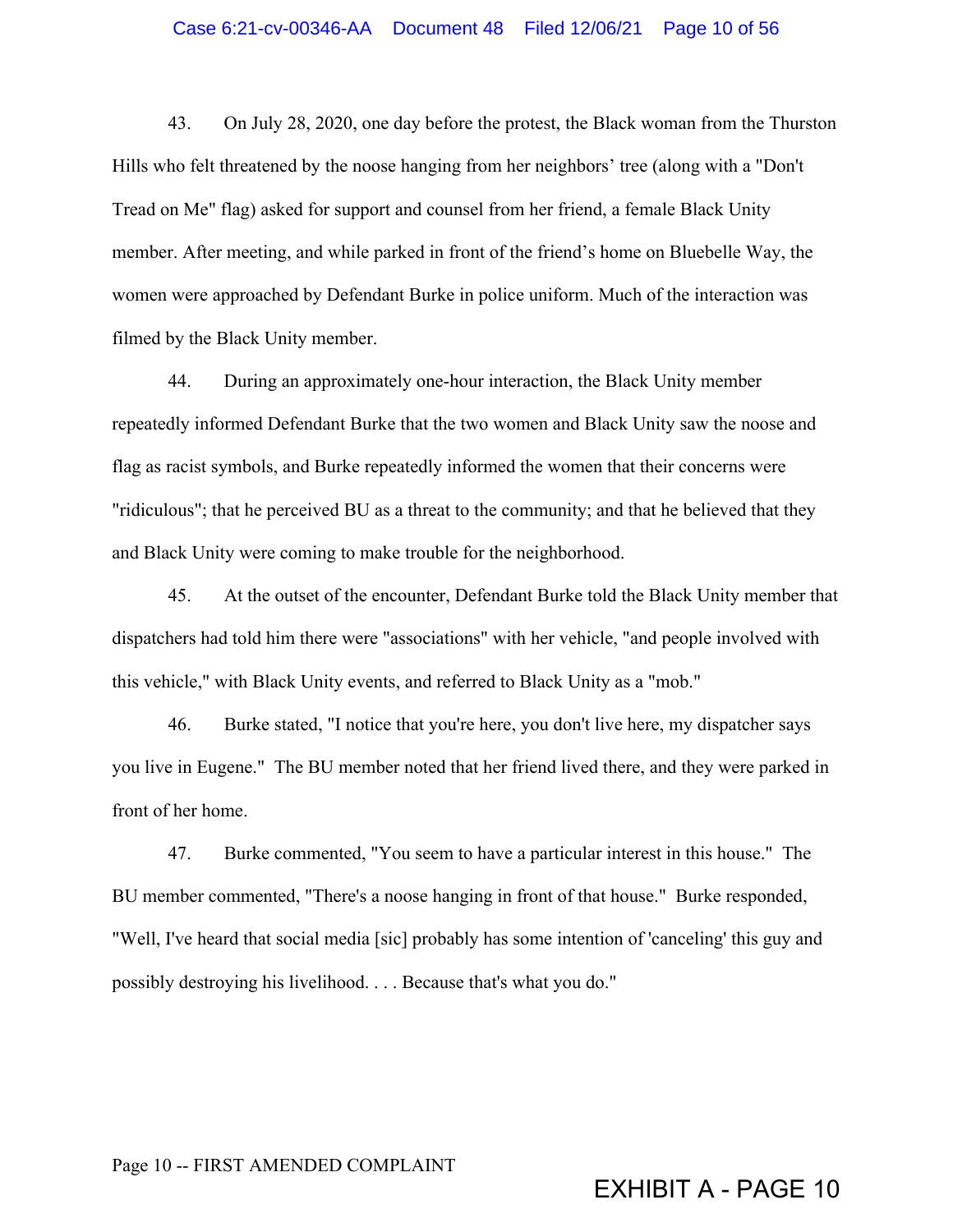### Case 6:21-cv-00346-AA Document 48 Filed 12/06/21 Page 11 of 56

48. The Black Unity member commented repeatedly that it seemed he was implying Black Unity was violent, and that she was being targeted specifically, and noted -- accurately - that the Black Unity events to date had been peaceful.

49. Upon information and belief, Burke proceeded to use his cellphone to call the noose-hanging neighbor (the phone number apparently already stored in his cellphone), addressing him by his first name only, throughout the call. He stated on the phone, "There's a car outside your house that's associated with the BLM movement, Black Unity movement, what have you. . . . I'm guessing they're part of the group attaching [sic] stuff all over social media, going to meet at Jesse Maine [Park] and probably going to protest your decorations -- it's ridiculous."

50. Burke repeatedly told the noose-hanging neighbor he did not know why BU cared about the neighbor's "Halloween decorations," despite the fact that this call took place in July of 2020.

51. Burke stated to the neighbor on the phone, "The Black Unity group is hell-bent on making an example of the noose that's hanging around that skeleton's neck. They don't care - they're intent on canceling you."

52. Burke then told the two women in the car, "You'd like to create a false narrative for your own propaganda efforts," and when they responded in surprise, "Do you mean Black Lives Matter?" he retorted, "My feeling is all lives matter."

53. By July 2020, it was common knowledge and certainly a Springfield police officer knew, or should have known, that stating "all lives matter" in response to the Black Lives Matter protests was (and is) a statement intended to diminish, disrespect, and provoke; and was explicitly adopted by President Trump and other right-wing speakers, in direct opposition to the

### Page 11 -- FIRST AMENDED COMPLAINT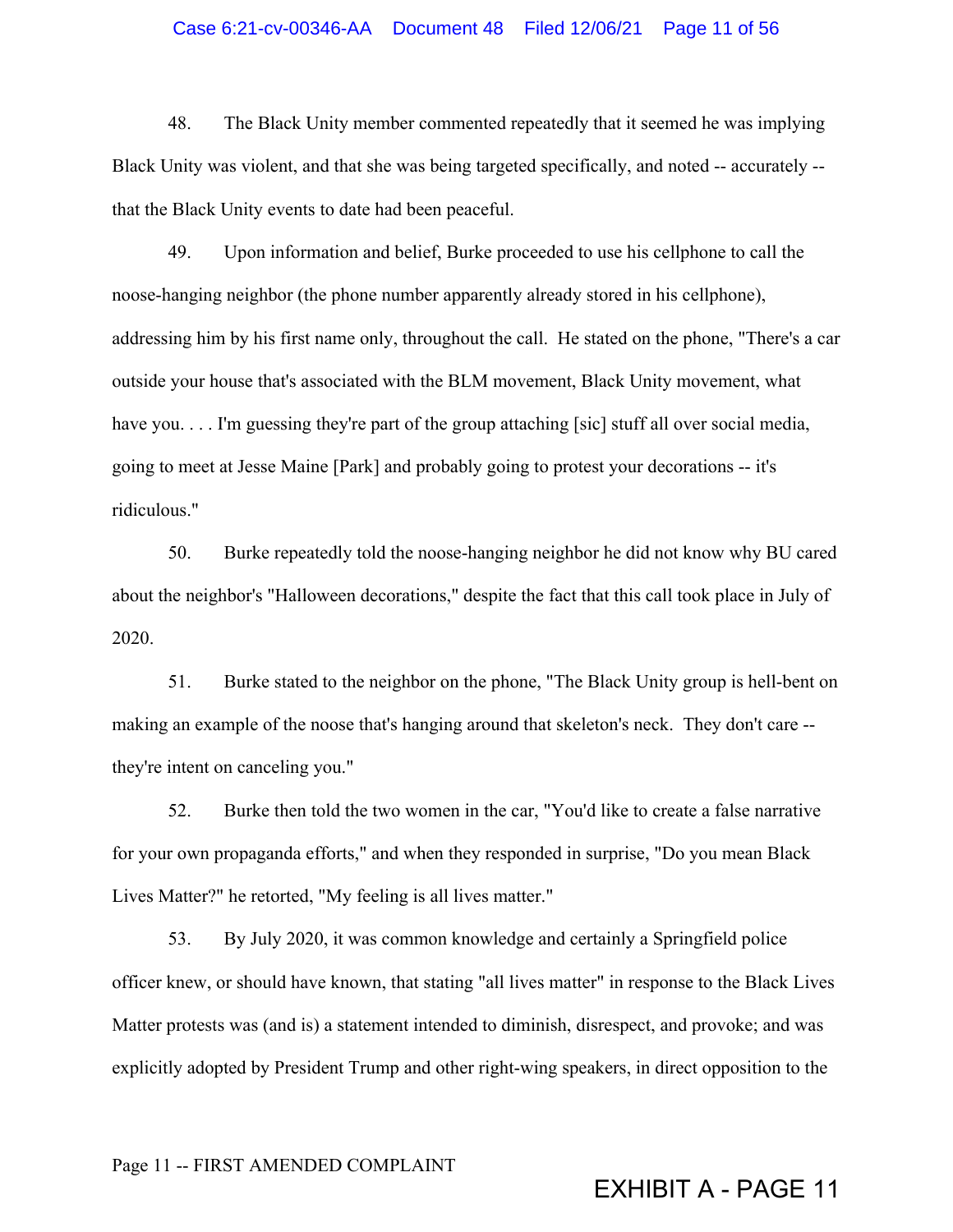### Case 6:21-cv-00346-AA Document 48 Filed 12/06/21 Page 12 of 56

Movement for Black Lives.<sup>9</sup> To say "all lives matter" during a somewhat heated discussion while standing across the street from a tree with a noose hanging from it – and with a young Black woman who organizes protests in support of the Movement for Black Lives -- was offensive and demonstrated animus.

54. When the Black Unity member in the vehicle again asked Defendant Burke about his statement that he thinks her car is part of a Black Unity "mob," Burke nodded. She noted again that BU has been largely peaceful, and Burke responded "No, it has not been 'largely' (with air quotes) peaceful," again showing animus.

55. In response to the women's repeated attempts to calmly explain why a noose carries racist connotations, Burke stated to the women that he didn't believe her statement that there have been nooses hung up recently in Oregon, and says, show me one. She offered at least twice to email him evidence and educational information, to which he did not respond.

56. A quick search of news stories makes clear that noose-hangings were indeed rampant in Oregon during the first half of 2020, in stark contrast to previous years -- something the SPD could easily have educated itself about, or should already have known about had they been reasonably aware and properly trained in current racist and hate crime issues relevant to their jobs as law enforcement officers.<sup>10</sup>

<sup>&</sup>lt;sup>9</sup> See: https://en.wikipedia.org/wiki/All\_Lives\_Matter;

<sup>-</sup>https://www.cbsnews.com/news/all-lives-matter-black-lives-matter;

<sup>-</sup> https://www.cnn.com/2020/06/23/opinions/all-lives-matter-misses-the-big-picturebaker/index.html;

<sup>-</sup> https://www.nytimes.com/2016/07/16/us/all-lives-matter-black-lives-matter.html;

<sup>-</sup> https://www.goodhousekeeping.com/life/a32745051/what-black-lives-matter-means/;

<sup>-</sup> https://www.sportsnet.ca/basketball/nba/explaining-lives-matter-actually-means-say/.

<sup>&</sup>lt;sup>10</sup> - https://www.oregonlive.com/portland/2020/06/image-of-nooses-posted-in-ohsu-chatroomreport-says.html (June 8, 2020 -- nooses at Oregon Health Sciences University) - https://www.koin.com/news/oregon/stuffed-monkey-with-noose-found-near-rainier/ (June 9, 2020 -- noose in Columbia County, Rainier)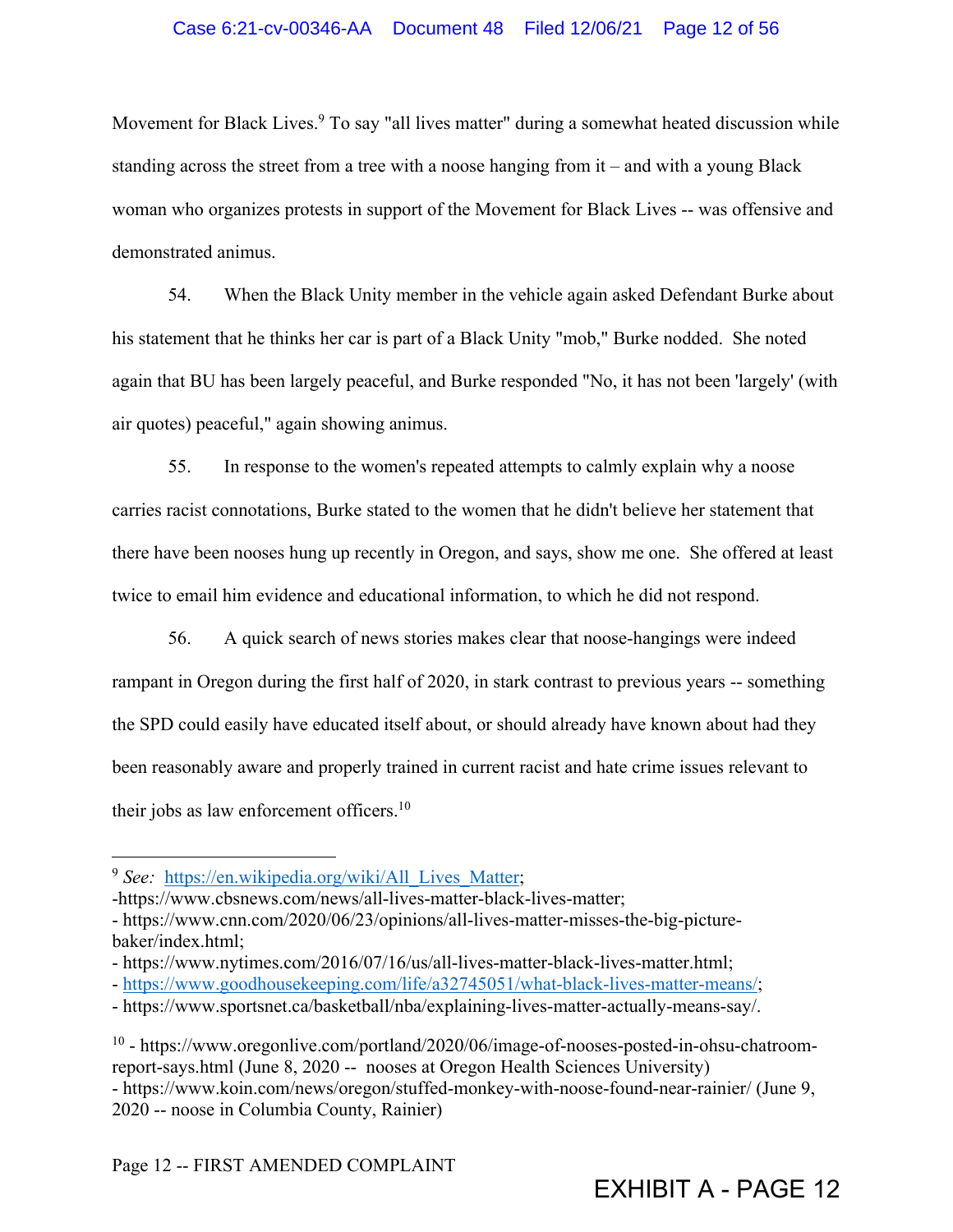### Case 6:21-cv-00346-AA Document 48 Filed 12/06/21 Page 13 of 56

57. At one point, Burke stated to the women, "There has been a push and pull with police. We'd like you to stay within the boundary and the boundary gets broken. When we see frozen water bottles and rocks . . . . " The women responded that there had been no such assaults at BU events. Burke acknowledged, "I haven't seen water bottles or rocks at your events."

58. Shortly thereafter, a white female neighbor approached and asked Burke why he was there; and he responded "My dispatcher called me. . . . Remember me explaining the fact that it's all over social media?" -- to which the neighbor interrupted with "Yeah." Burke continued, "There's going to be a thing -- the fact that this guy's decoration -- part of that thing is instigating this response at Jessie Maine Park tonight."

59. Upon information and belief, Burke and/or one or more other SPD Officers had indeed gone door to door telling Thurston residents that Black Unity was planning a huge protest and that the SPD would be overwhelmed and would need the residents' help in resisting that protest (inciting racist mob violence similar to Trump's "You've gotta fight like hell.").

60. Burke stated to the women in the vehicle, "Your presence is an unfortunate or fortunate circumstance. I was called here because of the protests scheduled tonight, specifically stating this guy's decorations as the reason."

61. About 45 minutes into the encounter, Burke told the women they should go online and look at the recent "STOP" statistics ("Statistical Transparency in Policing"), representing that those numbers show that there is no racism in the Springfield Police Department.

<sup>-</sup> https://www.oregonlive.com/portland/2020/06/noose-found-at-downtown-portland-

construction-site-officials-denounce-disgusting-act-of-racism.html (June 23, 2020 -- Portland) - https://www.statesmanjournal.com/story/news/2020/06/23/oregon-sheriff-investigating-reportnoose-hanging-outside-yurt-campground/3242383001/ (June 23, 2020 -- Roseburg).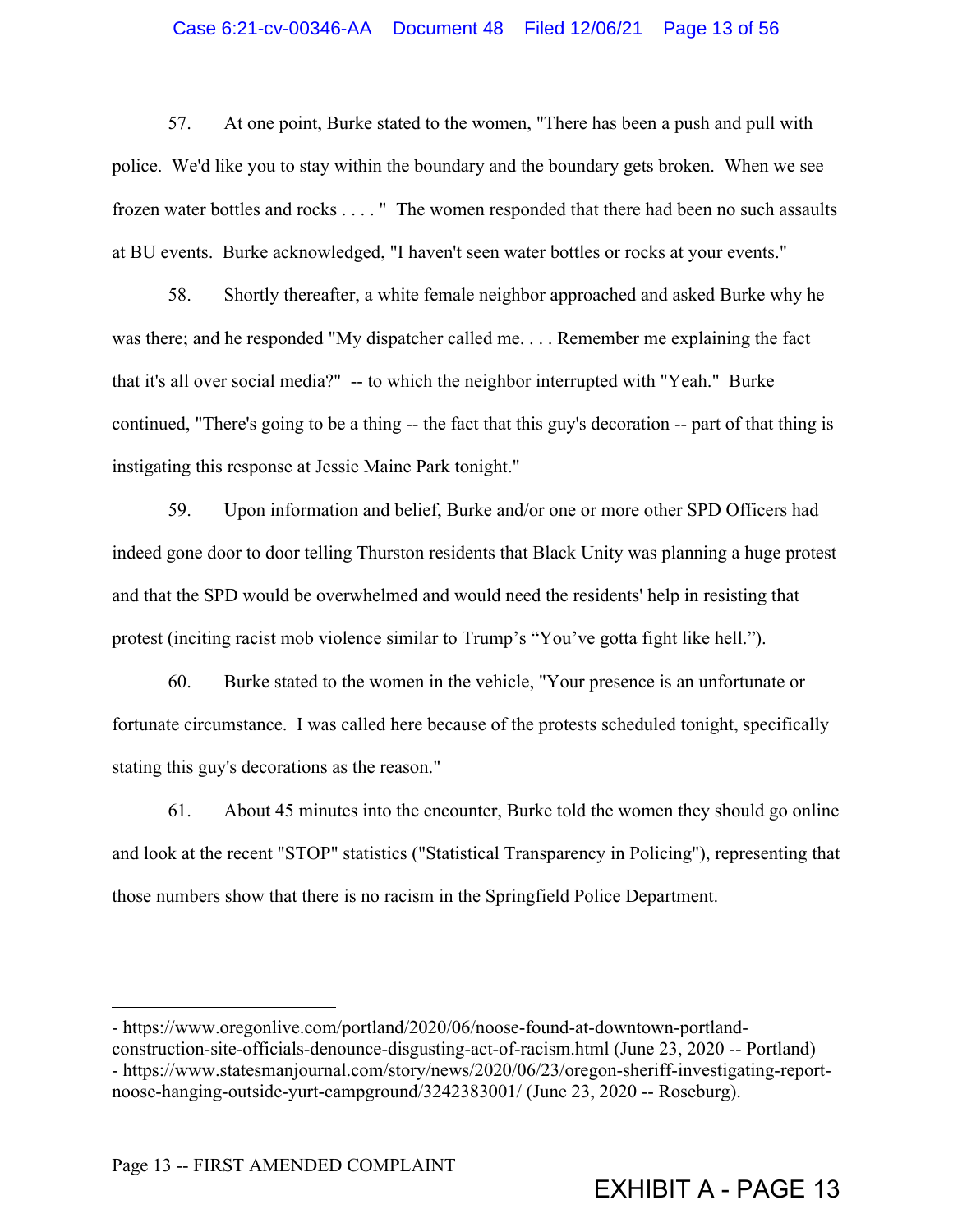62. In fact, the 2020 STOP data for Springfield shows that 4.18% of police stops are of Black people; whereas the 2019 census data shows only 1% of Springfield residents are Black and similarly 1.6% of Eugene residents are Black.<sup>11</sup>

# **Other SPD Planning Before the July 29 Black Unity March**

63. As noted above, upon information and belief, in addition to Defendant Burke's "investigation," Springfield Police Officers went out into the neighborhood a day or two before the Black Unity march to "warn" neighbors that the march was coming and that the police department believed it was going to be outnumbered, and asked for neighbors to assist them in keeping the BU marchers out of the neighborhood during the march.

64. Upon information and belief, SPD made a pretextual plan ahead of the march on July 29 to set up traffic barriers and otherwise limit Plaintiffs' exercise of their First Amendment rights.

65. People and groups opposed to the march, and opposed in general to the concept of "Black Lives Matter" (hereinafter "Anti-BLM harassers") were in contact with SPD before the protest. During the BU march, many of them repeatedly yelled "All Lives Matter," echoing Defendant Burke's thinly veiled dog-whistle white supremacist/racist sentiments.<sup>12</sup>

 **The Black Unity March on July 29, 2020 -- "The Noose is a Nuisance"** 

<sup>&</sup>lt;sup>11</sup> https://www.oregon.gov/cjc/CJC%20Document%20Library/STOP\_Report\_2020\_FINAL.pdf;

<sup>-</sup> https://www.census.gov/quickfacts/fact/table/springfieldcityoregon/PST045219;

<sup>-</sup> https://www.census.gov/quickfacts/eugenecityoregon

<sup>&</sup>lt;sup>12</sup> *See* https://en.wikipedia.org/wiki/Dog\_whistle\_(politics)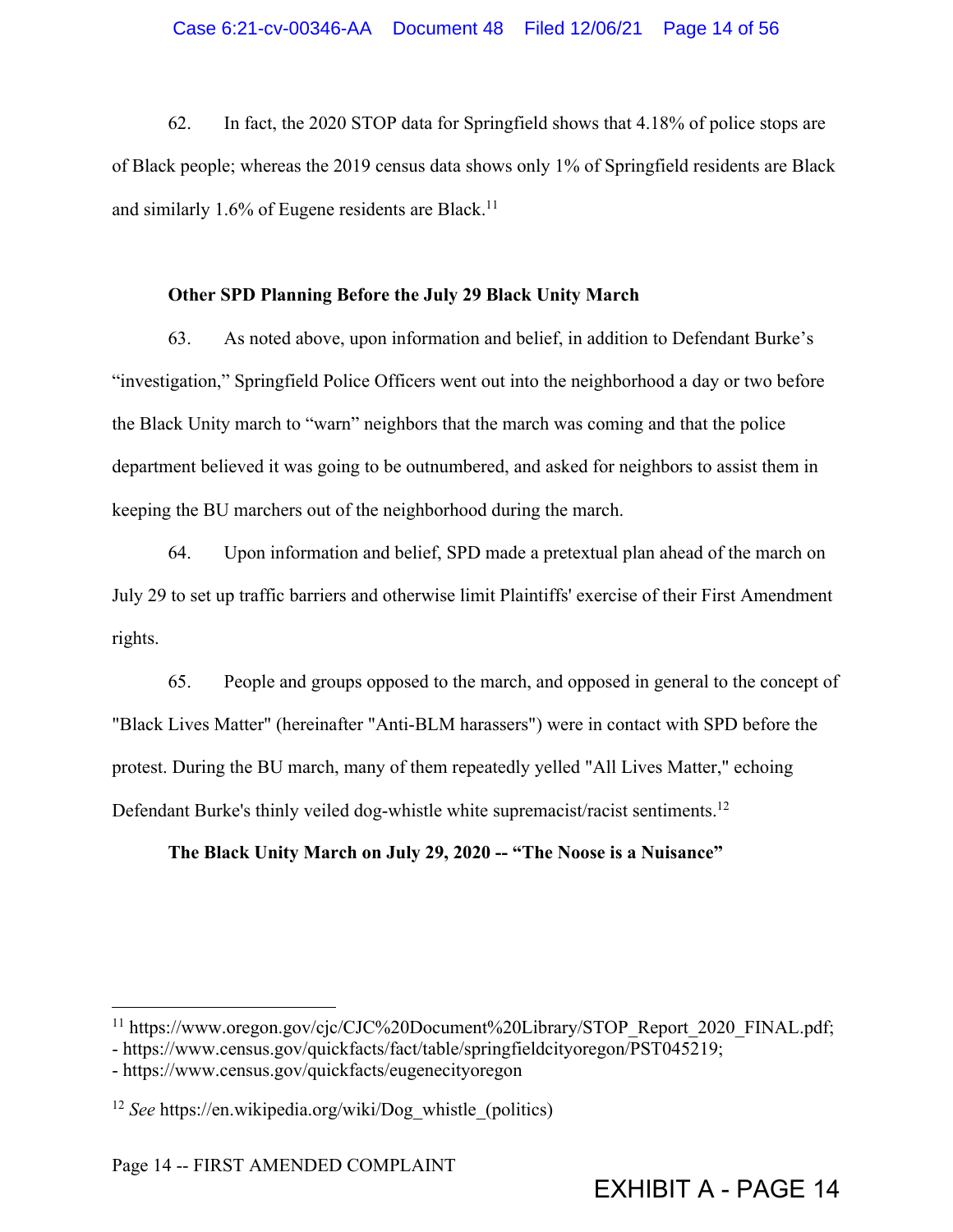### Case 6:21-cv-00346-AA Document 48 Filed 12/06/21 Page 15 of 56

66. The Black Unity march to protest the racist neighborhood noose and flag was scheduled to start at 7 PM at Jesse Maine Memorial Park, near the 600 block of South 69th Place in Springfield, Oregon.

67. Prior to marching, Plaintiffs and other protestors gathered at Jesse Maine Park.

68. Black Unity activists immediately were drawn into conversations with local residents and members of an Anti-BLM mob that had gathered in advance and had been clearly alerted and enflamed by SPD, among others.

69. The harassing mob insisted, without evidence, that Black Unity organizers intended to be violent during their march. Black Unity attempted to assuage those concerns to no avail. Upon information and belief, the Anti-BLM harassers relied on baseless conspiracy theories — like those which fueled the violence at the U.S. Capitol on January 6, 2021 — to support their accusations that Black Unity, Black Lives Matter, and generally those critical of police, are "violent terrorists." Relying on these conspiracy theories as well as the SPD prior door-knocking, the Anti-BLM harassers, as well as Defendant members of SPD, upon information and belief stated and implicitly indicated their intent to violently interfere with Plaintiffs' exercise of their First Amendment rights.

70. Video footage taken by one member of the harassing group, Geena Shipman, demonstrates that on the day of the protest, SPD Defendants were aware of the intent of the Anti-BLM harassers to do violence and commit crimes against Plaintiffs and others who they perceived to share the same or similar viewpoint as Plaintiffs.

71. Defendant Kirkpatrick directed Shipman (who later assaulted a protestor and made a false report to police about it) to a specific location that police were trying to "push" the protestors toward. Defendant Kirkpatrick offered this information after Shipman (as heard on her

### Page 15 -- FIRST AMENDED COMPLAINT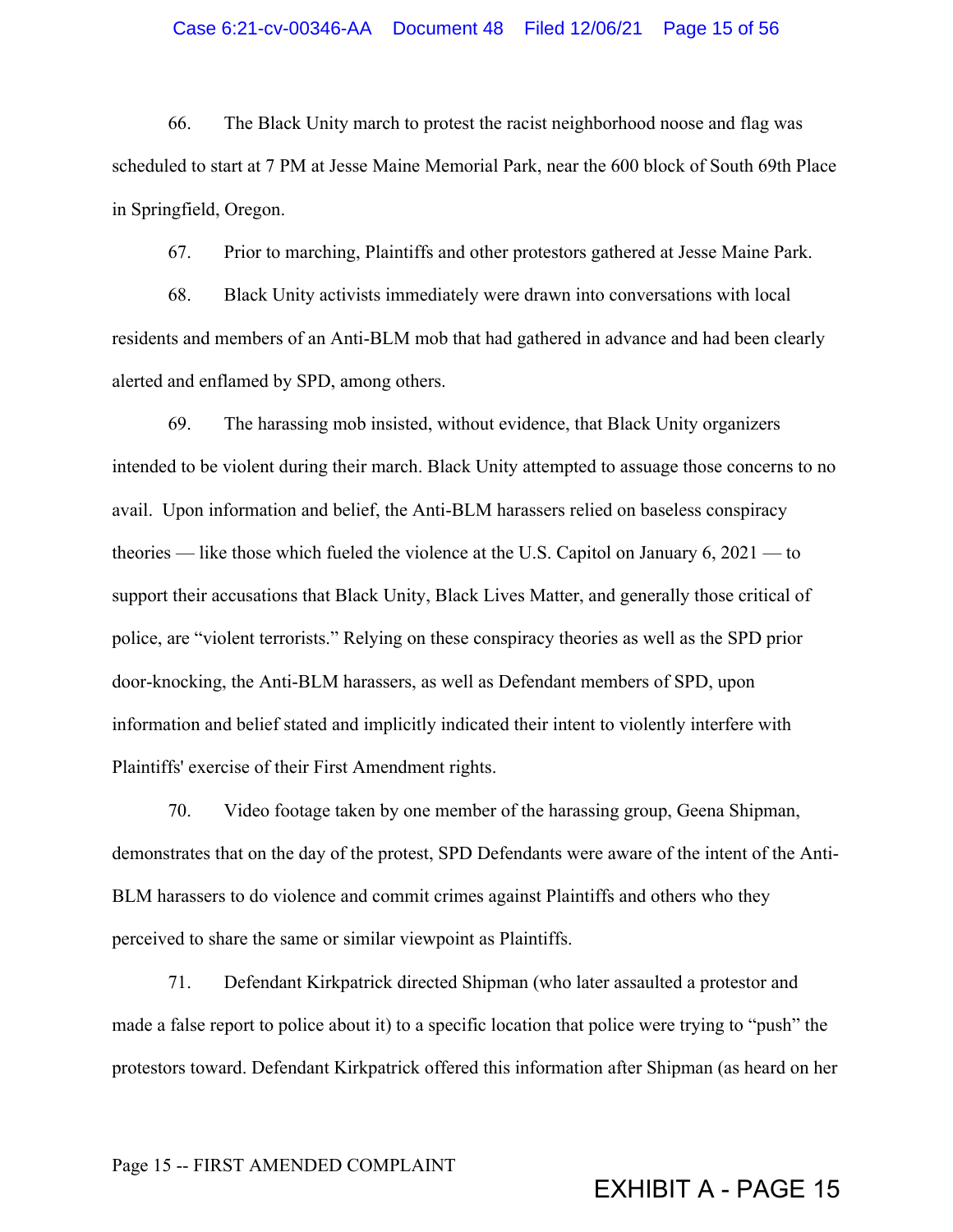#### Case 6:21-cv-00346-AA Document 48 Filed 12/06/21 Page 16 of 56

video, and within earshot of Defendant Kirkpatrick) discusses weapons she planned to bring to the protest and "taking America back."

72. In another livestream posted by Ms. Shipman she is heard encouraging others to "just fucking hit" the protestors and that "the cops don't care, they're on our side."

73. When the march started, BU organizers explained to the Anti-BLM harassers that they would be willing to speak with them one-on-one but that "we are protesting in this area because it is our right — our constitutional right. We will not touch your property. We will not come onto anyone's property . . . . We are Black Unity and we are peaceful."

74. During the march, Plaintiffs were peaceful, and did not engage in trespass, property destruction, or violence. They chanted slogans, held signs, made speeches, and engaged in other forms of activity protected by the First Amendment.

75. Plaintiffs travelled on the following route after meeting at Jesse Maine Memorial Park: West on Forsythia Street, South on South 68th Place, West on Glacier Drive, then South again on South 67th Street.

76. Plaintiffs did not obstruct traffic during the course of their peaceful march.

77. As the march progressed, people expressing anti-BLM views continued to harass and intimidate Plaintiffs and other protest attendees, including but not limited to menacing marchers with sticks and chemical weapons like bear mace and wasp spray, as well as other weapons.

78. Defendants Rappe, Lewis, Crolly, and Neiwart were "command staff" with SPD for the July 29, 2020 protest, and made the decision to place barricades at Dogwood and South 67th Street. The placement of the blockade was not a reasonable time, place, and manner restriction upon Plaintiffs' constitutional right to march on public streets.

### Page 16 -- FIRST AMENDED COMPLAINT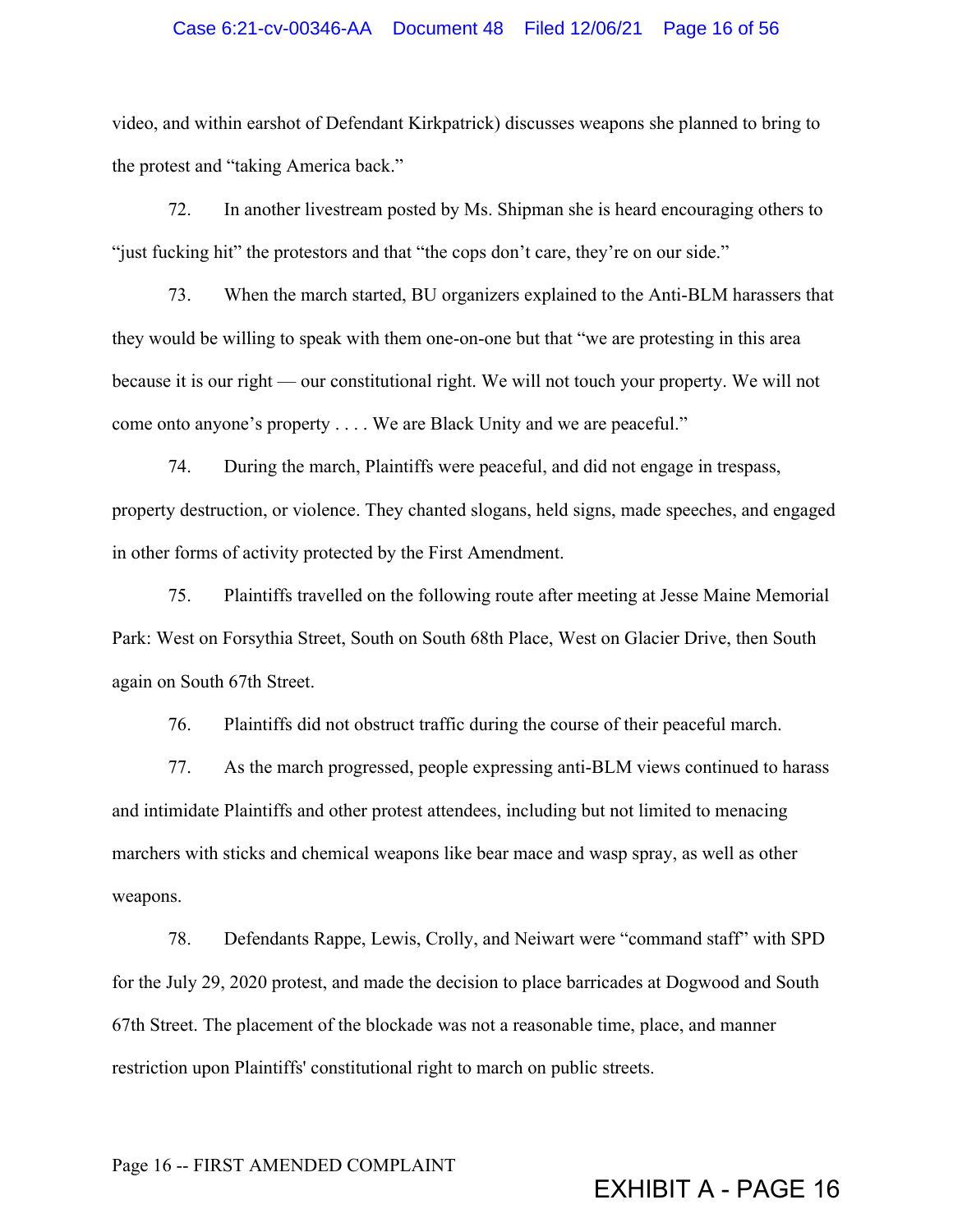### Case 6:21-cv-00346-AA Document 48 Filed 12/06/21 Page 17 of 56

79. Defendants Durrant, Murray, Myers, O'Leary, and Weaver, with the help of other Defendants, set up the barricades at the intersection of Dogwood Street and South 67th Street.

80. Plaintiffs were unable to continue their peaceful march because Defendants set up a blockade at the intersection of Dogwood Street and South 67th Street.

81. At some point other Defendants also set up cones to prevent the march at the intersection of Dogwood Street and South 68th Street. Defendants' barricades are noted as the red lines in this diagram:



82. Plaintiff Tyshawn Ford was among the first of the BU organizers to approach the barricade on 67th and Dogwood. Other anti-racist protestors stopped marching and stood about 75 feet away from the barricade while organizers like Mr. Ford asked police why they were preventing him and others from continuing the march.

# Page 17 -- FIRST AMENDED COMPLAINT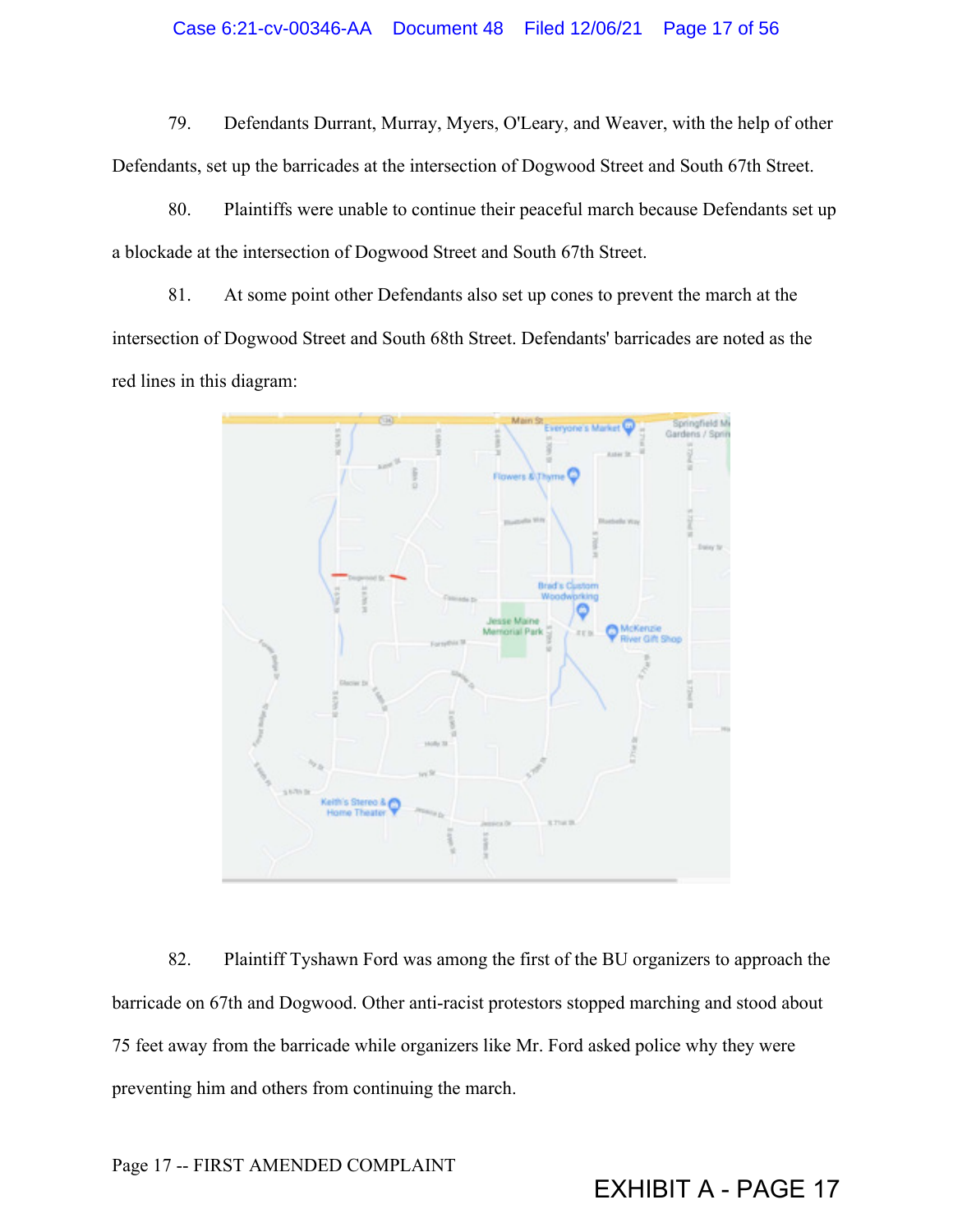### Case 6:21-cv-00346-AA Document 48 Filed 12/06/21 Page 18 of 56

83. While Defendant members of SPD clearly heard Mr. Ford, they ignored him. Mr. Ford then asked for a supervisor. Another organizer for Black Unity also asked to speak with a supervisor. Again, they were ignored. Mr. Ford then left the barricade and went back to the larger group of protestors. Anti-BLM mob members menaced and attempted to provoke protestors from behind the police barricade on South 67th.

84. Around this time, some members of the Anti-BLM mob utilized the information provided by Defendant Kirkpatrick, and drove around Springfield yelling and informing passersby that they knew the protestors were being blocked by police and that they were on their way to "go fuck them [protestors] up."

85. Meanwhile, at the police barricade, Black Unity organizers and protestors questioned Defendants about the lawful basis of the barricades and, as before, they were ignored. National Lawyers Guild Legal Observers witnessed these attempts.

86. The protesters did not pass the barricade.

87. The protestors asked Defendants whether they could walk past the barricades, why the Anti-BLM counter-protesters were allowed to be on the other side of the barricades, and again why the barricades were set up. Again, they were ignored.

88. At about 8:48 PM, Plaintiff Mr. Ford again joined the protestors at the barricades. He and other protestors did not cross the barricades.

89. Shortly after Plaintiffs' futile attempts to ascertain why the barricade was erected, and while protestors continued to chant anti-racist, abolitionist, and BLM slogans, SPD appeared to bring out an old-fashioned PA system. While protestors chanted, Defendant Lewis and other Defendants stated indistinctly over the PA that the march was an "unlawful assembly" and

### Page 18 -- FIRST AMENDED COMPLAINT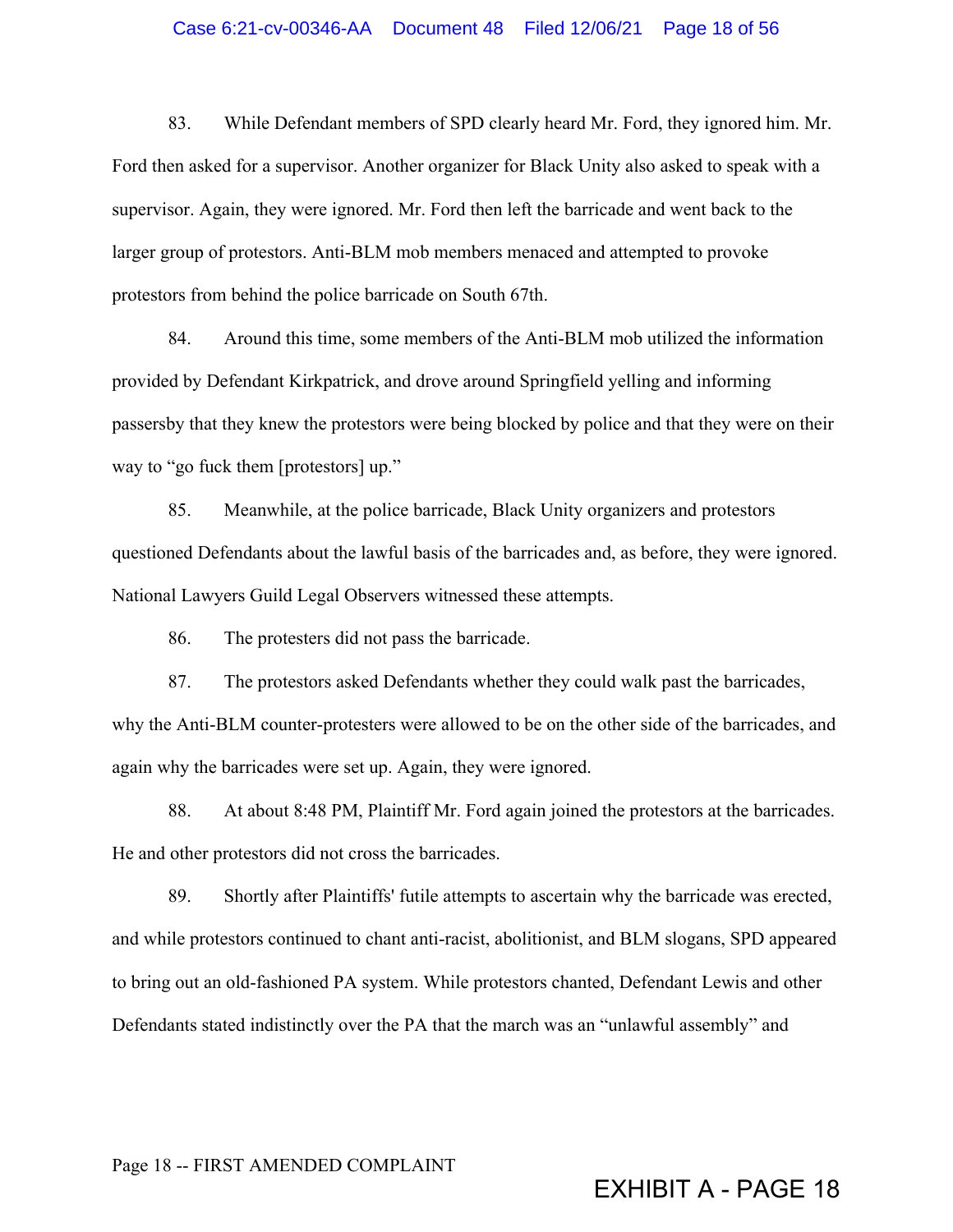### Case 6:21-cv-00346-AA Document 48 Filed 12/06/21 Page 19 of 56

ordered everyone to disperse. Upon information and belief, only a few people near the front could hear this statement.

90. Defendant Lewis's order to disperse lacked a lawful basis, as the activities of Plaintiffs and other protestors was protected by the First Amendment. Defendant Lewis began his "unlawful assembly" announcement before the crowd had gathered at the barriers SPD had erected; in fact, only a handful of protestors stood close or near to the barricades as the Defendants declared the Plaintiffs' First Amendment activities to be unlawful.

91. Defendants' order was enforced based on perceived content-based discrimination and was not enforced against members of the Anti-BLM harassers, many of whom congregated and moved freely behind the police line, with Defendants taking no action against them; these Anti-BLM people are circled below: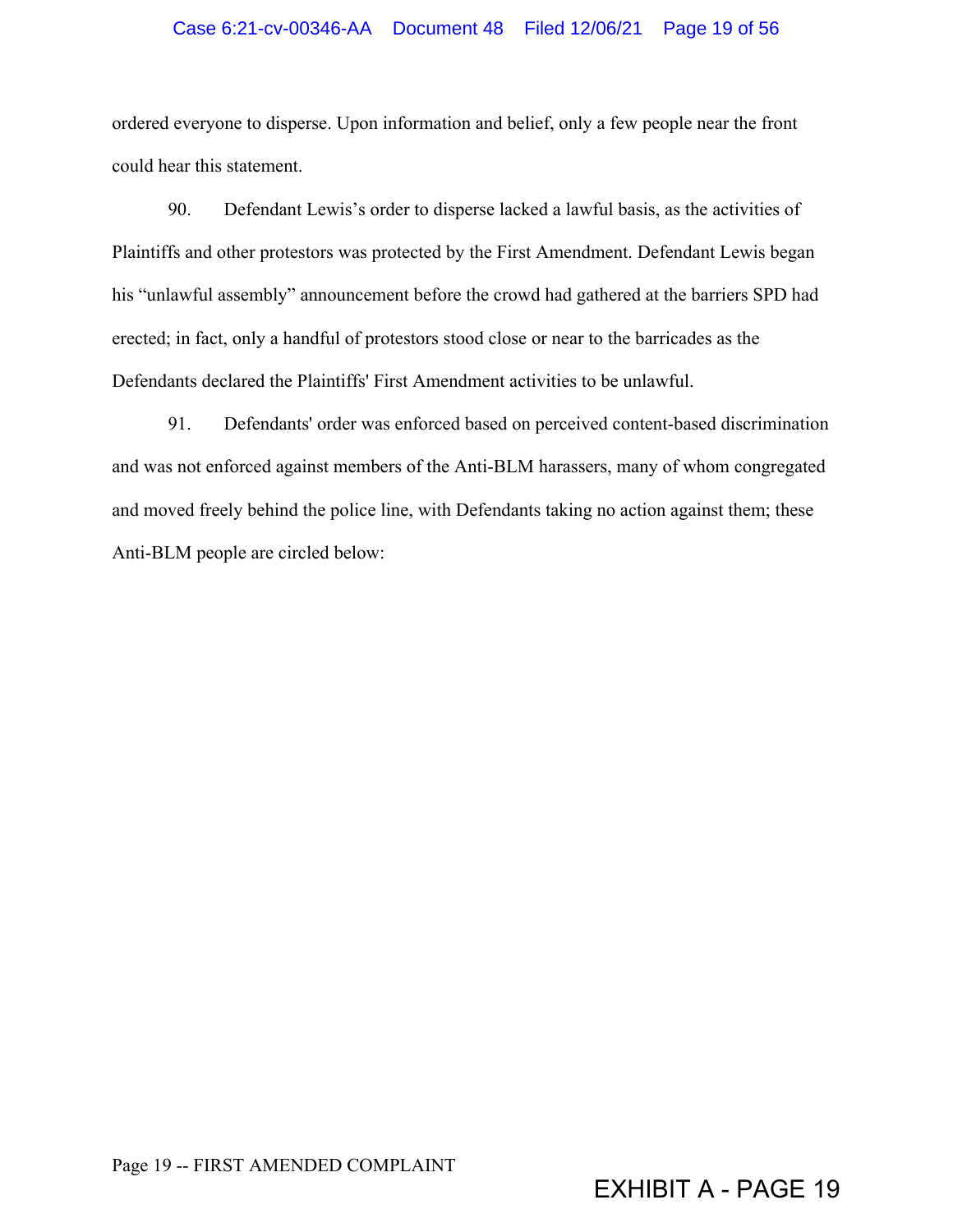

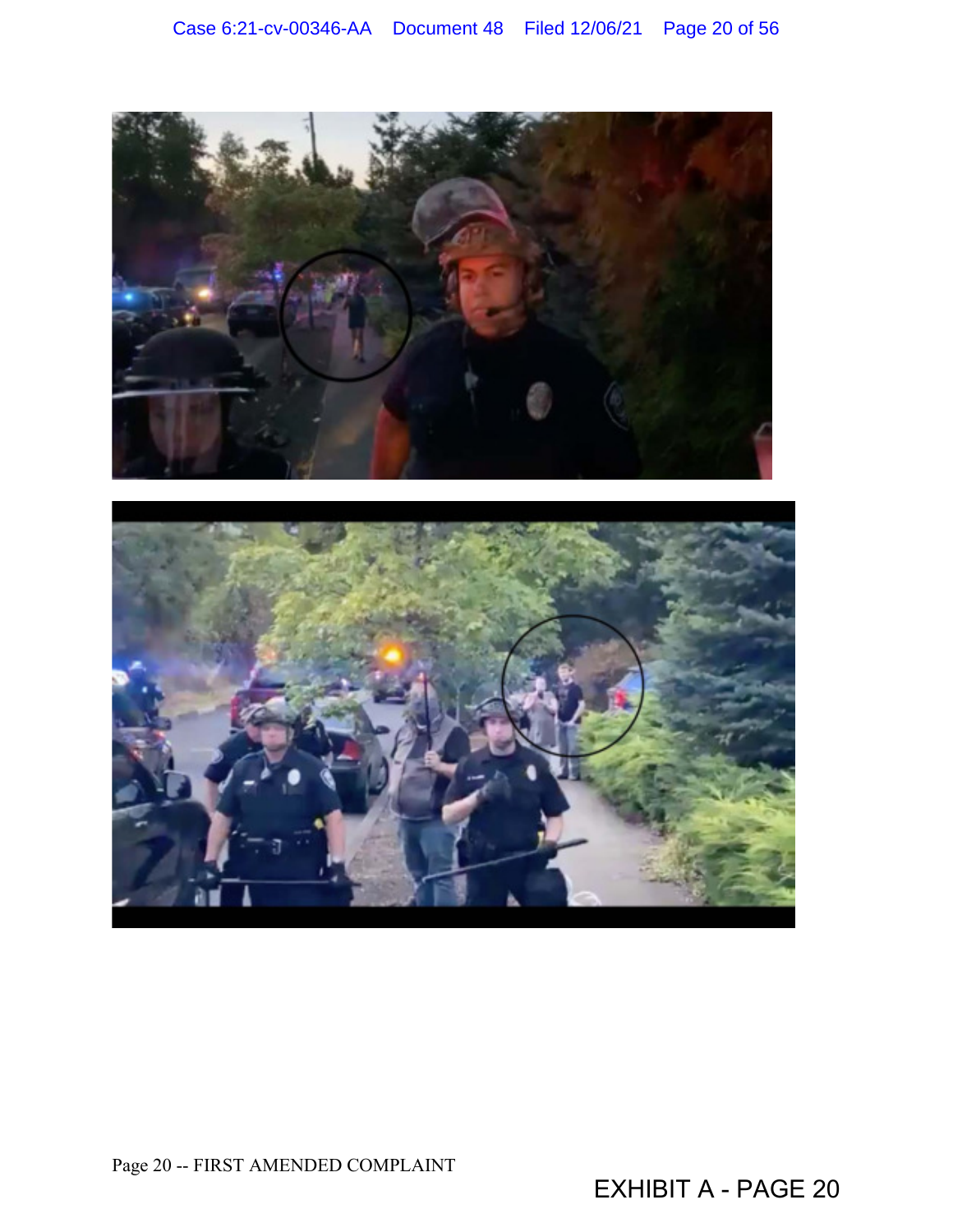

92. Defendants' order was met with several additional queries from Plaintiffs and other protestors as to how and why the assembly was unlawful. As before, the Defendants ignored Plaintiffs' questions.

93. There was no lawful basis for the declaration of an unlawful assembly, the order to disperse, threats of arrest, or threats of force.

94. At about 8:52 PM, Mr. Ford and other BU organizers were attempting to verbally and directly engage with one SPD officer, Defendant Durrant.

95. According to police records, Defendant Rappe directed Defendant Durrant and other Defendants at the front of the police line to arrest Mr. Ford, a known BU leader, in response to the content of his speech.

96. Defendant Durrant suddenly, without any lawful basis or warning, violently attacked Mr. Ford. After the sudden attack by Defendant Durrant, other Defendants rushed toward the crowd, pushing, punching, and striking Plaintiffs and other protestors without any lawful basis.

97. No probable cause existed to arrest or detain Mr. Ford for his conduct.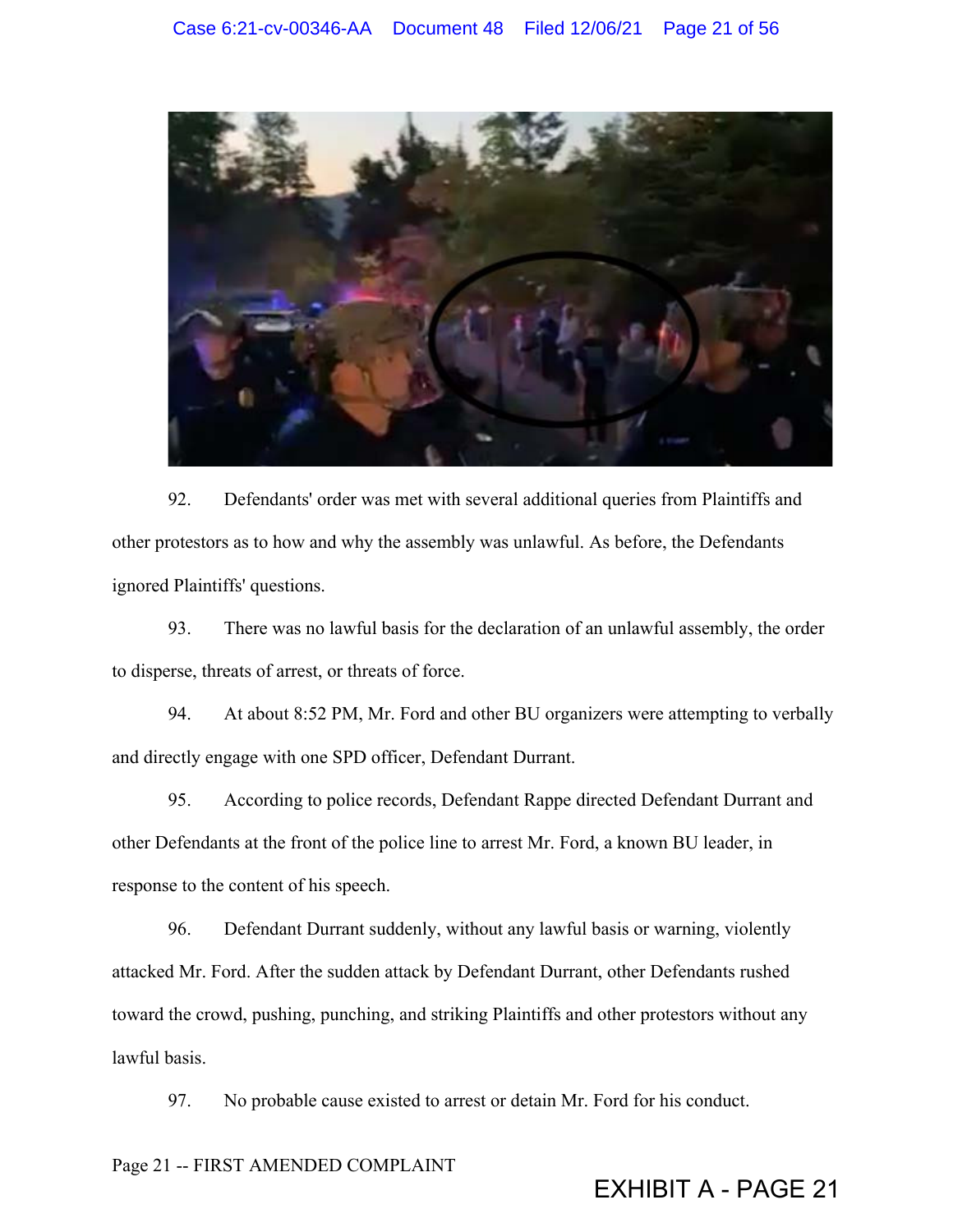# Case 6:21-cv-00346-AA Document 48 Filed 12/06/21 Page 22 of 56

98. Mr. Ford was violently pulled out of the crowd and away from the crowd by

Defendant Durrant and other Defendants, including Defendants Garcia-Cash, Bragg, and Rappe. Defendants Rappe and Bragg dragged Mr. Ford by his feet/ankles.



99. Defendant Durrant kneeled over Ford and punched him twice in the head and face while Defendant Rappe and other Defendants had control of Mr. Ford. In his report regarding his justification for this use of force, Defendant Durrant wrote, falsely, "Ford audibly told me that he would not comply." Each photo below represents an individual strike from Defendant Durrant's raised fists: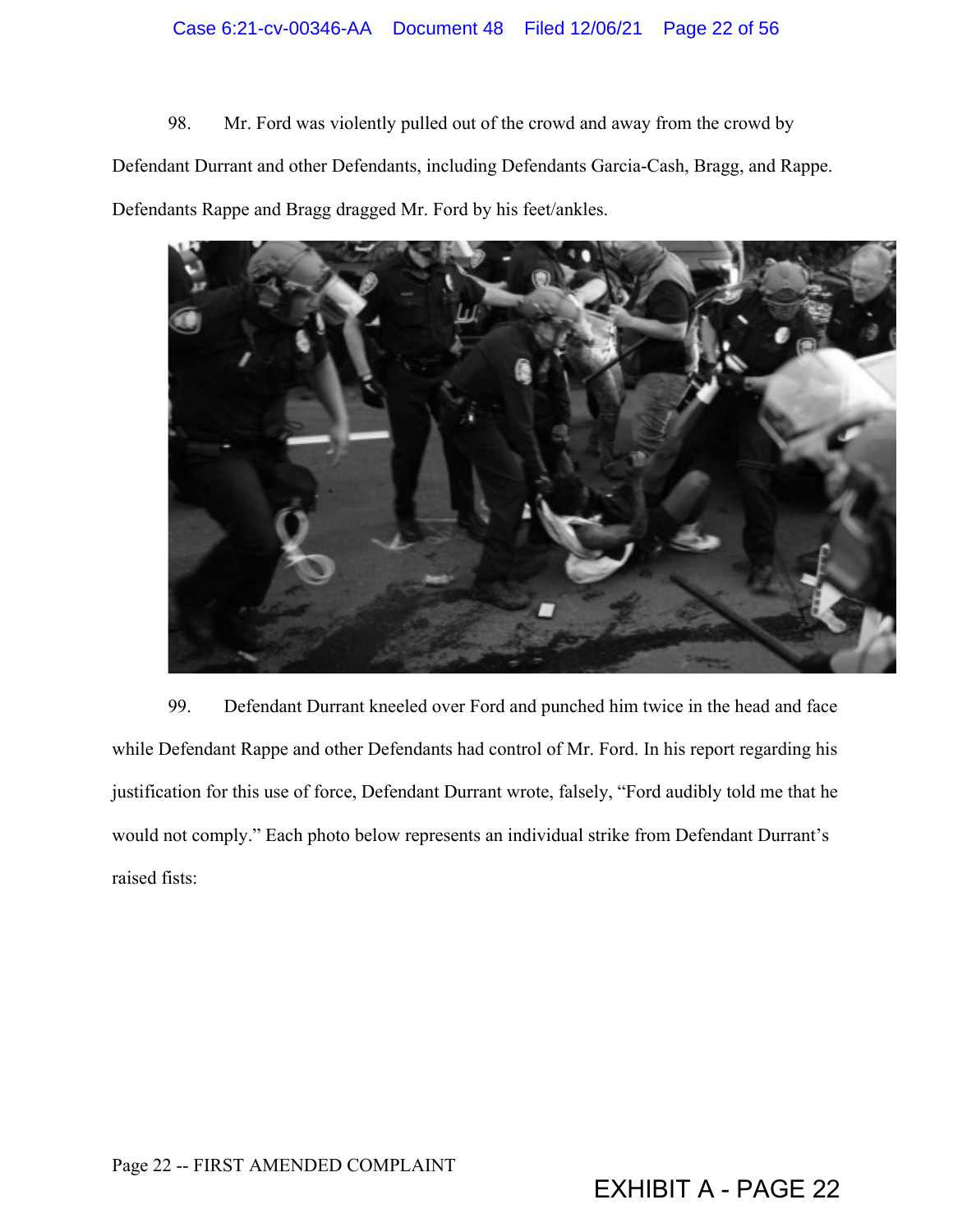

Page 23 -- FIRST AMENDED COMPLAINT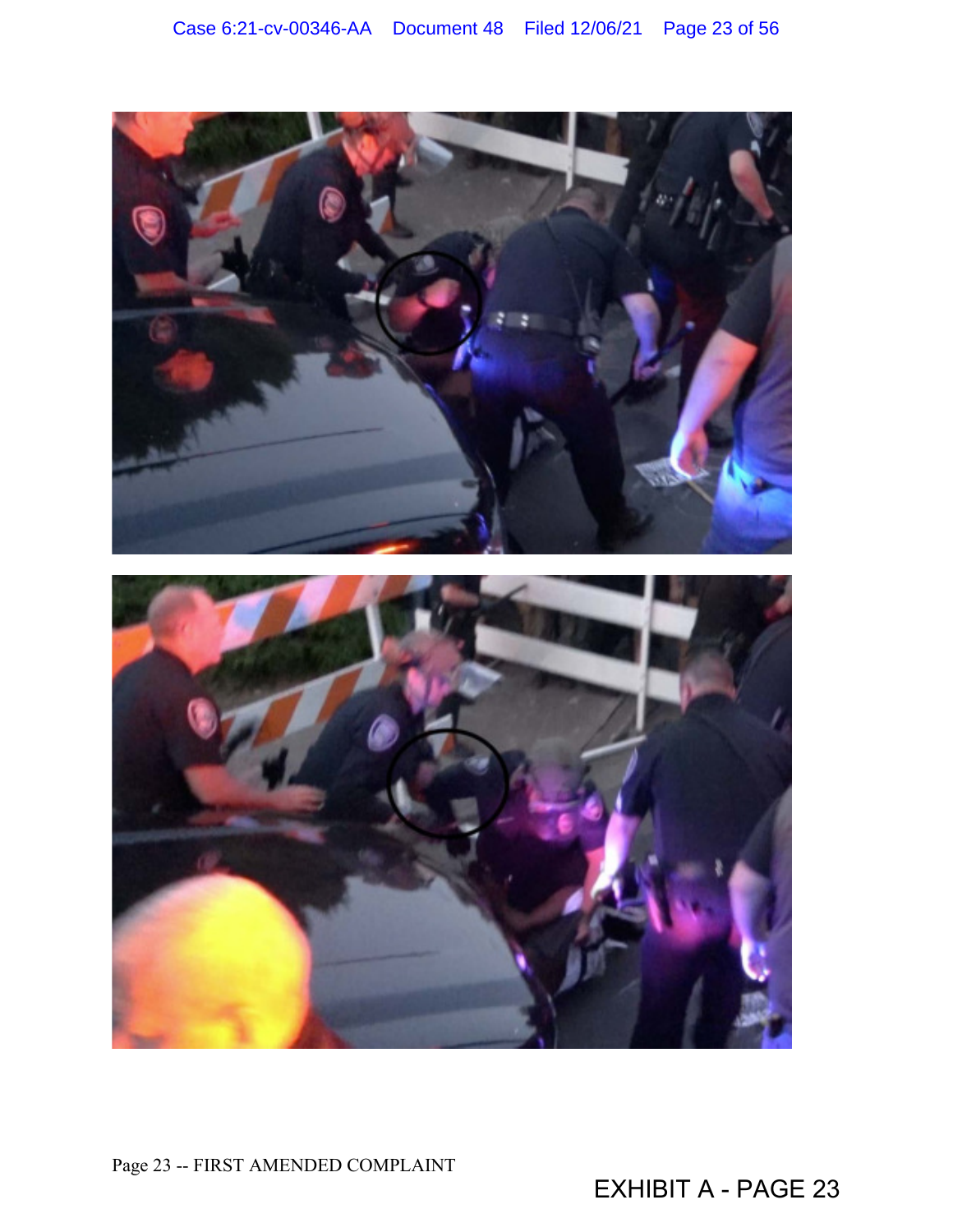### Case 6:21-cv-00346-AA Document 48 Filed 12/06/21 Page 24 of 56

100. Even if true, verbal protest about being arrested does not justify such an excessive and violent act by law enforcement.

101. Defendant Durrant lied in stating he punched Mr. Ford in order to gain his compliance. In fact, Mr. Ford was already complying. Defendant Rappe was sitting on Mr. Ford's lower body at the time Durrant assaulted Mr. Ford in retaliation for the words Mr. Ford spoke.

102. Defendant Rappe dragged Mr. Ford further to the side while Mr. Ford had his hands clasped over his chest in plain view. Rather than reach for his hands or exert any other less-violent measure, Defendant Durrant again punched Mr. Ford in the head and face, as seen below:



103. As a result of Defendant Durrant's and other Defendants' actions, Mr. Ford suffered physical and emotional injuries.

104. Upon information and belief, Defendant Durrant was motivated to attack Mr. Ford because he was offended and angered by Mr. Ford's and other Plaintiffs' protected speech.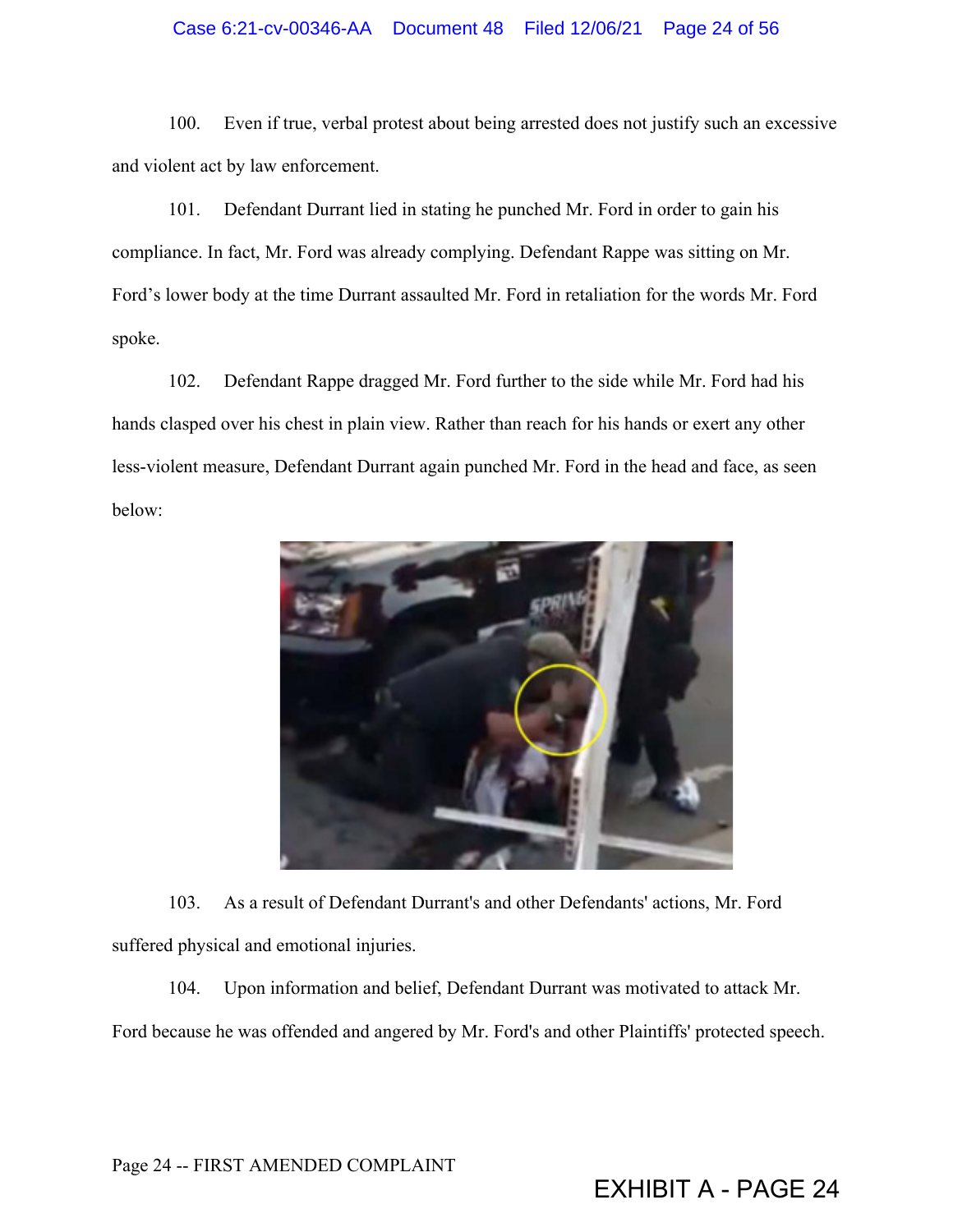### Case 6:21-cv-00346-AA Document 48 Filed 12/06/21 Page 25 of 56

105. Chants such as "All Cops Are Bastards" and "Fuck the Police" may not be pleasant for public servants serving as law enforcement to hear. Indeed, in a June 12, 2020, interview with local station KEZI 9 News, Defendant Weaver acknowledged that protestors' First Amendment activity "... does hurt morale when we are inundated with people saying all sorts of bad stuff about us."<sup>13</sup> However, these chants and statements by protestors are constitutionally protected speech, particularly when expressed by BIPOC people like Mr. Ford, protesting repeated acts of police violence. Properly trained and supervised public servant law enforcement are expected to tolerate criticism and/or insults in the line of duty.

106. Defendant Durrant falsely stated in his report that Mr. Ford was "instigating and agitating the crowd to become bolder and move past the barricade." This false statement was clearly a *post hoc* rationalization intended to justify Durrant's agitated reactive use of illegal excessive force.

107. Mr. Ford did not disobey a lawful command, and his speech and speech activity were protected under the First Amendment to the U.S. Constitution.

108. Defendant Durrant also falsely stated in his report that "several members of the crowd beg[a]n to lift the barricades and advance toward us and our patrol cars with the barricades in hand." There is no evidence this occurred.

109. Plaintiff Martin Allums, a BU leader, was at some point struck in the face by Defendant John Doe, while Mr. Allums was trying to assist a protester up from the ground, who was in danger of being trampled. After Mr. Allums quickly explained the situation, Defendant

<sup>13</sup> https://www.kezi.com/content/news/Police-are-being-blamed-for-something-they-have-nocontrol-over-man-says-571231501.html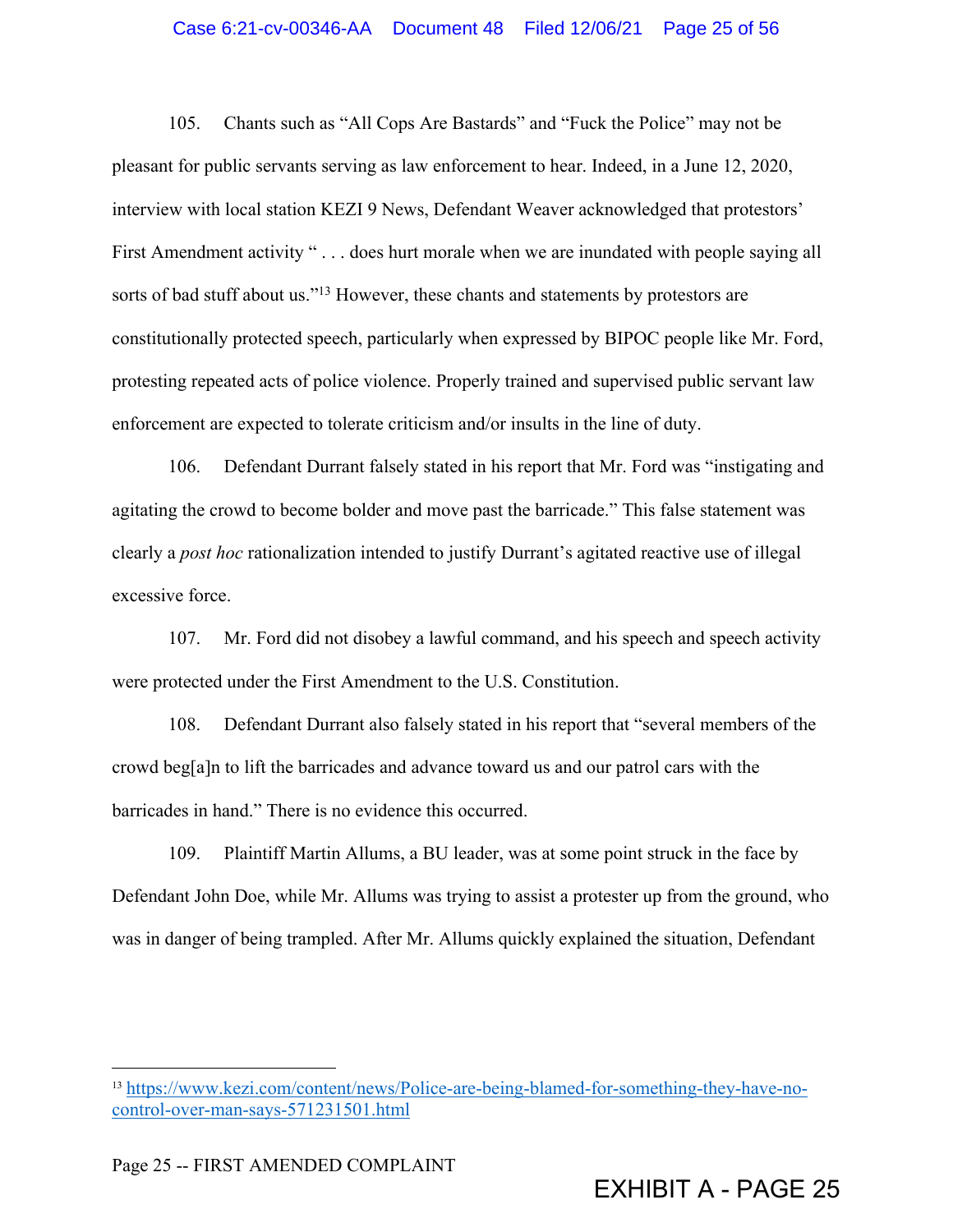#### Case 6:21-cv-00346-AA Document 48 Filed 12/06/21 Page 26 of 56

Doe nodded at Mr. Allums; however, as Mr. Allums helped the person up, Defendant Doe struck Mr. Allums in the face, breaking his nose and causing other injuries.

110. Several other protestors were hit in the face by members of SPD, who thrust their batons into the crowd repeatedly and indiscriminately.

111. The Defendants selectively enforced the laws depending whether they thought a person supported or opposed Black Unity and/or Black Lives Matter -- in essence whether they were for or against anti-racist and/or abolitionist ideology. For example, Defendant Quinones stated in his report: "Under normal circumstances [Geena] Shipman's behavior would have constituted Disorderly Conduct II but her behavior was not isolated [sic] enough to mandate arrest."

112. In addition to injuring Plaintiffs, and providing information to Anti-BLM harassers -- many of whom clearly wished to injure, provoke, and intimidate Plaintiffs --Defendants repeatedly allowed those harassers, and others they perceived to be anti-BLM or "pro-cop," to traverse and remain behind police barricades, while violently enforcing the barricade against Plaintiffs. As had occurred prior to July 29, SPD overtly demonstrated apparent bias and disparate treatment between the two distinct groups present on July 29, 2020.

113. Body camera footage worn by Defendant Conrad on July 29, 2020, records Conrad, and upon information and belief, Defendant Conrad's partner, Defendant Casarez, discussing the march and Plaintiffs. Defendant Casarez made the following statements indicating animus towards Plaintiffs:

> A. Casarez: "I want that fat bitch to go to jail." [referring to a Black Unity supporter].

Page 26 -- FIRST AMENDED COMPLAINT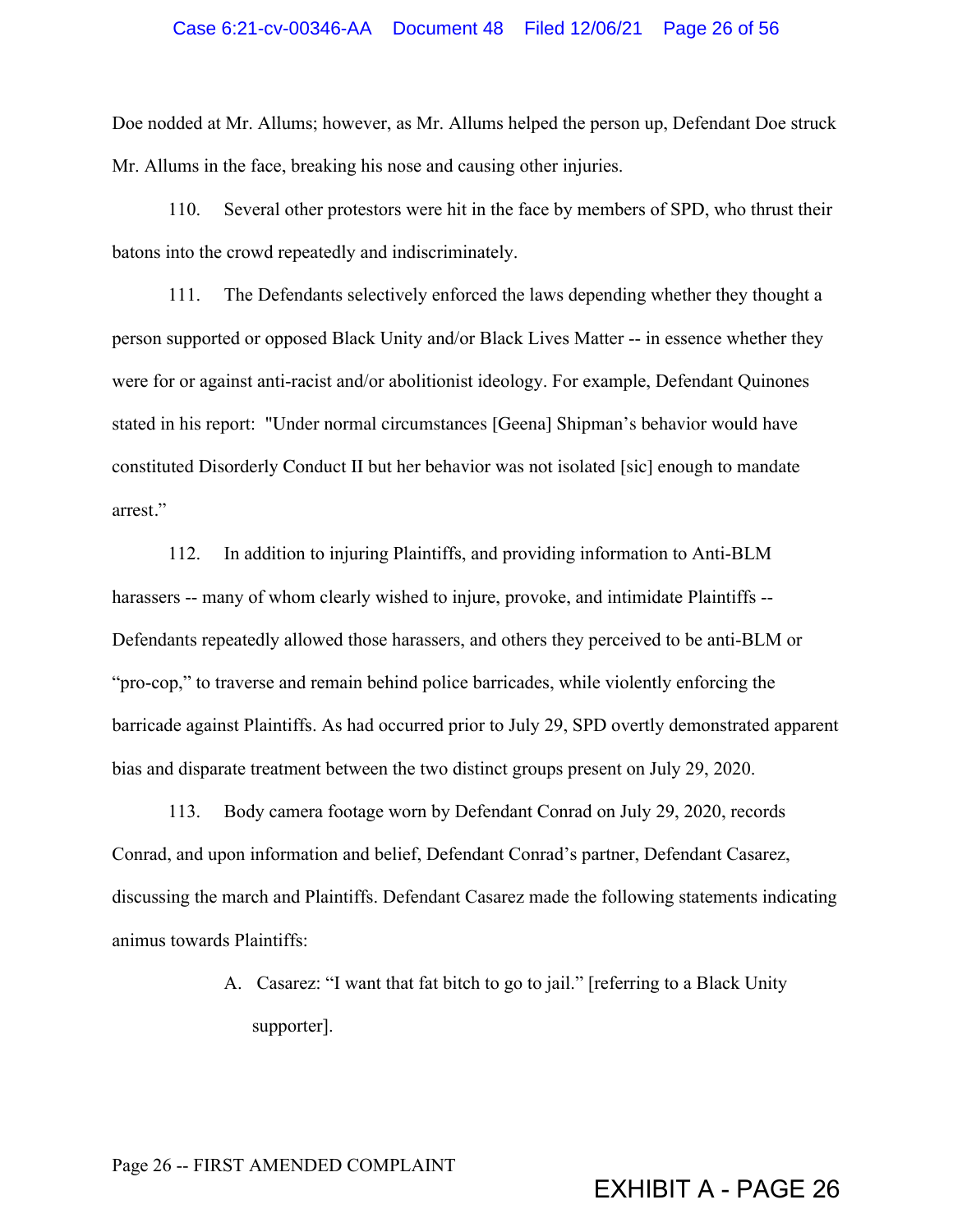- B. Casarez: "These fuckers, I wanna lock even more of em' up." [statement made after Plaintiff Ford and other BU supporters were arrested.].
- C. Casarez: "Finally, we did something though! Finally! Fuck yeah, dude! When they fucking took that thing off, both things -- you good? -- and they were trying to shove it back on us . . . and it was comin' over and I fuckin grabbed it and just chucked it back, that stupid 12 year old [inaudible] took it right in the fuckin face [laughter] like just right [inaudible]. . . . At least we fuckin' took a stand, just once [laughter]."
- D. Casarez: "Five of em', baby! Five down, how many to go? As many as we need."<sup>14</sup>
- E. A female voice on dispatch stated: "There are a couple of MMA<sup>15</sup> fighters with white pride shirts trying to start fights in the back," to which Casarez retorted, "Jesus Christ [inaudible]. . . . Let's minimize that a little bit, Jesus Christ." A male voice on dispatch also referred to the Anti-BLM mob as "patriots."

114. At a minimum, these statements demonstrate that Defendants were aware the Anti-BLM mob were racially motivated to engage in violence, and that they had some training and experience in fighting techniques designed to injure others.

115. In one instance, as Defendant Conrad left the intersection of 67th and Dogwood Streets, he informed Anti-BLM harassers that the protestors were headed "east."

<sup>&</sup>lt;sup>14</sup> It is unclear if it was Conrad or Casarez who said "as many as we need."

<sup>15</sup> https://www.britannica.com/sports/mixed-martial-arts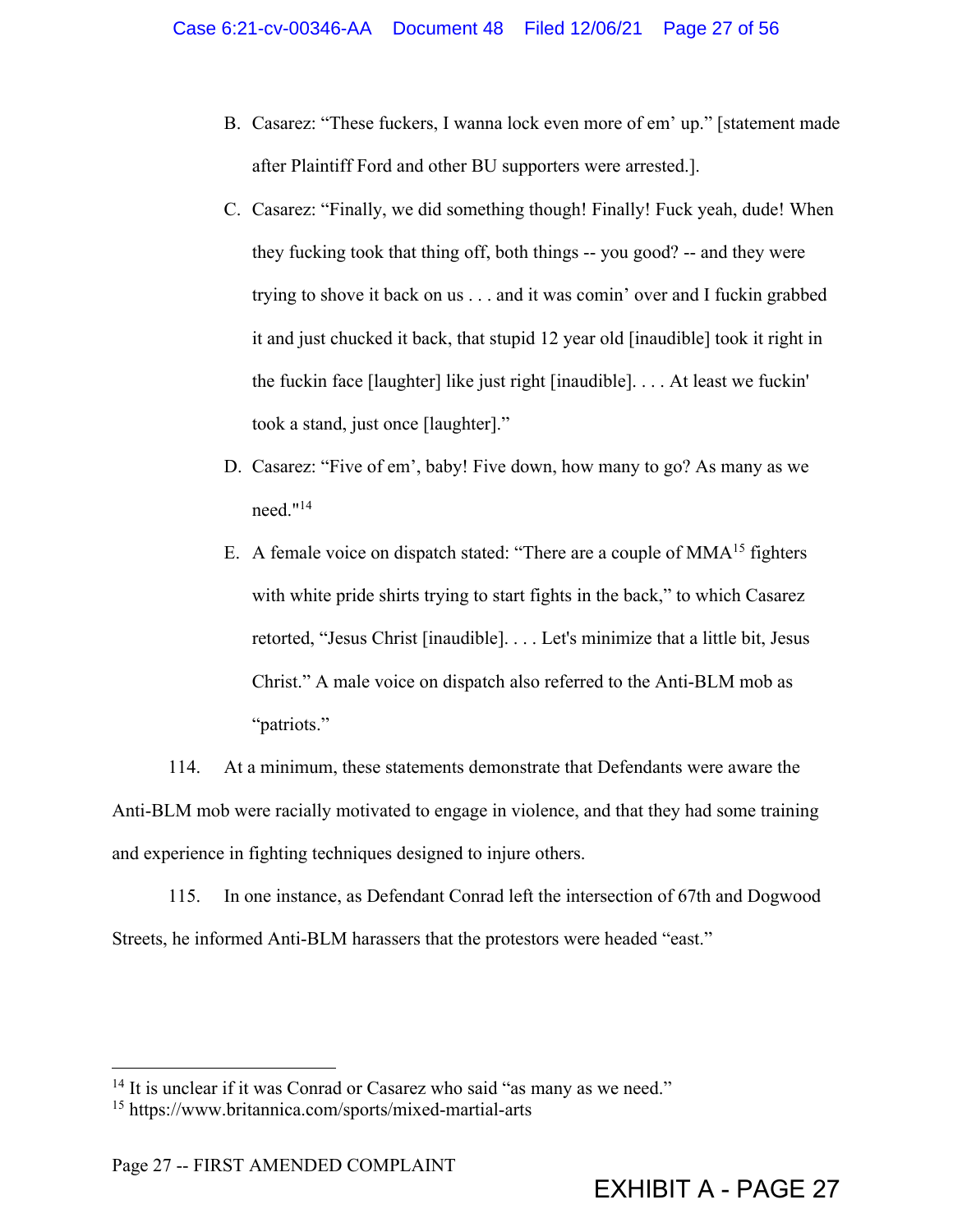#### Case 6:21-cv-00346-AA Document 48 Filed 12/06/21 Page 28 of 56

116. In another instance, as Defendant Conrad approached the police blockade at 68th and Dogwood Streets, a person standing on the street approached Defendant Conrad and said: "I wanna say something, can I just say something? Two blocks over, four trucks of people hopped in their trucks with guns and they rolled up and said were goin' shoot these fuckin niggers."

117. Defendant Conrad responded: "Okay, okay, what am I supposed to do about it?" The person responded "So you don't care . . . ?" To which Defendant Conrad said "I can't do anything about it right now." Defendant Conrad then appeared to try to turn his body-camera off, but the interaction was recorded. Defendant Conrad then proceeded to stand at the 68th and Dogwood barricade with numerous other officers for about nine minutes; he did not inform any other officers of what he had heard, and in his written report did not document the threat of racially motivated violence.

118. In yet another instance, a Black woman, acting as press and wearing a shirt clearly marked in large letters "PRESS," asked Defendant Seanor why she was not permitted to walk past a barricade at 68th and Dogwood, where apparent Anti-BLM harassers were walking through and congregating behind the barricade. Defendant Seanor told the woman that the members of the Anti-BLM mob were allowed to go where they please because they "don't hate all cops."

119. In another clear instance of discrimination, animus, and selective enforcement by Defendants, Defendants casually watched without intervention, indicating tacit approval, as Plaintiffs Mya Lansing and Austin Johns were beaten and harangued by Anti-BLM harassers in the immediate vicinity of ample police presence.

120. Plaintiffs Mya Lansing and Austin Johns were at the protest not as protestors but in order to film and document the police, activity protected under the First Amendment.

### Page 28 -- FIRST AMENDED COMPLAINT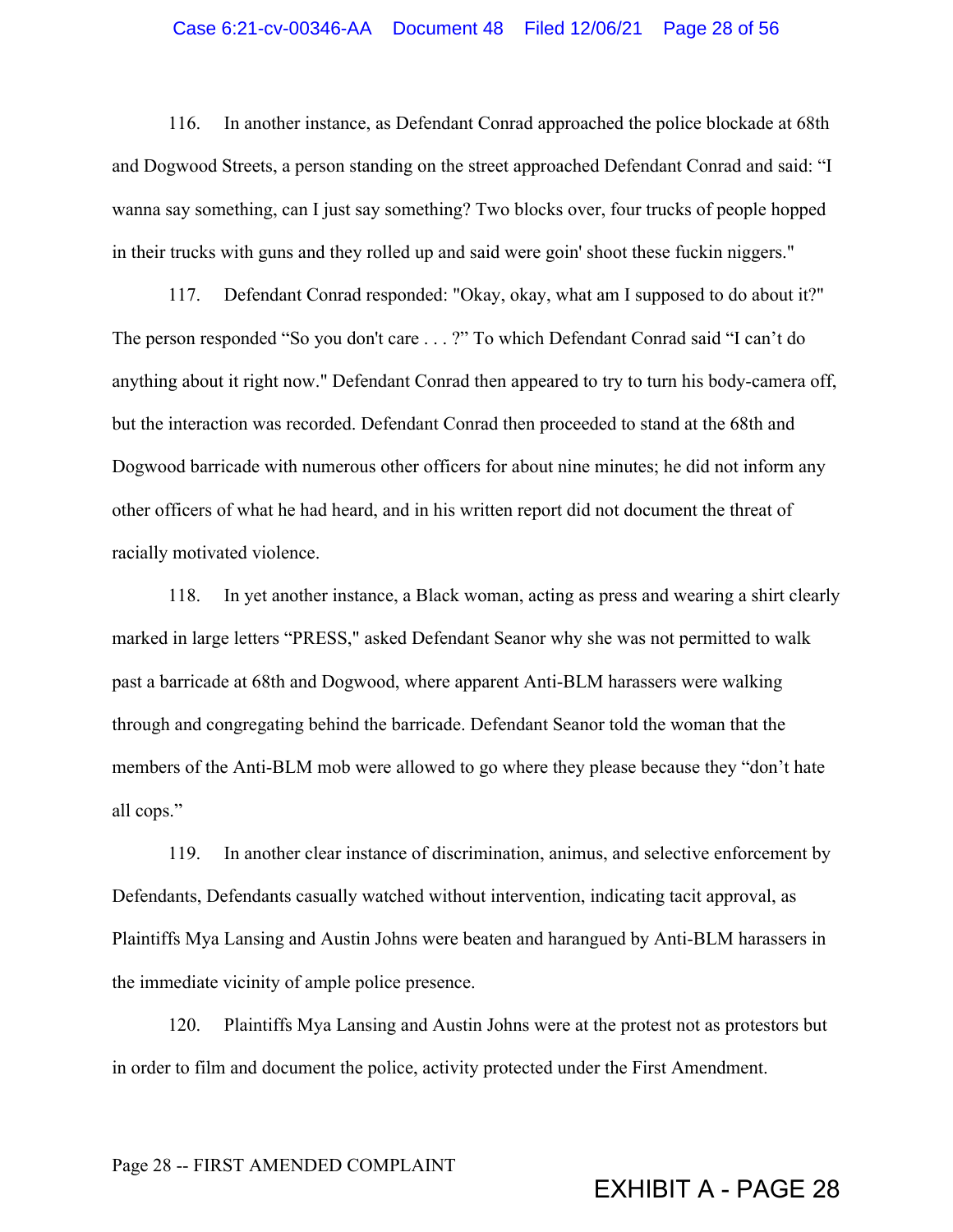### Case 6:21-cv-00346-AA Document 48 Filed 12/06/21 Page 29 of 56

121. At least three members of the Anti-BLM mob attacked Mya Lansing and Austin Johns in full view of some of the Defendants.

122. One of the Anti-BLM harassers, Richard Dwayne Elce, struck Austin Johns in the face, with the end of a 6- to 8-foot-long flagpole, in plain view of several Defendants, including Defendant Turner. Elce has a prior conviction for assault.

123. When Johns and Lansing explained to Defendant Turner that they had just been assaulted, Defendant Turner pushed Plaintiffs Johns and Lansing with his baton and ordered them to keep moving. As Defendant Turner was pushing Johns and Lansing away, another member of the Anti-BLM harassers ran up and grabbed Austin Johns' camera and threw it toward a nearby fence. Mr. Johns attempted to retrieve his camera, but the man pushed Mr. Johns to the ground and attempted to pin him there. Again, this was in full view of Defendant Turner and other Defendants.

124. Mya Lansing and Austin Johns then asked Defendant Turner and other Defendants if the police were going to do anything about the man who had just assaulted them and stolen their camera. Defendant Turner then grabbed Austin Johns by his shirt, pulling Johns toward him while using his baton to jab Mr. Johns in the chest. While this was occurring, Defendant Turner chastised Mr. Johns for even being present at the event.

125. Neither Mr. Elce, nor any of Plaintiffs' other attackers, were arrested at that time, despite breaking the law in front of police, with victims present who wanted to pursue charges. Mr. Elce was captured on video later in the evening continuing to threaten and attack people with his flagpole, allowed by police to continue to assault with impunity. Below is a photo of Mr. Elce

#### Page 29 -- FIRST AMENDED COMPLAINT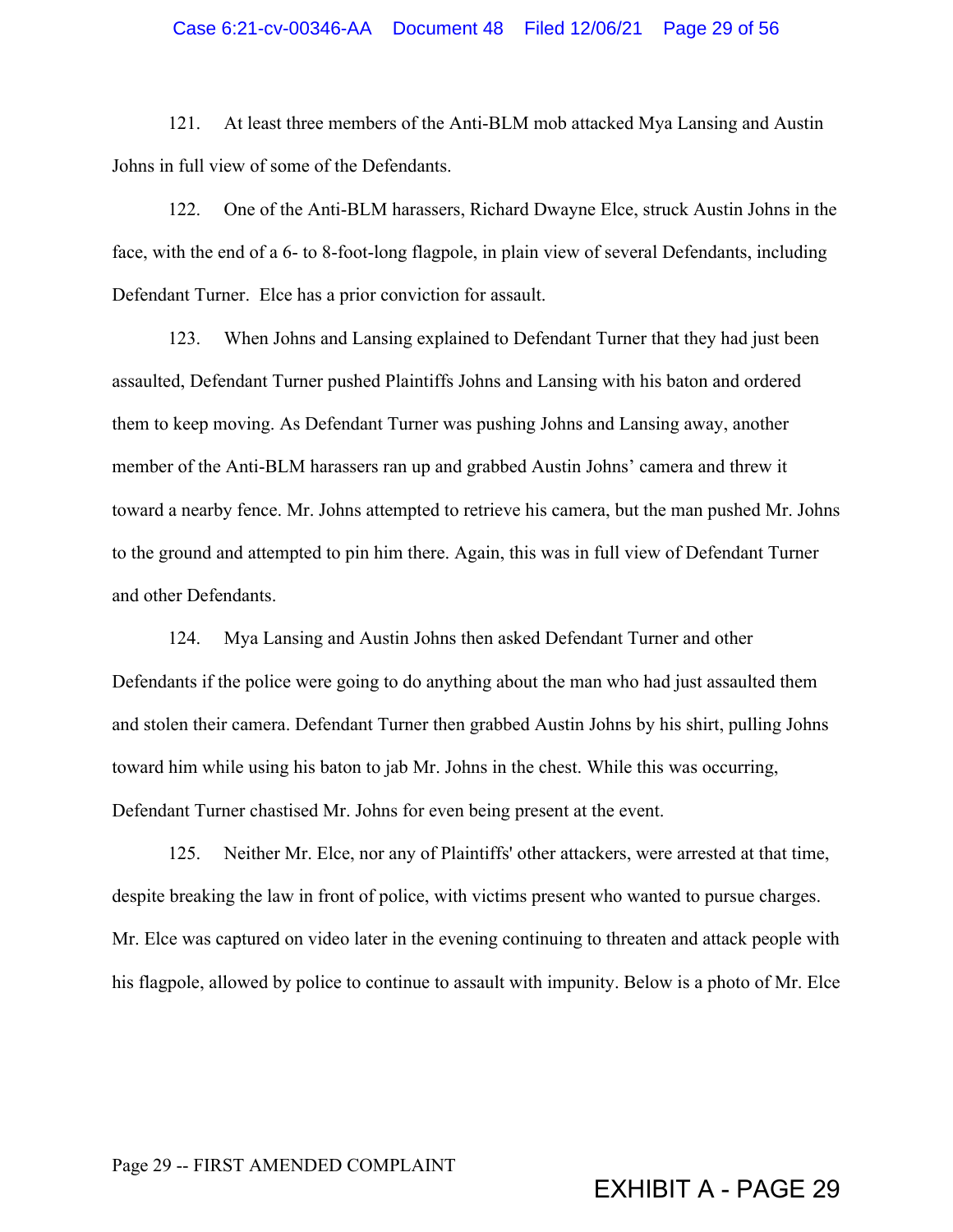

threatening someone with his flag pole after he assaulted Plaintiffs Lansing and Johns:

126. Defendant Turner omitted from his report any mention of the assault and harassment of Ms. Lansing and Mr. Johns by the Anti-BLM harassers he had observed. He wrote that Ms. Lansing and Mr. Johns were "protestors," when in fact both were present as documentarians to film the police; neither had done anything to express their political affiliation other than not clearly being a part of the Anti-BLM harassing mob and, in Plaintiff Lansing's case, being BIPOC.

127. Despite having just witnessed the intimidation and violence directed at the Plaintiffs, Defendant Turner and other Defendants pushed the Plaintiffs farther down 67th Street where members of the Anti-BLM mob had gathered *en masse* -- in part at the behest of Defendants. Plaintiffs, including but not limited to Ms. Lansing and Mr. Johns, continued to face intimidation, threats, and harassment as they fled the area.

### Page 30 -- FIRST AMENDED COMPLAINT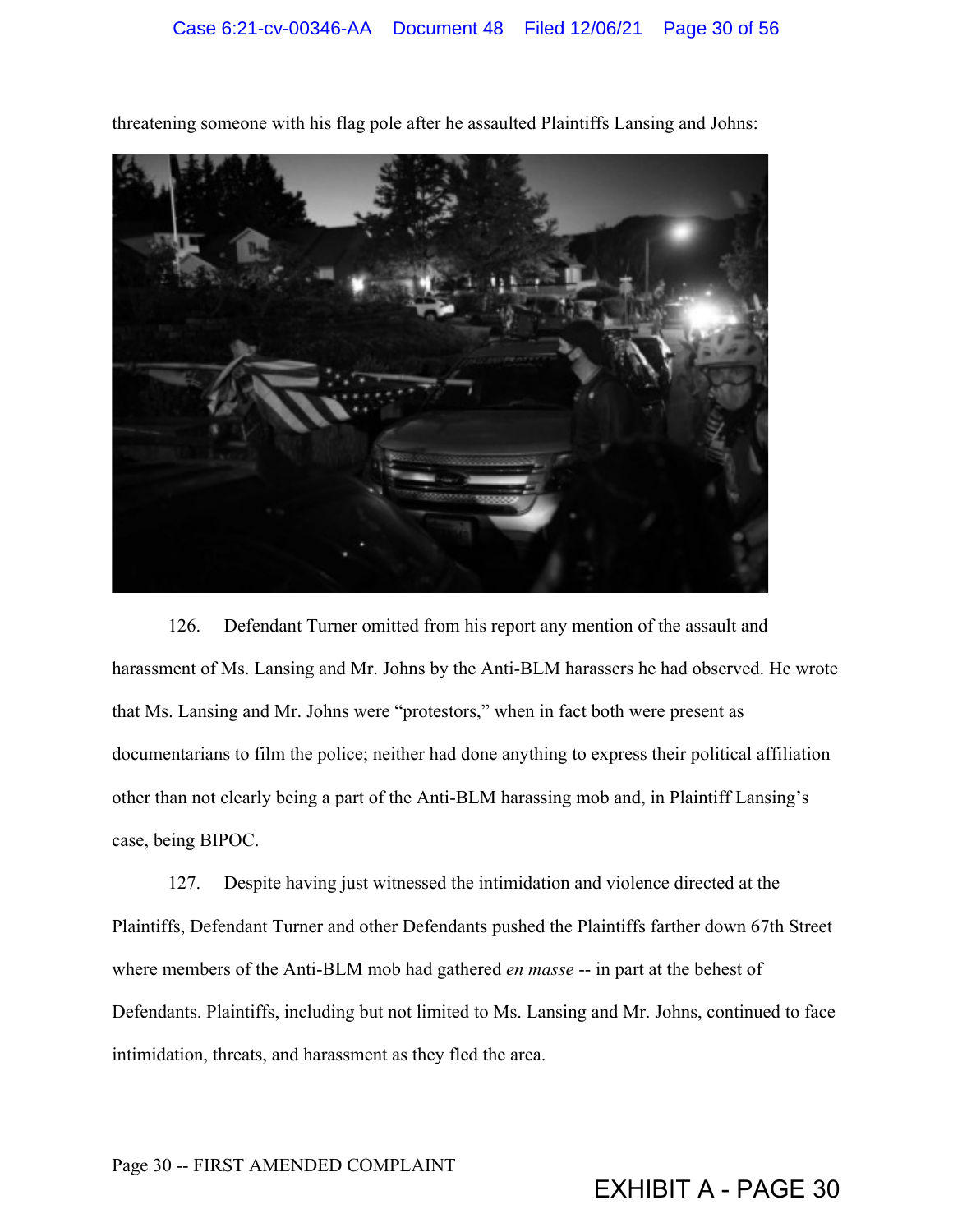### Case 6:21-cv-00346-AA Document 48 Filed 12/06/21 Page 31 of 56

128. Defendants chose to selectively enforce laws, turn a blind eye to person-crimes against BLM marchers, and discriminate against those they disagreed with, while allowing members of the Anti-BLM mob to engage in violence without consequence. The actions and inactions of the Defendants demonstrate that members of the mob were correct when they repeatedly stated that "the cops don't care" if they assaulted the Plaintiffs or that the "cops are on our side" -- a phrase that was also stated by white supremacists who stormed the U.S. Capital on January 6, 2021.

129. As the police-created chaos at the blockade subsided, law enforcement barricades forced protestors, including Plaintiffs, to turn around and walk back toward where a number of the Anti-BLM harassers had assembled in a gauntlet-like manner. This mob consisted of wellknown neo-Nazis such as violent felon Corey Wyatt and other known members of violent farright groups such as the Proud Boys and The American Patriot Society.

130. Defendants knew or should have known some of the harassers' propensity for violence, based on their actions during Plaintiffs' march, as well as the harassers' actions in the past toward BLM supporters and, for some of them, past convictions for violent crimes. In addition, many of the Anti-BLM mob were openly carrying weapons, including firearms, as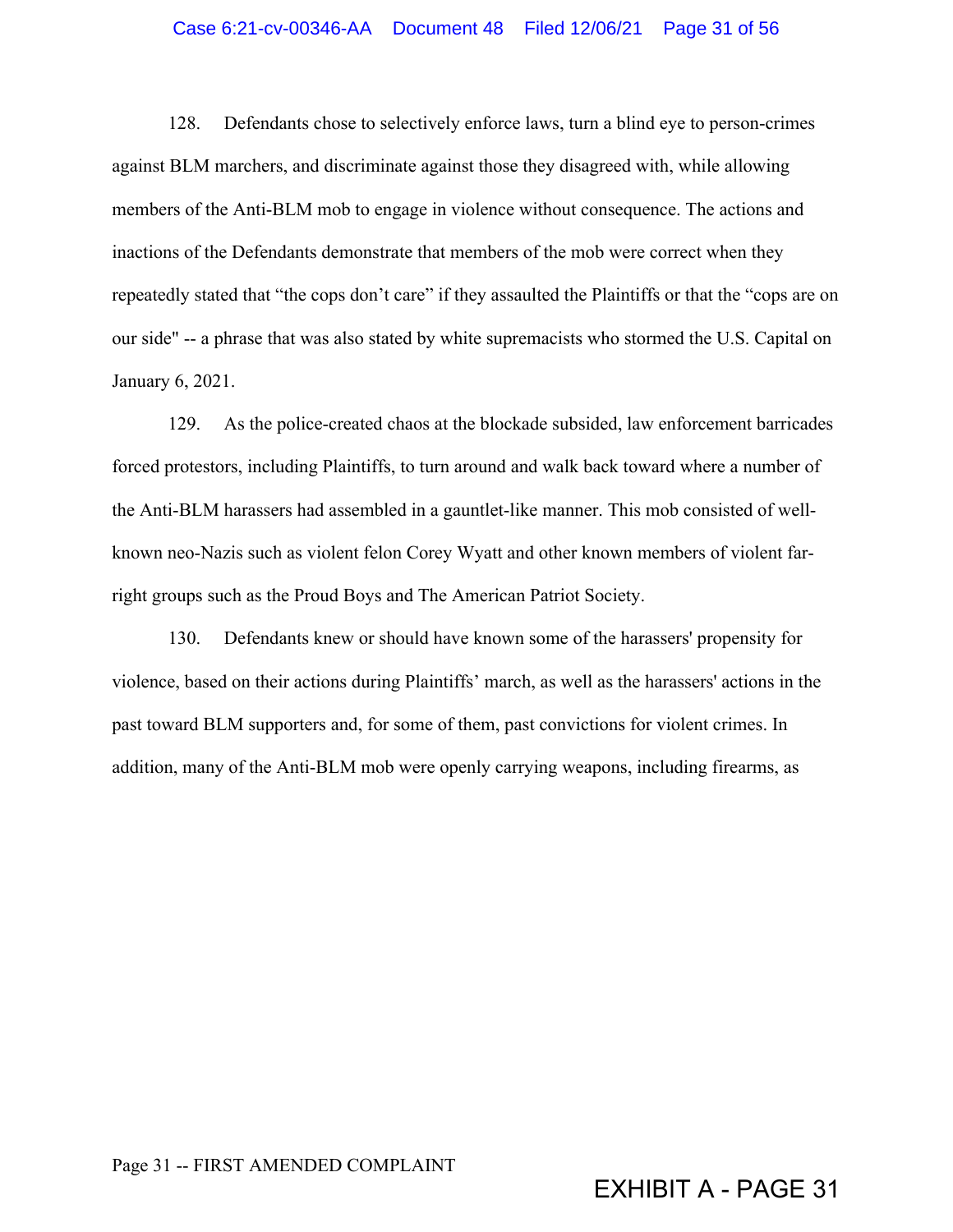

further acts of intimidation.

131. Despite that knowledge, Defendants pushed Plaintiffs and other protesters into that mob of harassers. The results were predictable: Black Unity members and other protestors were violently attacked. These attacks included but were not limited to verbal intimidation and threats, menacing and blatant display of weapons, and actual physical assaults by the harassers,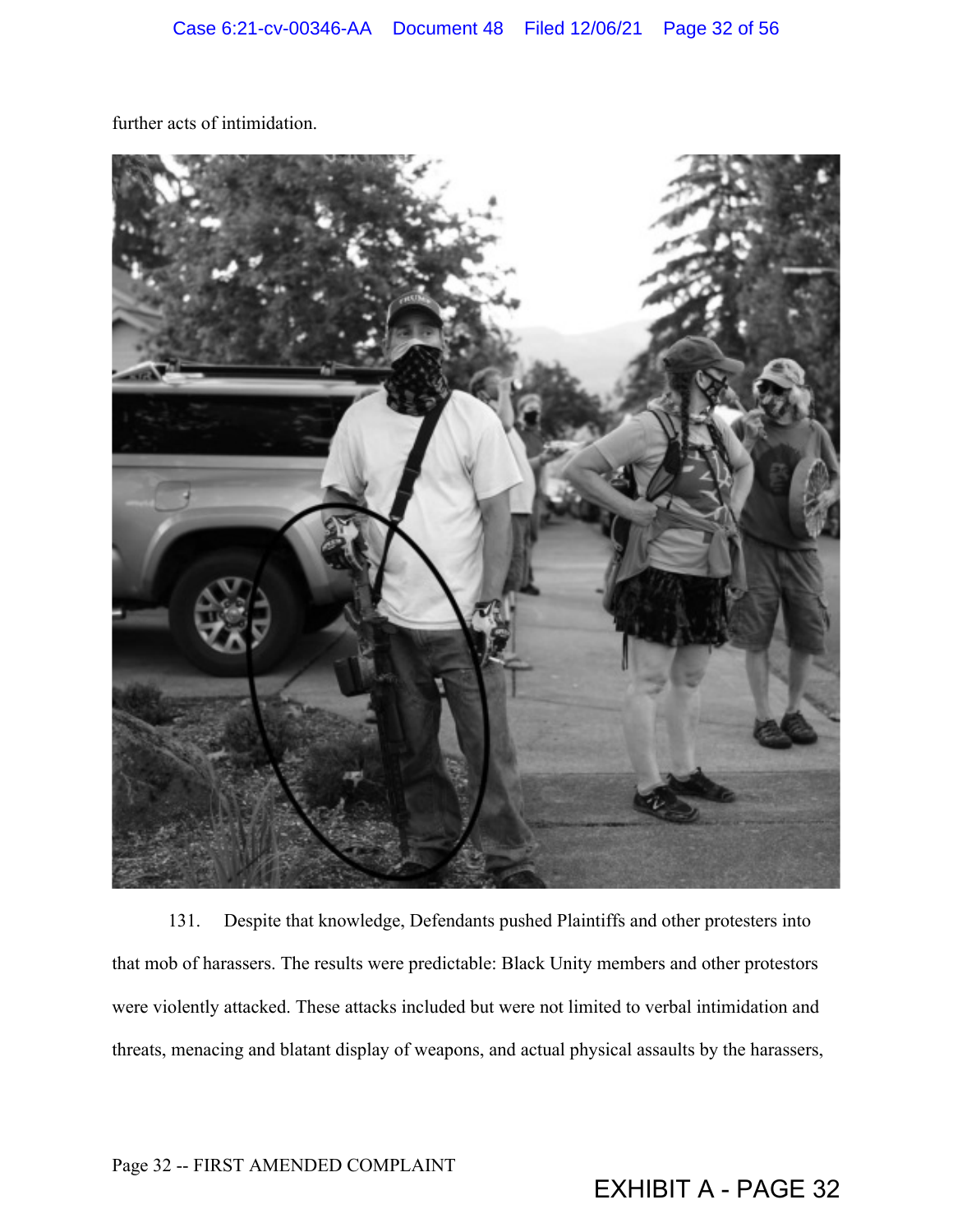### Case 6:21-cv-00346-AA Document 48 Filed 12/06/21 Page 33 of 56

including striking, pushing people to the ground, and spraying them with wasp spray.<sup>16</sup> Upon information and belief, some of the Defendants observed these assaults, while others left the harassers to their work, intentionally leaving the area.

132. Defendant Wilson stated in his report that the Anti-BLM mob "worked with police to assist" law enforcement after the protest.

133. The harassers heartily thanked their boys in blue as the Black Unity vehicles departed, choosing to avoid further injury and confrontation. At that time, a supporter of the BLM march was evacuated by ambulance after she was violently shoved to the ground by one of the harassers, forcefully striking her head on the pavement. This disturbing assault was captured on video. The assailant was not arrested by Defendants at the time.

134. The message from Defendants to Plaintiffs and other BLM supporters was clear: If you protest racist symbols (the noose) and/or the police treatment of Black lives in our town, we will not only attack you, but we will also allow and even encourage you to be attacked by Anti-BLM harassers.

135. This was not the first time that the Defendants sought to prevent and chill Plaintiff's speech. On June 26, 2020, Plaintiff's attempted to peacefully protest in the Thurston neighborhood.

136. During the June 26 protest, numerous unknown SPD officers formed a line at the intersection of 66th Street and E Street, arbitrarily cutting off the march, preventing Plaintiffs from exercising their First Amendment rights. No known arrests were made during this preemptive foreclosure of First Amendment activities.

<sup>16</sup> *See* https://www.patriotheadquarters.com/waspsprayasdefense-survival/.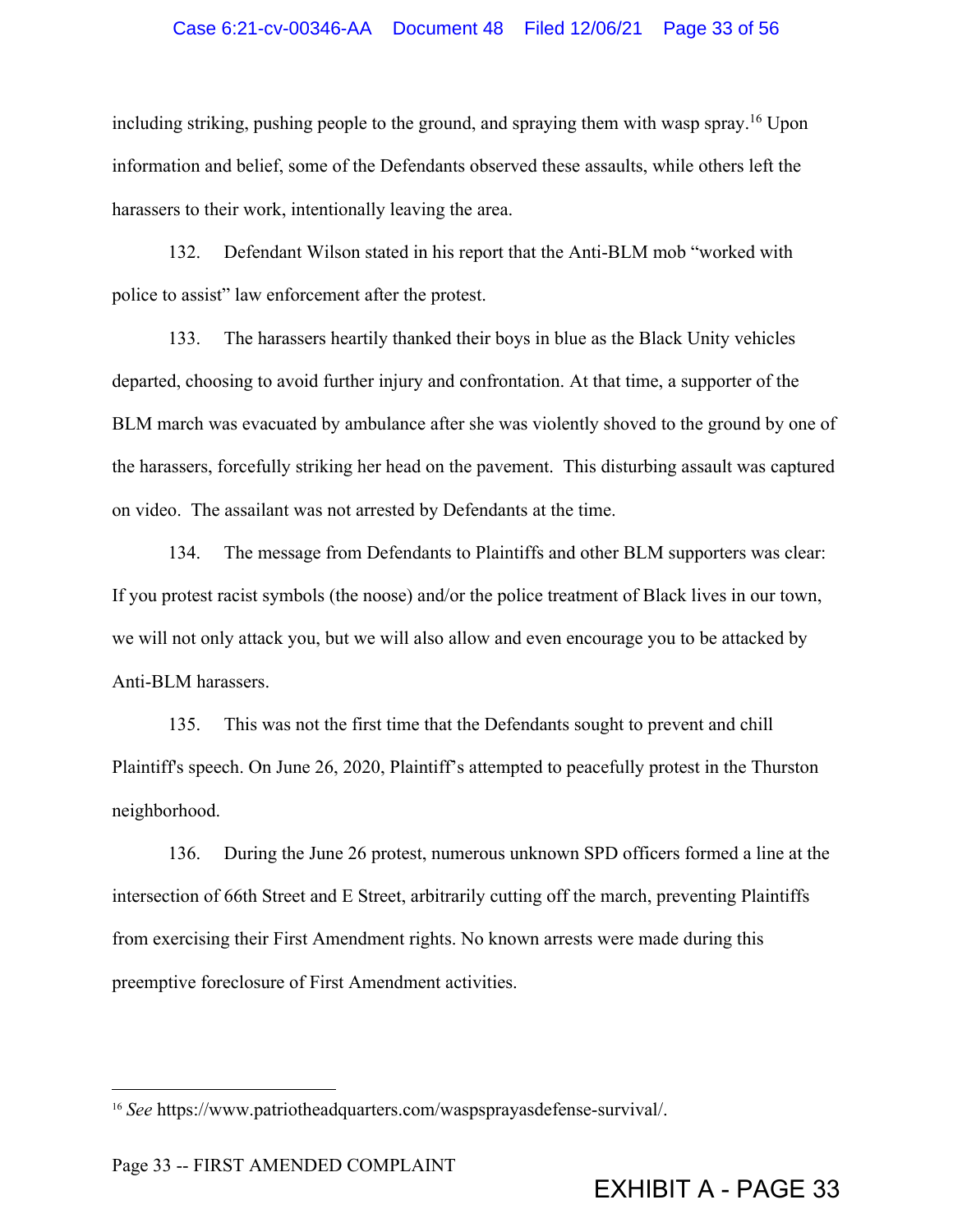### Case 6:21-cv-00346-AA Document 48 Filed 12/06/21 Page 34 of 56

137. Later in the evening of June 26, 2020, Black Unity Plaintiffs marched peacefully in downtown Springfield. A truck containing a PA system drove slowly ahead of the march with BU leadership in the truck's bed.

138. SPD officers again formed a line on Sixth Street, under the Springfield Public Library's parking structure, in order to keep Plaintiffs and their supporters from marching.

139. At one point, an unknown SPD officer reached inside the Black Unity truck and removed the keys from the ignition. The truck remained stuck in the middle of the road until an SPD officer eventually returned the key. No arrests occurred during this incident.

140. Defendants' prior unconstitutional foreclosures of Plaintiffs' protected First Amendment rights to assemble and march in nonviolent protest illustrate Defendants' animus and intent to prevent and chill Plaintiffs from conveying their political message.

141. Further, as Geena Shipman noted with glee in her video on July 29, the police were on the "side" of the Anti-BLM mob — that was clear to the members of the harassing mob on July 29, 2020, and it was clear to Plaintiffs and the general public.

142. Upon information and belief, in addition to what is alleged *supra*, the participation of each of the named Defendants during the July 29, 2020, incident was as follows:

#### LEADERSHIP

Chief Lewis -- Planning; was physically present, assisting in the barricading and arrests at 67th and Dogwood.

Lt G.J. Crolly -- Planning; moved up behind the crowd control line at 67th and Dogwood and held back barriers after Tyshawn Ford's arrest.

Lt Matthew Neiwart -- Planning; physically present.

Lt Rappe - Planning; present at 67th and Dogwood- enforced the barricade; ordered and assisted in the unlawful arrest and force used against Mr. Ford.

Page 34 -- FIRST AMENDED COMPLAINT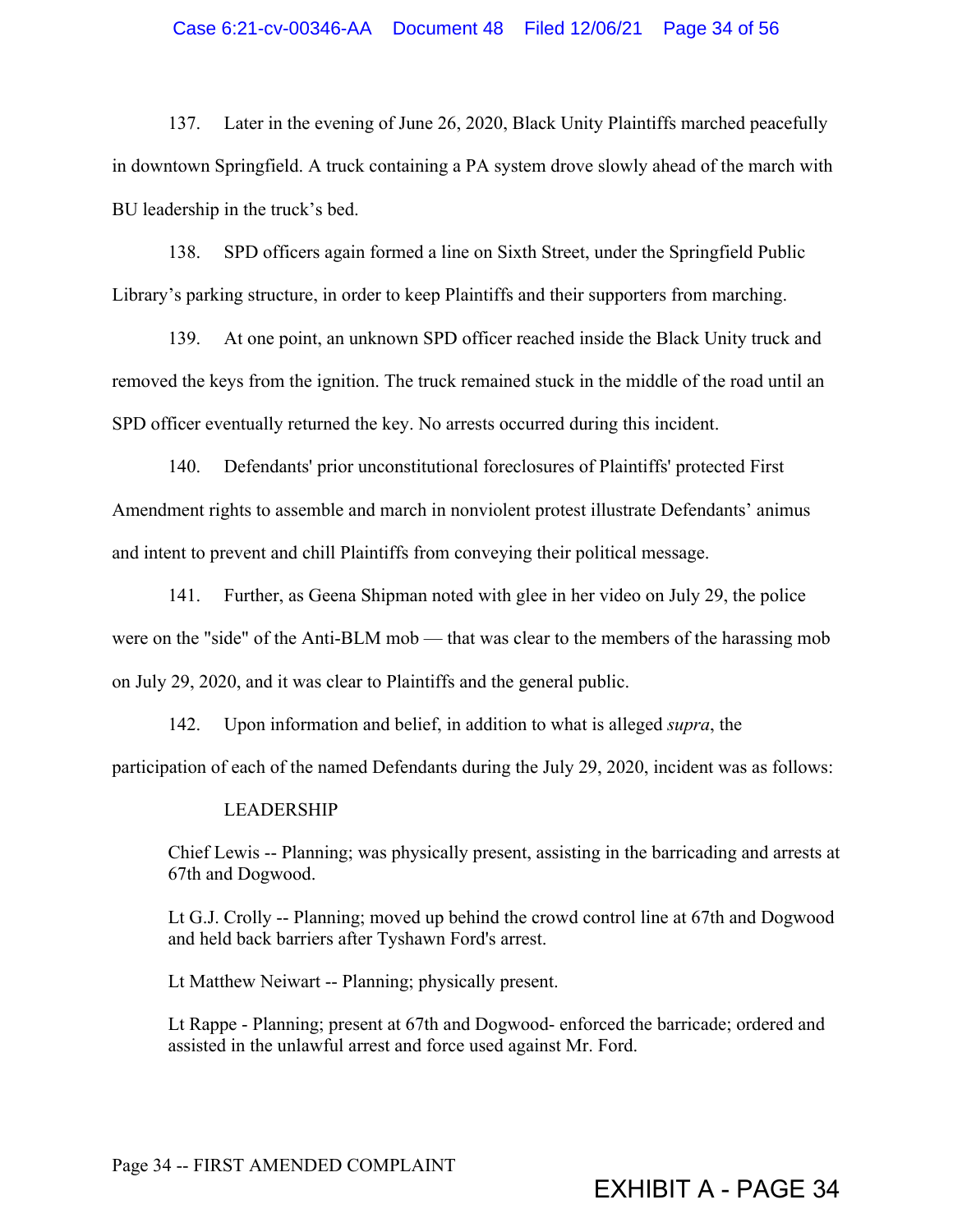Sgt D.C. Grice -- Planning; made a public statement at 67th and Dogwood improperly asserting an unlawful assembly. On information and belief Defendant Grice was SPD's internal affairs sergeant at the time of this incident and would have been responsible for investigating police misconduct.

Sgt P.P. Kirkpatrick -- Planning; provided the Anti-BLM harassers protection and information about where the protesters were going to be corralled; helped enforce the barricades on 67th and Dogwood; responded to S. 68th for "traffic control."

Sgt Keith Seanor -- told a Black videographer that she could not go past the barricade, but that the Anti-BLM harassers could, because "they don't hate all cops."

### **OFFICERS**

A.A. Amundson -- Enforced the barricade at 67th and Dogwood and assaulted/pushed protestors back with his baton.

T.J. Bazer -- Enforced barricades at 67th and Dogwood; delivered "focused blows."

B.K. Bragg – Enforced the barricade at  $67<sup>th</sup>$  and Dogwood; struck protestors; assisted in the arrest and unlawful use of force against Mr. Ford.

Joseph N. Burke -- Heavily involved pre-event, as discussed *supra*; made racist statements while on duty, has apparent personal associations with racist residents; went back and forth between enforcement at the barricades at 67th and 68th.

D.L. Casarez -- Enforced the barricade on 67th and Dogwood; responded to 68th and Dogwood with Defendant Conrad after Tyshawn Ford was arrested; upon information and belief he heard numerous armed Anti-BLM harassers saying "they would shoot these fucking niggers," but took no action.

R.J. Conrad -- Enforced the barricades at 67th and 68th; his body-worn camera indicates he also heard of numerous armed Anti-BLM harassers saying "they would shoot these fucking niggers" but did not mention that in his report or take any action; based upon information and belief, told the Anti-BLM harassers where the march was being pushed.

B.P. Dunn -- Enforced the barricade at 67th and Dogwood; pushed protesters.

Bronson Durrant - See *supra*.

J. Garcia-Cash -- Enforced the barrier on 67th and Dogwood and "fought" protestors according to his report; assisted in arresting Tyshawn Ford.

T.J. Murray -- Set up barricades; filmed events.

J.J. Myers -- Enforced the barricade at 67th and Dogwood; jabbed at protestors, deployed

Page 35 -- FIRST AMENDED COMPLAINT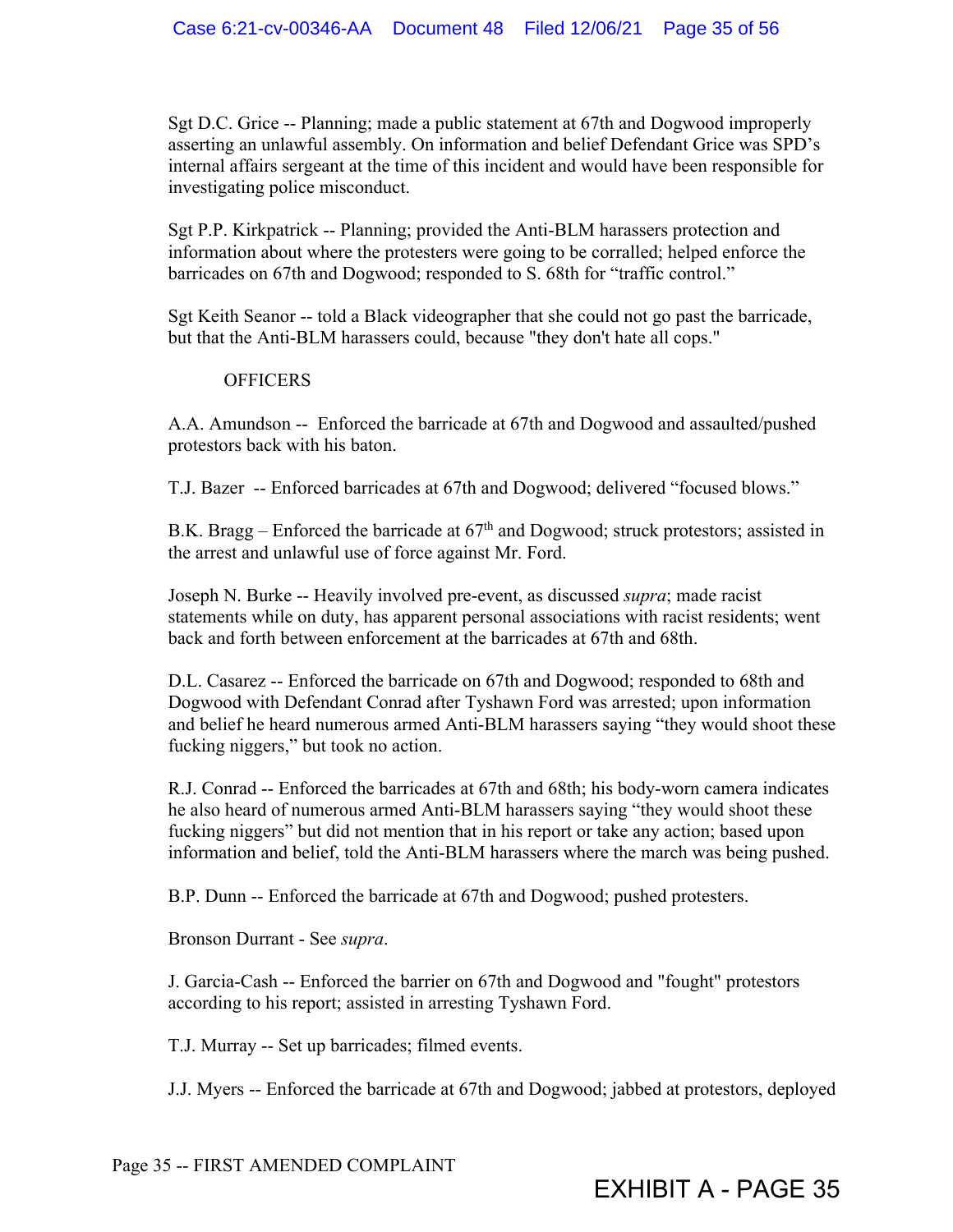a pepper ball launcher "as a visual deterrent towards future riotous behavior" after Tyshawn Ford was arrested.

C.J. O'Leary -- Enforced barricades at 67th and Dogwood; pushed marchers.

Officer Jared Quinones -- did not state any specific involvement but was present to help enforce; stated in his report, "Under normal circumstances [Geena] Shipman's behavior would have constituted Disorderly Conduct II but her behavior was not isolated [sic] enough to mandate arrest."

R.A. Rosales -- Used a pushed-over barricade to push protestors back at 67th and Dogwood; also went to 68th and Dogwood to enforce that barricade.

E.A. Sorby -- Enforced the barricades at 67th and Dogwood; struck protestors.

M. J. Thomsen -- Enforced the barricades at 67th and Dogwood; made numerous arrests; assaulted protesters.

L.E. Turner -- Went back and forth between enforcement on 67th and 68th, but mostly appeared to enforce the barricade on 68th; pushed Mya Lansing and Austin Johns, and other events as alleged *supra*.

J.M. Wilson -- Enforced the barricade at 67th and Dogwood; stated: "Also in the area was an equally large group of pro-police protestors who responded to the area to protect the neighborhood and stand up for [sic] the national riots"; "The pro police protestors positioned themselves at S 69th Place and Bluebelle Way, but worked with police to assist Black Unity with leaving the area."

Detective Weaver #4854 -- Upon information and belief assisted with placing barricades; engaged in undercover surveillance of a political group engaged in lawful First Amendment activities.

# **CAUSES OF ACTION**

# **FIRST CLAIM FIRST AMENDMENT -- UNCONSTITUTIONAL RESTRAINT**

# **Count 1**  *Monell***/Municipal Liability -- 42 U.S.C. § 1983 First Amendment Unconstitutional Restraint of Marches and Protests by all Plaintiffs against the City of Springfield**

143. Plaintiffs reallege each and every paragraph in this Complaint as if fully set forth

here.

Page 36 -- FIRST AMENDED COMPLAINT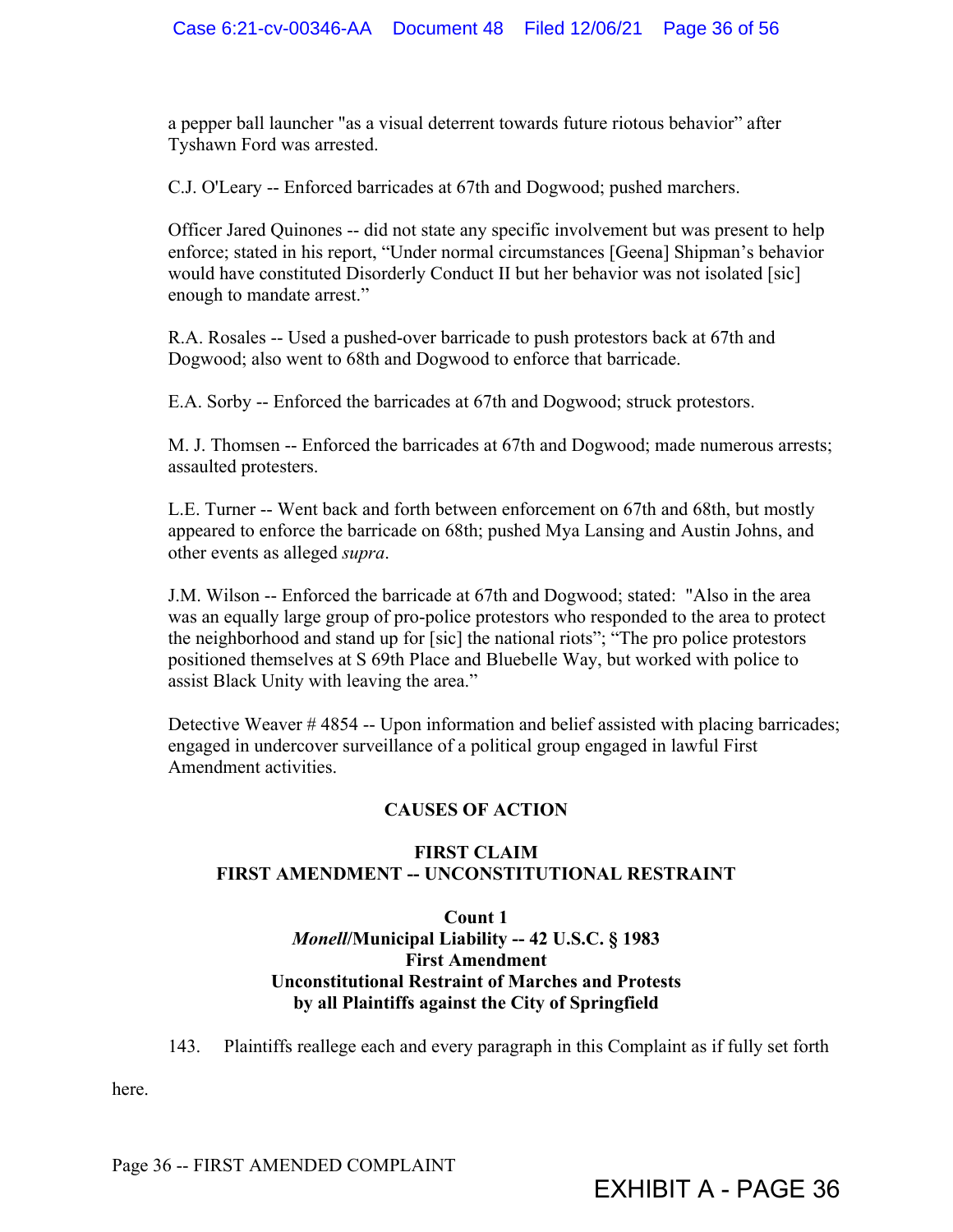### Case 6:21-cv-00346-AA Document 48 Filed 12/06/21 Page 37 of 56

144. Defendant City of Springfield has failed to properly train its officers, agents, and employees on how to constitutionally respond to marches and protests; and/or has an official practice, policy, or custom of allowing and/or ratifying unconstitutional restraint of marches and protests. The City of Springfield has arbitrarily declared marches and protests and other activity protected by the First Amendment to be "unlawful assemblies," and has allowed individual officers to do so, based on their own personal political opinions and/or the degree in which they are offended by the opinions of protestors (particularly abolitionists), and to therefore blockade, redirect, and "kettle" (corral)<sup>17</sup> crowds, thereby interfering with and halting marches and protests when SPD officer(s) disagree with the viewpoint of those First Amendment activities.

145. The policy, practice, and custom of Defendant City of Springfield, as well as its failure to train and supervise employees and agents, regarding the declaration, implementation, and enforcement of such "unlawful assemblies," amounts to deliberate indifference to the rights of Plaintiffs and caused violations of Plaintiffs' rights to equal protection under the laws.

146. On July 29, 2021, such unconstitutional activity included

 a) arbitrarily and unlawfully designating Plaintiffs' protest as an "unlawful assembly";

 b) unlawfully and preemptively preventing Plaintiffs' exercise of protected First Amendment activity, without notice, by blockading and kettling, after tacitly approving the march without the need for a permit;

 c) chilling and interfering with Plaintiffs' lawful exercise of their First Amendment rights through intimidation, show of force, and use of force; and

<sup>17</sup> *See* https://en.wikipedia.org/wiki/Kettling.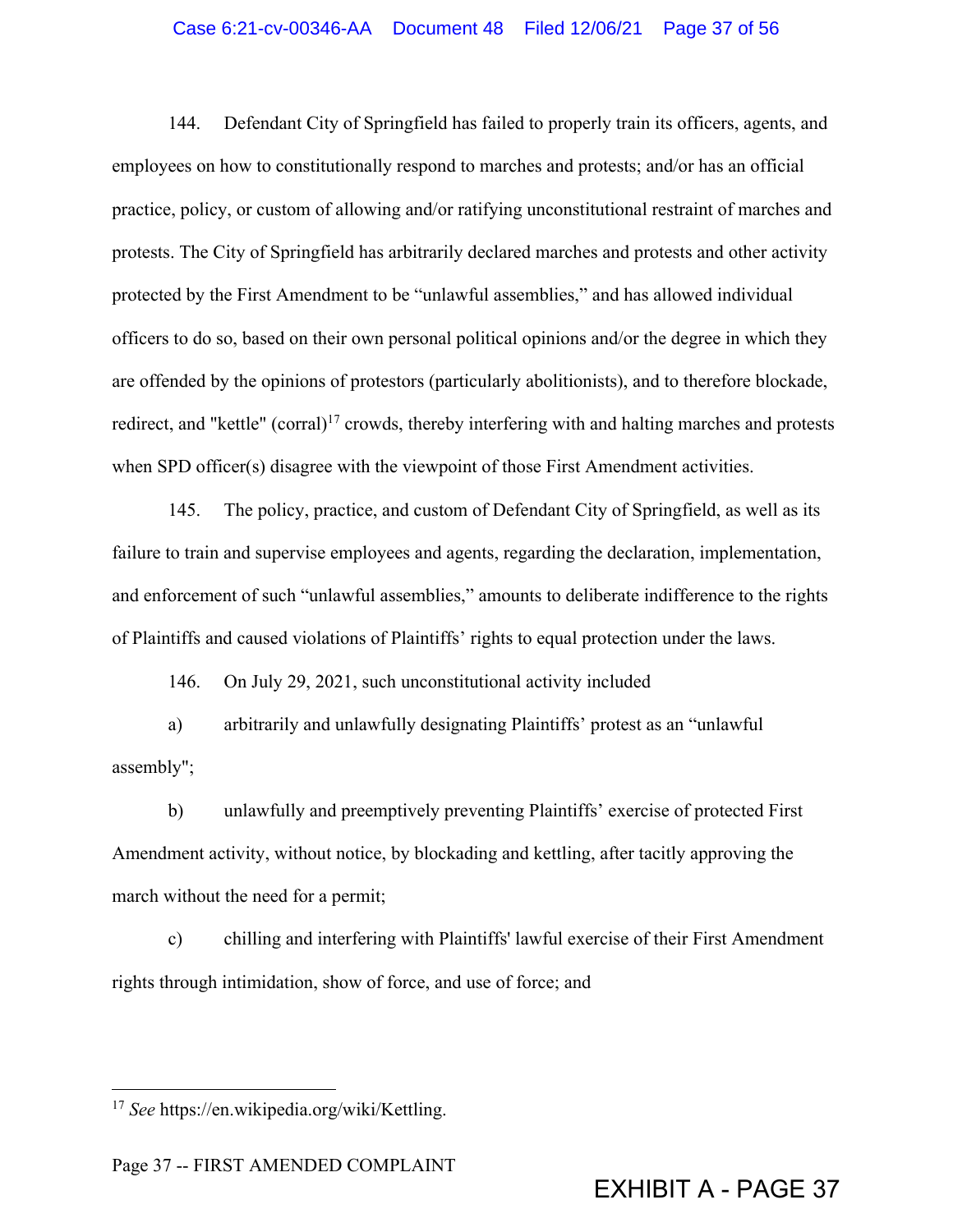### Case 6:21-cv-00346-AA Document 48 Filed 12/06/21 Page 38 of 56

 d) rerouting the march so that the marchers were forced into the ranks of the violent Anti-BLM mob.

147. Plaintiffs were engaged in activity protected by the First Amendment -- assembly, protest of racism, abolitionist and other expression, and presentation of grievances against the government.

148. Defendants retaliated against Plaintiffs for engaging in protected speech activity. By retaliating against Plaintiffs for their protected speech activity, Defendants, acting under color of state law, also caused Plaintiffs to be deprived of their First Amendment rights.

149. Defendants' creation, defense, and enforcement of barricades that preemptively circumvented a lawful and peaceful march, as well as the use of arrests, threats of arrest, excessive force, and threats of force, prevented Plaintiffs' lawful protest and assembly activity from continuing, and were an unreasonable time, place, and manner restriction on Plaintiffs' First Amendment rights, violating Plaintiffs' rights under the First Amendment by prohibiting their lawful protest, assembly, and other speech activity; and chilling or attempting to chill the First Amendment activity of Plaintiffs and other reasonable people from engaging in such activity in the future.

150. In addition, Defendants' use of force, threats of force, arrests, and threats of arrest were acts that would chill a reasonable person from continuing to engage in constitutionally protected activity.

151. Plaintiffs' protected activity and the beliefs they expressed were a substantial or motivating factor in the Defendants' conduct.

152. Defendant City is directly liable to Plaintiffs for its unconstitutional policies, customs, or practices; and/or for failing to properly train, supervise, or discipline its officers.

# Page 38 -- FIRST AMENDED COMPLAINT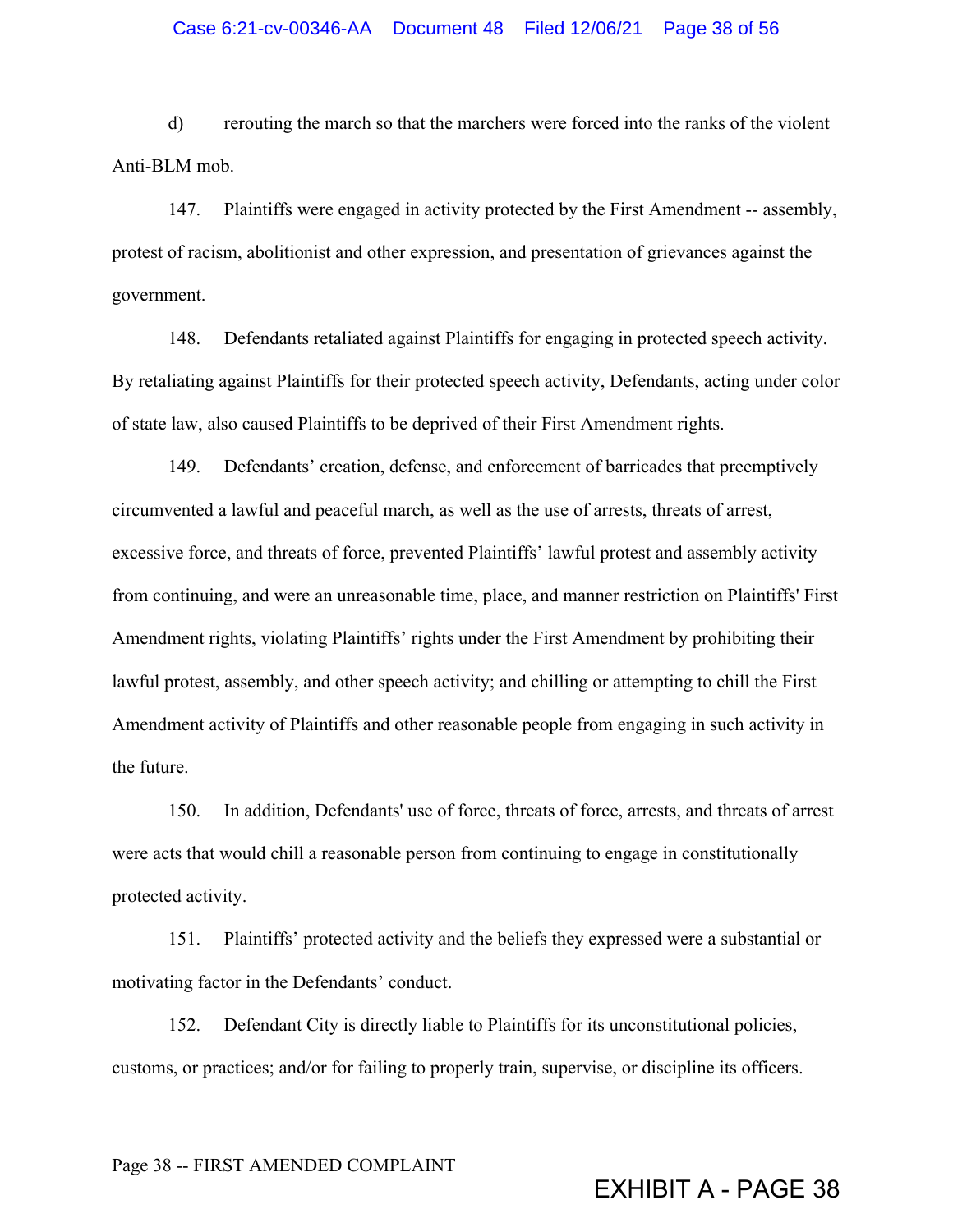153. As a direct and proximate result of the actions and omissions described in this complaint, Plaintiffs incurred noneconomic damages, in an amount to be determined at trial.

154. Plaintiffs were required to hire attorneys to represent them in this matter and are thus entitled to an award of reasonable attorneys' fees and costs pursuant to 42 U.S.C. § 1988.

# **Count 2 by All Plaintiffs against all Individual Defendants**

155. Plaintiffs restate and reallege each and every paragraph of this Complaint as if fully set forth here.

156. By their actions as described herein, each of the individual Defendants, under color of statute, ordinance, regulation, custom, or order, subjected all Plaintiffs to the deprivation of rights, privileges, or immunities secured by the Constitution, namely, Plaintiffs' First Amendment rights to assemble, protest against racism, call for abolition, and other political expression, and present grievances against the government.

157. As a direct and proximate cause of the actions described herein, Plaintiffs sustained noneconomic damages in an amount to be ascertained according to proof at trial.

158. The actions of the individual Defendants, as described herein, were malicious, deliberate, intentional, and embarked upon with the knowledge of, or in conscious disregard of, the harm that would be inflicted against Plaintiffs. As a result of this intentional conduct, Plaintiffs are entitled to punitive damages against the individual Defendants, in an amount sufficient to punish them and to deter others from like conduct.

159. Plaintiffs were required to hire attorneys to represent them in this matter and are thus entitled to an award of reasonable attorney's fees and costs pursuant to 42 U.S.C. § 1988.

#### Page 39 -- FIRST AMENDED COMPLAINT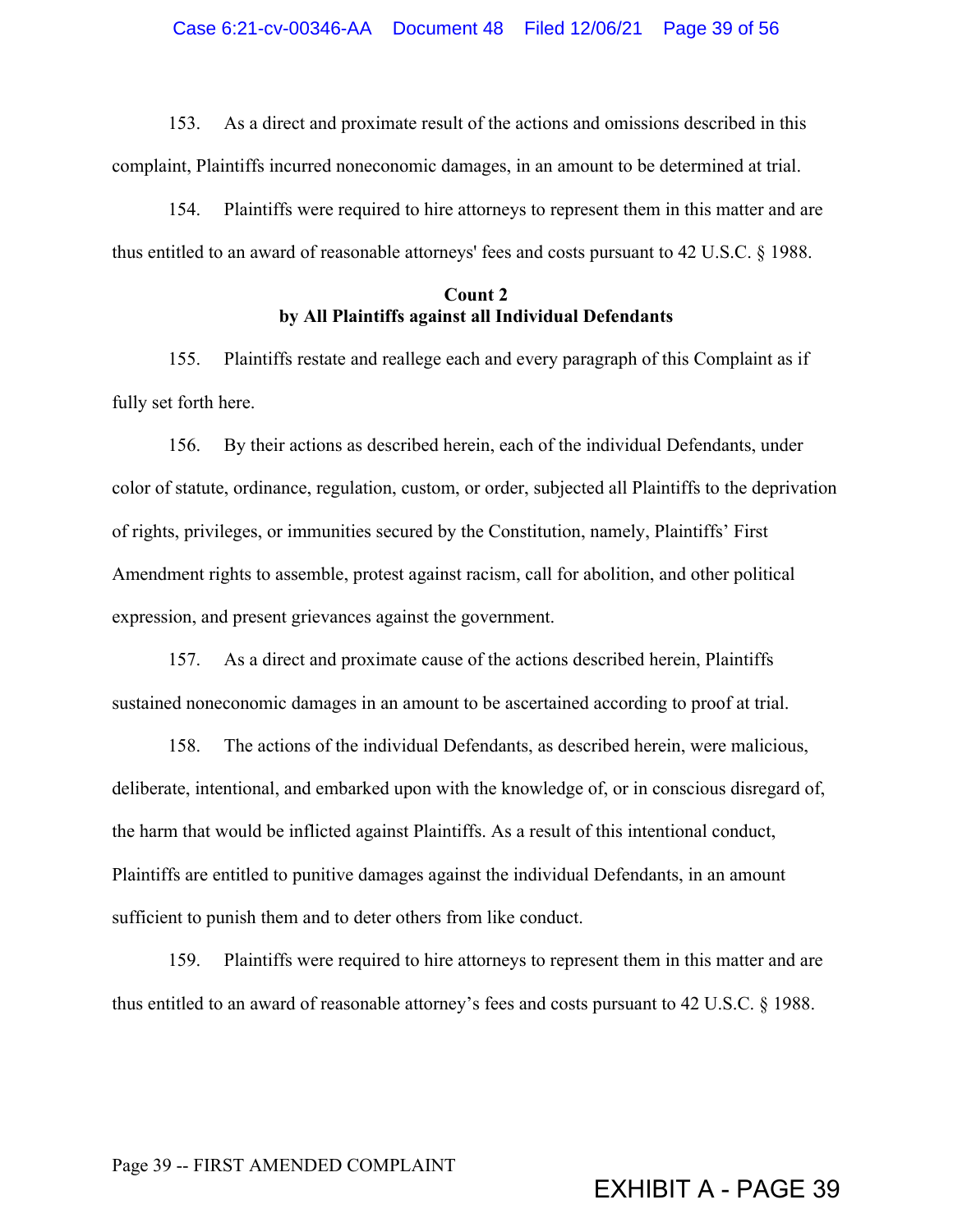### **SECOND CLAIM EXCESSIVE FORCE Fourth and Fourteenth Amendment**

# **Count 1**  *Monell***/Municipal Liability – 42 U.S.C. 1983 by all Plaintiffs against City of Springfield**

160. Plaintiffs reallege each and every paragraph in this Complaint as if fully set forth here.

161. Defendant City of Springfield has an official policy, practice, or custom of allowing its officers to use an unconstitutional level of force when effectuating arrests and when dealing with marchers and protesters; and/or has failed to properly train officers to use an appropriate level of force; and/or has allowed numerous other similar incidents; and/or has encouraged or acquiesced in this unlawful behavior, and/or failed to adequately supervise or discipline their officers regarding the unconstitutional use of force, thus evincing deliberate indifference to Plaintiffs' constitutional rights, sufficient to support a verdict that the City caused the use of excessive force against Plaintiffs.

162. Defendant City is directly liable to Plaintiffs for its unconstitutional policies, customs, or practices; and/or for failing to properly train, supervise, or discipline its officers.

163. Such unconstitutional policies and failure to train, supervise, and discipline violated Plaintiffs' rights under the Fourth and Fourteenth Amendments to be free from the use of excessive force by police officers.

164. As a direct and proximate result of the actions and omissions described in this complaint, Plaintiffs were physically injured, causing economic and noneconomic damages, in an amount to be determined at trial.

### Page 40 -- FIRST AMENDED COMPLAINT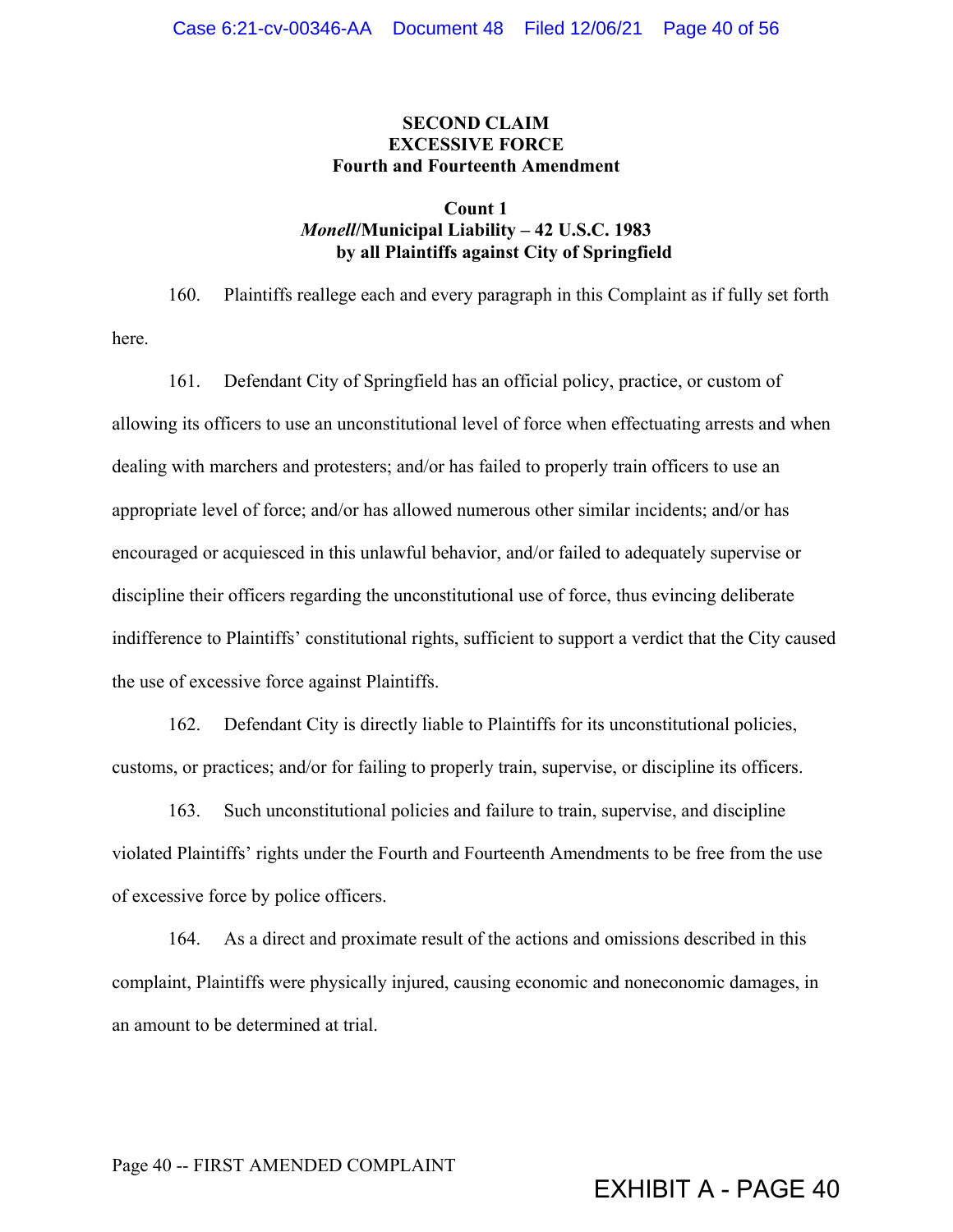165. Plaintiffs were required to hire attorneys to represent them in this matter and are thus entitled to an award of reasonable attorneys' fees and costs pursuant to 42 U.S.C. § 1988.

# **Count 2 by Plaintiffs Ford, Allums, Lansing, and Johns, against Defendants Turner, Durrant, Garcia-Cash, Bragg, Rappe, and Doe**

166. Plaintiffs restate and reallege each and every paragraph of this Complaint as if fully set forth here.

167. By their actions as described herein, Defendants Turner, Durrant, Garcia-Cash, Bragg, Rappe, and Doe, under color of statute, ordinance, regulation, custom, or order, subjected Plaintiffs Allums, Ford, Lansing, Johns, to the deprivation of rights, privileges, or immunities secured by the Constitution, namely, Plaintiffs' rights to freedom from excessive force or threat of force.

168. As a direct and proximate cause of the actions described herein, Plaintiffs sustained economic and noneconomic damages, including physical pain and suffering; loss of liberty; damage and/or loss of property, and wage loss, all in an amount to be ascertained according to proof at trial.

169. No reasonable officer would believe that such conduct was lawful or constitutional.

170. The actions of Defendants Durrant, Turner, Garcia-Cash, Bragg, Rappe, and Doe, as described herein, were malicious, deliberate, intentional, and embarked upon with the knowledge of, or in conscious disregard of, the harm that would be inflicted against Plaintiffs. As a result of this intentional conduct, Plaintiffs are entitled to punitive damages against those Defendants, in an amount sufficient to punish them and to deter others from like conduct.

### Page 41 -- FIRST AMENDED COMPLAINT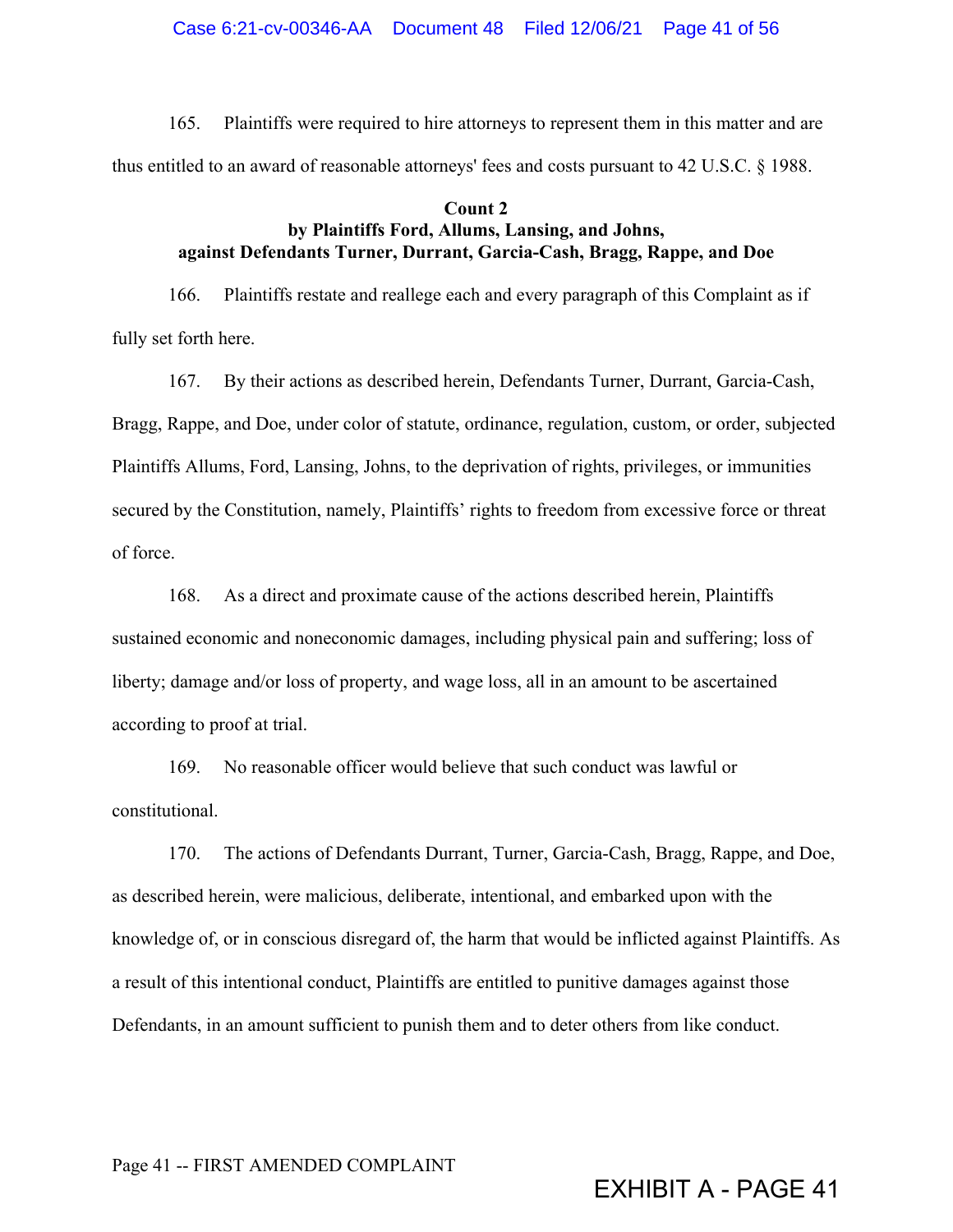Case 6:21-cv-00346-AA Document 48 Filed 12/06/21 Page 42 of 56

171. Plaintiffs were required to hire attorneys to represent them in this matter and are thus entitled to an award of reasonable attorney's fees and costs pursuant to 42 U.S.C. § 1988.

# **THIRD CLAIM FOURTH AND FOURTEENTH AMENDMENT RIGHTS WRONGFUL ARREST**

# **Count 1**  *Monell***/Municipal Liability – 42 U.S.C. 1983 by Plaintiff Ford against City of Springfield**

172. Plaintiffs reallege each and every paragraph in this Complaint as if fully set forth here.

173. Defendant City of Springfield has an official policy, practice, or custom of allowing its officers to wrongfully arrest people for speaking, marching and protesting, where there is no probable cause to believe a crime has been committed; and/or has failed to properly train officers to refrain from making such arrests; and/or has allowed numerous other similar incidents; and/or has encouraged or acquiesced in this unlawful behavior, and/or failed to adequately supervise or discipline their officers regarding such unconstitutional arrests, thus evincing deliberate indifference to Plaintiff Ford's constitutional rights, sufficient to support a verdict that the City caused the wrongful arrest of Plaintiff Ford.

174. Defendant City is directly liable to Plaintiff Ford for its unconstitutional policies, customs, or practices; and/or for failing to properly train, supervise, or discipline its officers.

175. Such unconstitutional policies and failure to train, supervise, and discipline violated Plaintiff Ford's right to be free from wrongful arrest, under the Fourth and Fourteenth Amendments.

### Page 42 -- FIRST AMENDED COMPLAINT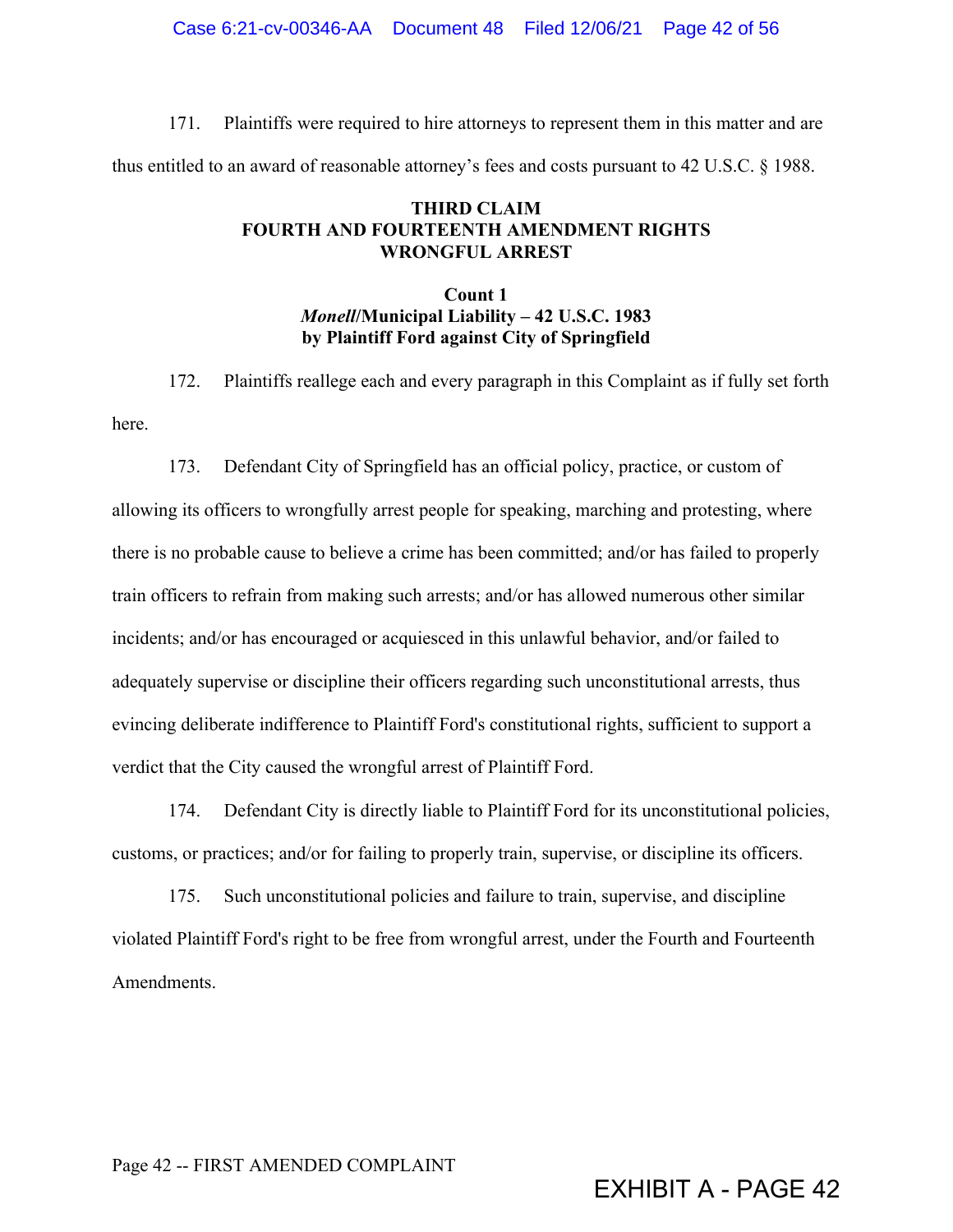176. As a direct and proximate result of the actions and omissions described in this complaint, Plaintiff Ford was wrongfully arrested, causing economic and noneconomic damages, in an amount to be determined at trial.

**177.** Plaintiff Ford was required to hire attorneys to represent him in this matter and are thus entitled to an award of reasonable attorneys' fees and costs pursuant to 42 U.S.C. § 1988.

# **Count 2 by Plaintiff Ford, against Defendants Durrant, Rappe, Garcia-Cash, and Bragg**

178. Plaintiffs restate and reallege each and every paragraph of this Complaint as if fully set forth here.

179. Defendants' conduct described in this Complaint violated the clearly established rights of Plaintiff Ford to be free from unreasonable seizure, including a right to be free from arrest or detention without reasonable suspicion or probable cause under the Fourth and Fourteenth Amendments to the U.S. Constitution.

180. The unconstitutional declaration of an "unlawful assembly" and order to disperse, described herein, formed the purported basis for the arrest of Plaintiff Ford. In addition, Defendants retaliated against the content of Mr. Ford's speech and targeted him as a known leader of Black Unity.

181. Defendant Durrant and other Defendants who assisted with the arrest of Plaintiff Ford lacked probable cause to arrest him.

182. Defendants knew or should have known that arresting Plaintiff Ford would deprive him of his rights under the Fourth and Fourteenth Amendments to the U.S. Constitution.

#### Page 43 -- FIRST AMENDED COMPLAINT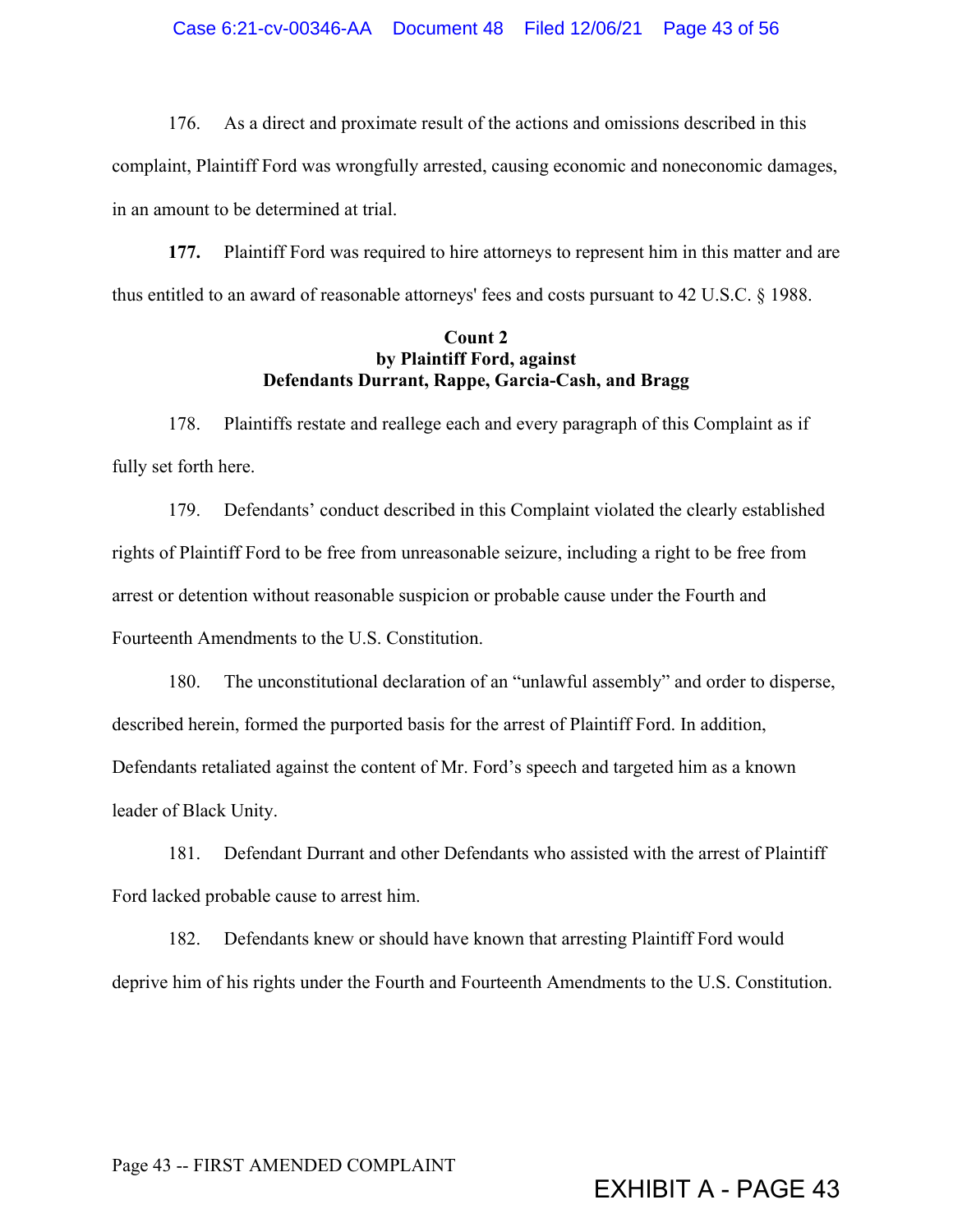### Case 6:21-cv-00346-AA Document 48 Filed 12/06/21 Page 44 of 56

183. As a direct and proximate cause of the actions described herein, Plaintiff Ford

sustained economic and noneconomic damages, including loss of liberty, all to his damage in an amount to be ascertained according to proof at trial.

184. The actions of the individual Defendants were malicious, deliberate, intentional,

and embarked upon with the knowledge of, or in conscious disregard of, the harm that would be

inflicted upon Plaintiff Ford, such that an award of punitive damages is appropriate.

185. Plaintiff Ford was required to hire attorneys to represent him in this matter and is thus entitled to an award of reasonable attorneys' fees and costs pursuant to 42 U.S.C. § 1988.

# **FOURTH CLAIM VIOLATION OF 42 U.S.C. § 1983 CONSPIRACY TO DEPRIVE CIVIL RIGHTS by all Plaintiffs, against all Individual Defendants**

186. Plaintiffs restate and reallege each and every paragraph of this Complaint as if fully set forth here.

187. By their actions in preparation for, and during, the July 29, 2020, march, the individual Defendants conspired, and acted in concert, with each other and with the Anti-BLM mob, to deprive Plaintiffs of their civil rights in violation of 42 U.S.C. § 1983.

188. The conspirators engaged in overt acts in furtherance of the conspiracy, including but not limited to the acts alleged *supra*.

189. The Defendants met and planned before the march, formulating a plan to limit and/or quell, and/or chill the marchers' First Amendment activity, and to foment the Anti-BLM harassers, who would violently interfere with BU's march and/or activities; and were engaged in a joint venture, assisting each other in the performance of the various actions described herein, lending their physical presence and support and authority of their office to each other during these events.

### Page 44 -- FIRST AMENDED COMPLAINT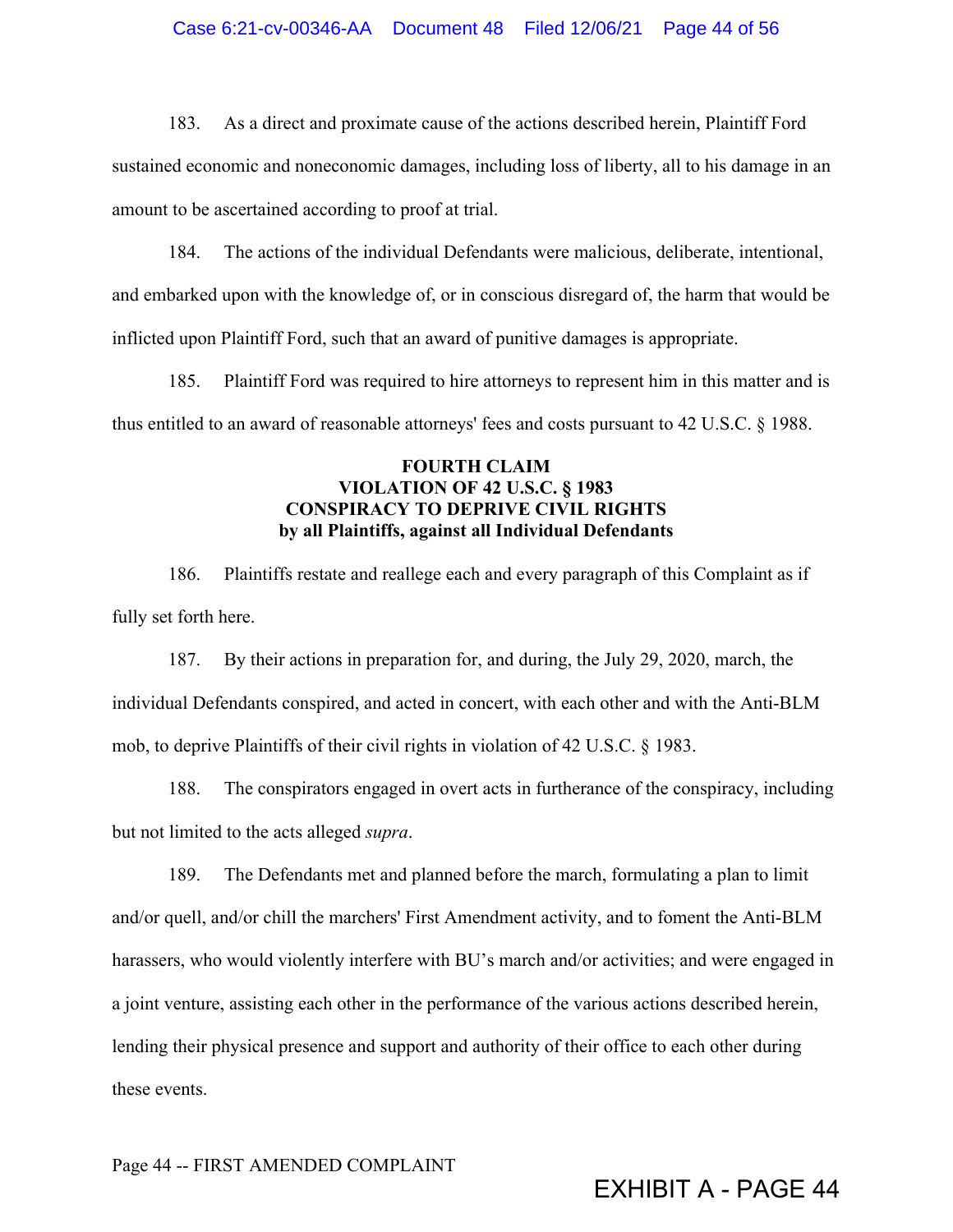### Case 6:21-cv-00346-AA Document 48 Filed 12/06/21 Page 45 of 56

190. The conspiracy targeted and harmed the Plaintiffs' rights protected under the First, Fourth, and Fourteenth Amendments, as described in detail herein.

191. The individual Defendants are liable to Plaintiffs under 42 U.S.C. § 1983 for the damages Plaintiffs sustained, as alleged herein.

192. The actions of the individual Defendants were malicious, deliberate, intentional, and embarked upon with the knowledge of, or in conscious disregard of, the harm that would be inflicted upon Plaintiffs, such that an award of punitive damages is appropriate.

193. Plaintiffs were required to hire attorneys to represent them in this matter and are thus entitled to an award of reasonable attorneys' fees and costs pursuant to 42 U.S.C. § 1988.

# **FIFTH CLAIM VIOLATION OF 42 U.S.C. § 1985(3) CONSPIRACY TO DEPRIVE CIVIL RIGHTS, BASED UPON RACE OR CLASS by all Plaintiffs, against all Individual Defendants**

194. Plaintiffs restate and reallege each and every paragraph of this Complaint as if fully set forth here.

195. By their actions in preparation for, and during, the July 29, 2020, march, the individual Defendants conspired, and acted in concert, with each other and with the Anti-BLM mob, to deprive Plaintiffs of their civil rights in violation of 42 U.S.C. § 1985(3).

196. The conspirators engaged in overt acts in furtherance of the conspiracy, including but not limited to the acts alleged *supra*.

197. This conspiracy targeted Black people, and/or their supporters, and/or abolitionists, and/or civil rights marchers, all of which groups are protected classes under 42 U.S.C. § 1985(3).

198. The Defendants entered into the conspiracy to take these actions because of animus against one or more identifiable groups -- Black activists, abolitionists, civil rights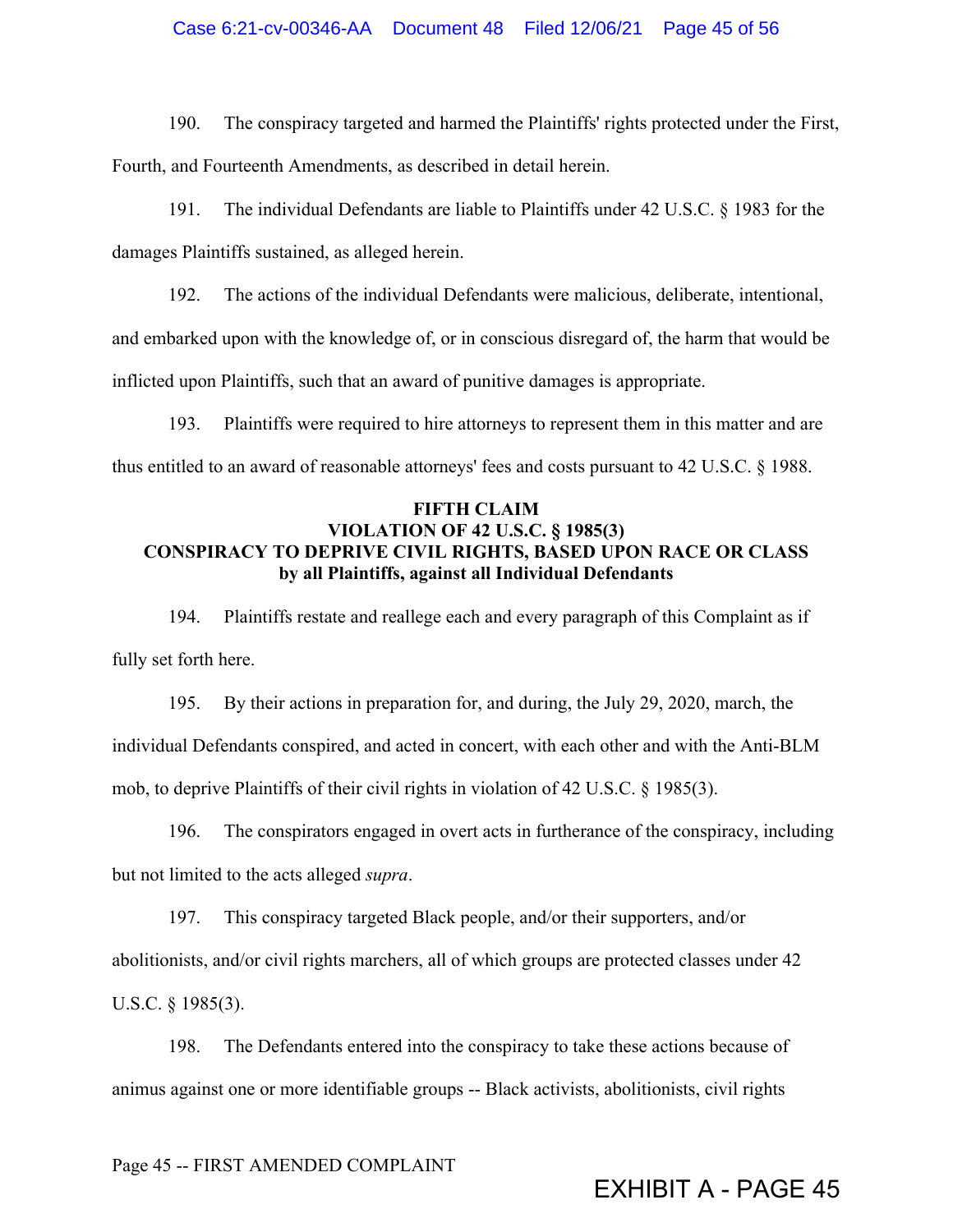#### Case 6:21-cv-00346-AA Document 48 Filed 12/06/21 Page 46 of 56

marchers, and their supporters; the Defendants had a meeting of the minds between themselves and the Anti-BLM mob; and each of the Defendants acted in concert and/or participated in, advised, supported, and/or helped advance the conspiracy, with the specific intent to cause harm to the Plaintiffs.

199. The Defendants met and planned before the march, formulating a plan to limit and/or quell, and/or chill the marchers' First Amendment activity; and were engaged in a joint venture, assisting each other in the performance of the various actions described herein, lending their physical presence and support and authority of their office to each other during these events.

200. The conspiracy targeted Plaintiffs' rights to be free from interference with their First Amendment activities, from excessive force, and from false arrest, as alleged herein, and Defendants' actions directly and unlawfully interfered with these rights.

201. In addition, as alleged *supra*, Defendants' conspiracy targeted and violently interfered with Plaintiffs' right to be free from racial violence by private parties, as protected by the Thirteenth Amendment of the United States Constitution, and in fact facilitated the Anti-BLM mob's harassment, violent assaults, and other hate crimes upon the Plaintiffs and supporters.

202. The individual Defendants are liable under § 1985(3) for Plaintiffs' noneconomic damages.

203. The actions of the individual Defendants were malicious, deliberate, intentional, and embarked upon with the knowledge of, or in conscious disregard of, the harm that would be inflicted upon Plaintiffs, such that an award of punitive damages is appropriate.

#### Page 46 -- FIRST AMENDED COMPLAINT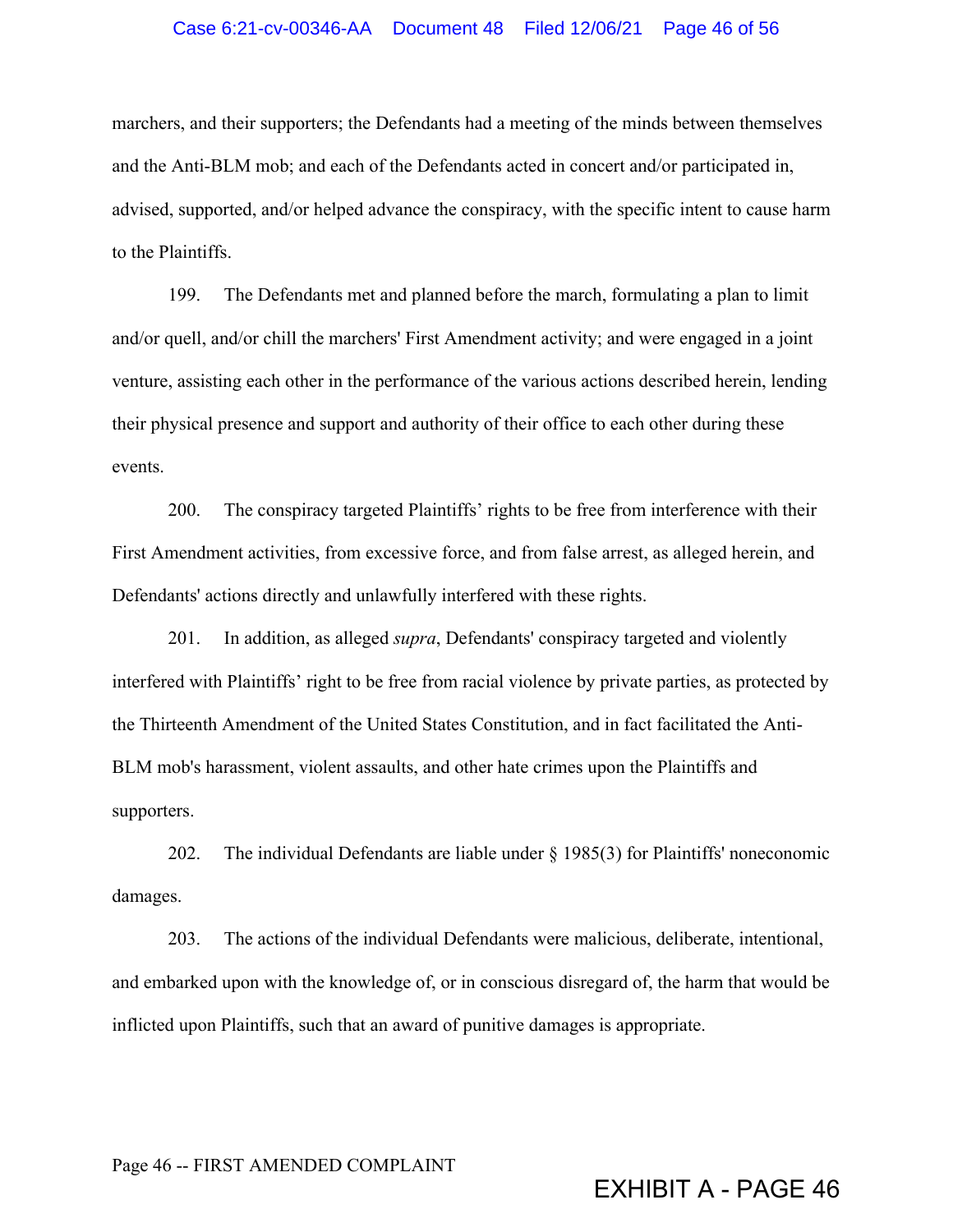204. Plaintiffs were required to hire attorneys to represent them in this matter and are thus entitled to an award of reasonable attorneys' fees and costs pursuant to 42 U.S.C. § 1988.

# **SIXTH CLAIM VIOLATION OF 42 U.S.C. § 1986 FAILURE TO PREVENT A CONSPIRACY TO DEPRIVE CIVIL RIGHTS by all Plaintiffs, against all Individual Defendants**

205. Plaintiffs restate and reallege each and every paragraph of this Complaint as if fully set forth here.

206. The individual Defendants violated 42 U.S.C. § 1986 by failing to meet their duty to prevent or aid in preventing conspiracies to deprive civil rights.

207. Defendants knew that a violation of 42 U.S.C. § 1985(3) was about to occur or was occurring, had the power to prevent or aid in preventing it, and neglected or refused to prevent or aid in preventing it.

208. Law enforcement's failure to stop unlawful violence by a Section 1985(3) conspiracy when they know it is about to occur is a quintessential Section 1986 violation.

209. As discussed in detail *supra*, the conspiracy to harm and restrain Plaintiffs' civil rights, carried out by Anti-BLM harassers as well as law enforcement, consisted of barricading, kettling, threatening violence, using violence, and arresting peaceful civil rights activists. Further, Defendants informed Thurston residents that a march was planned in the neighborhood, inciting fear and animus while also seeking the "help" of civilians to suppress and violate Plaintiffs' constitutional rights.

210. Defendants knew or should have known that such violence was planned, and could have taken actions to stop or limit that violence. Defendants willfully or negligently took no such action, and in fact the evidence shows Defendants incited and encouraged the Anti-BLM mob to engage in terrorizing violence and threats of violence.

### Page 47 -- FIRST AMENDED COMPLAINT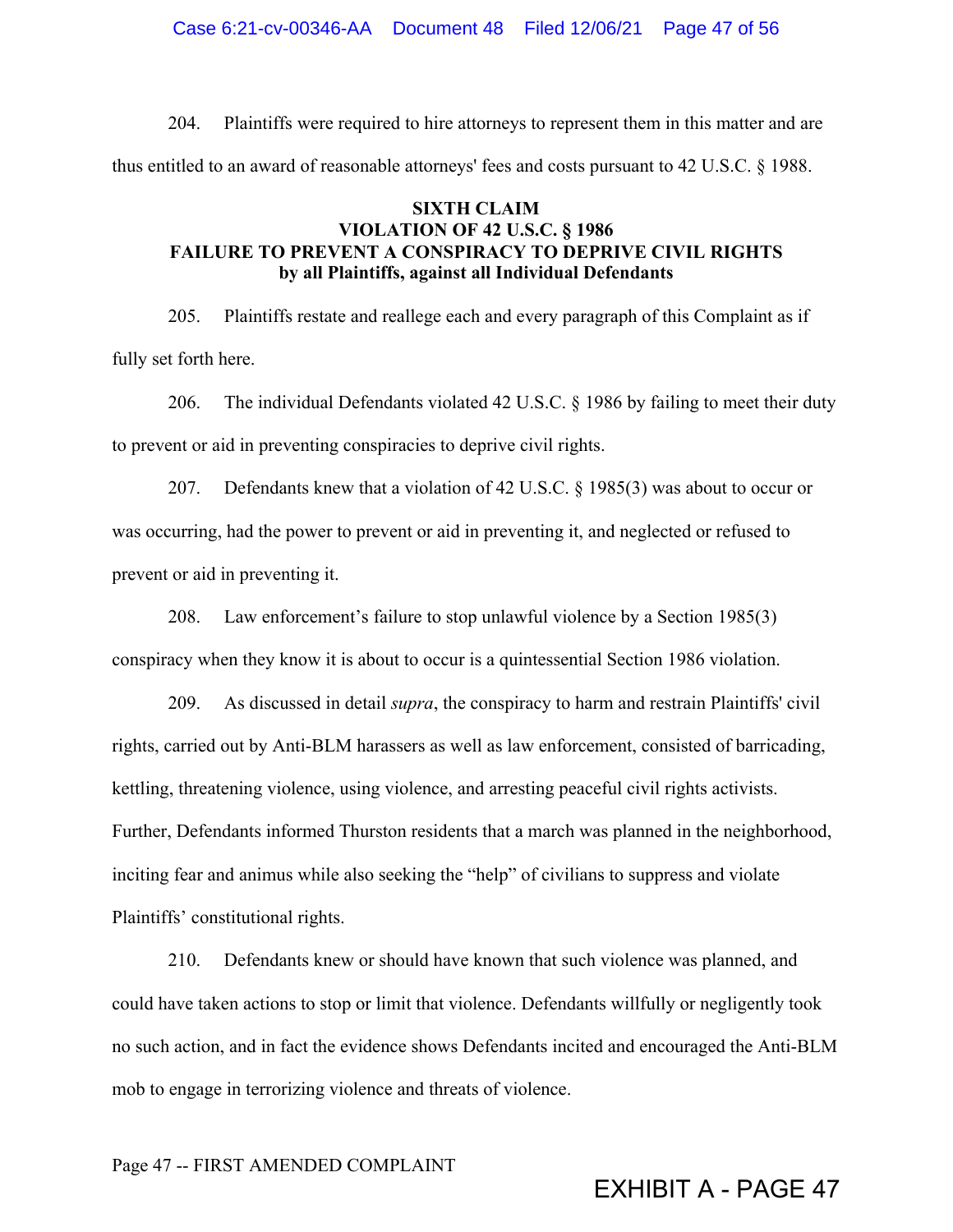### Case 6:21-cv-00346-AA Document 48 Filed 12/06/21 Page 48 of 56

211. Defendants could and should have refused to comply with unlawful orders,

refused to use force or arrest the Plaintiffs, and/or refused to order or allow officers under their command to carry out unlawful acts; and instead could and should have affirmatively ordered officers under their command to shield Plaintiffs from unlawful acts, protected Plaintiffs from the Anti-BLM mob, and/or attempted to appeal to superiors to take a different course of action.

212. As a result of Defendants' failure to prevent or aid in preventing the Section 1985 conspiracy, Plaintiffs were injured, and their rights were violated, as alleged herein, and Plaintiffs suffered noneconomic damages.

213. The individual Defendants are liable under § 1985(3) for damages.

214. The actions of the individual Defendants were malicious, deliberate, intentional, and embarked upon with the knowledge of, or in conscious disregard of, the harm that would be inflicted upon Plaintiffs, such that an award of punitive damages is appropriate.

215. Plaintiffs were required to hire attorneys to represent them in this matter and are thus entitled to an award of reasonable attorneys' fees and costs pursuant to 42 U.S.C. § 1988.

# **SEVENTH CLAIM FOR RELIEF VIOLATION OF 42 U.S.C. 1983 FOURTEENTH AMENDMENT - DUE PROCESS -- VIOLATION OF ORS 181A.250**

# **Count 1 Monell/Municipal Liability -- 42 U.S.C. § 1983 by all Plaintiffs against the City of Springfield**

216. Plaintiffs reallege each and every paragraph in this Complaint as if fully set forth here.

217. Plaintiffs assert Due Process claims under 42 U.S.C. § 1983, for violations of

Oregon Revised Statute 181A.250. That statute provides:

Page 48 -- FIRST AMENDED COMPLAINT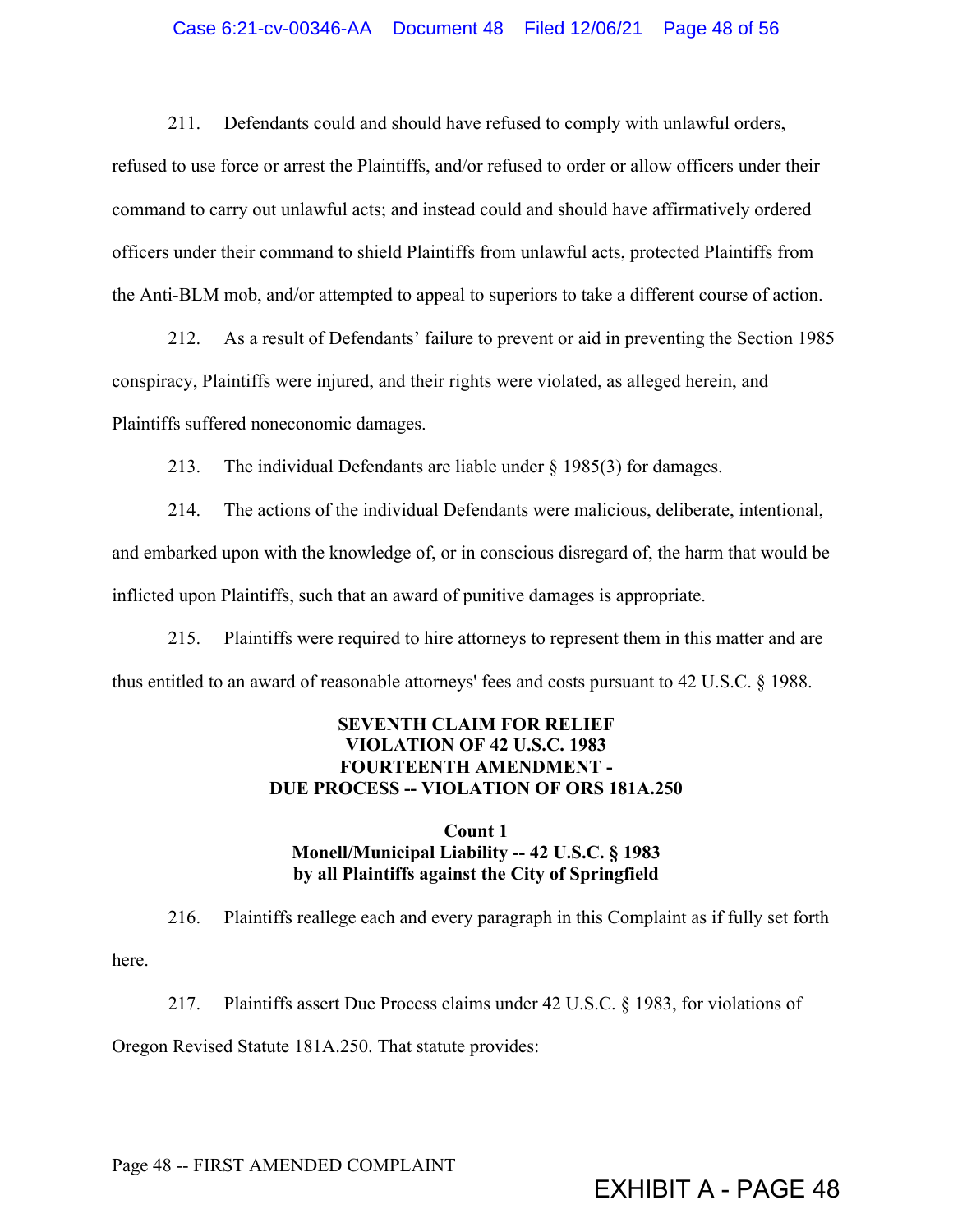No law enforcement agency, as defined in ORS 181A.010, may collect or maintain information about the political, religious or social views, associations or activities of any individual, group, association, organization, corporation, business or partnership unless such information directly relates to an investigation of criminal activities, and there are reasonable grounds to suspect the subject of the information is or may be involved in criminal conduct.

218. ORS 181A.250 creates a liberty interest, providing due process protections under the Fourteenth Amendment.

219. Defendant City of Springfield has failed to properly train its officers, agents, and employees regarding compliance with ORS 181A.250; and/or has an official practice, policy, or custom of allowing and/or ratifying violations of ORS 181A.250.

220. Defendant's employees and agents violated ORS 181A.250 by collecting and maintaining information about Plaintiffs' social and political views, associations, and activities, that was not directly related to an investigation of criminal activities, and without a reasonable suspicion that that Plaintiffs were engaging in criminal conduct.

221. Examples of the violations of ORS 181A.250, upon information and belief, include the following:

a. Based upon a video/audio recording of Defendant Burke interacting with a Black Unity member, Burke, a person whom he described as "my dispatcher," and other City of Springfield employees whose names are not known at this time (identified in this complaint as John Does) were collecting and maintaining information regarding Black Unity and its members, without the above-mentioned prerequisites. The information that was wrongfully collected and maintained included license plate numbers; the names of people "associated" with those vehicles; BU members' social and political views, associations, and activities; and social media posts regarding lawful planned protests and about concerns regarding the noose discussed *supra*.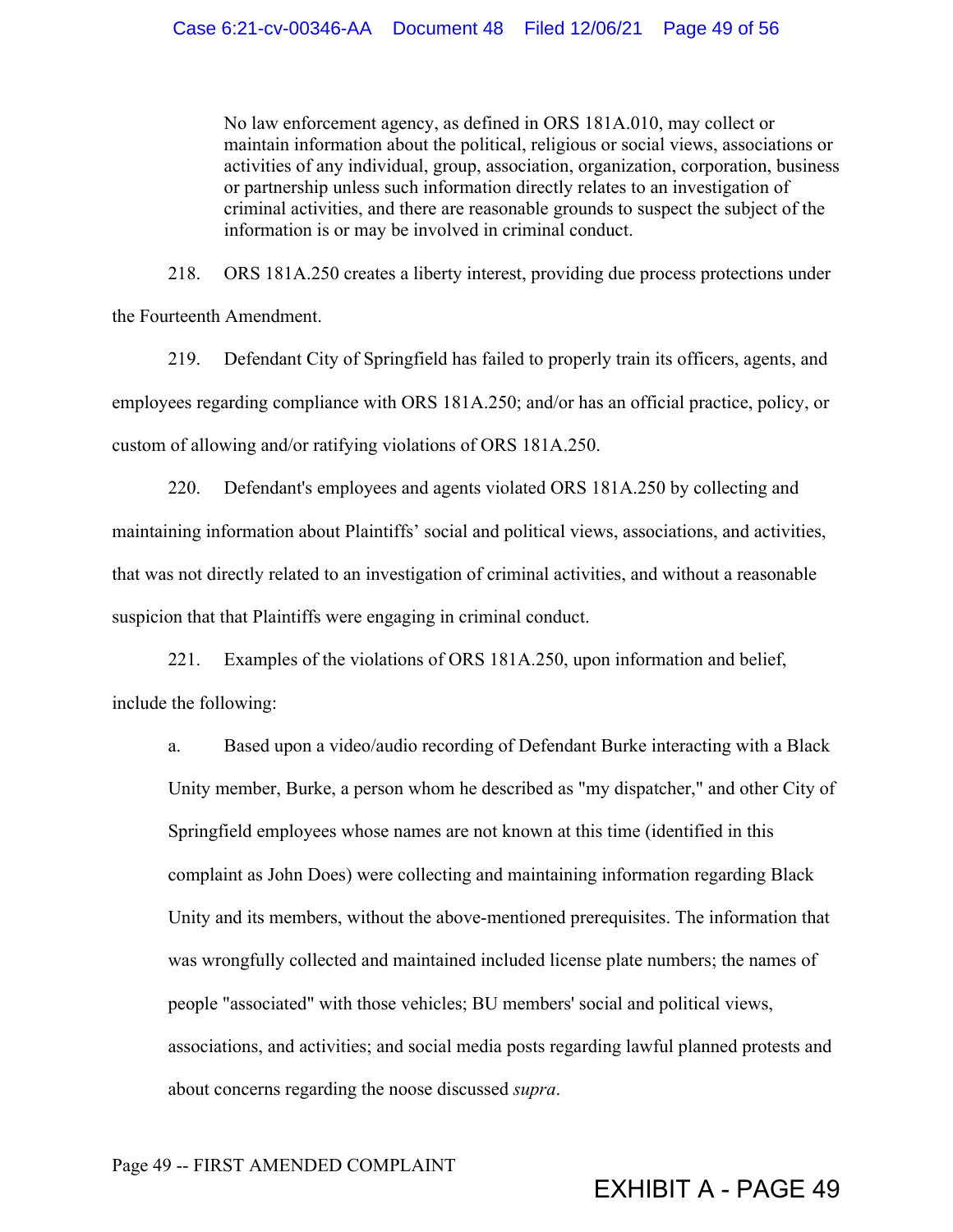b. The City's employees and agents (identified in this complaint as John Does) violated ORS 181A.250 by taking audio and video recordings of the July 29, 2020, Black Unity march, before any notice to disperse, and prior to any investigation of criminal activities, and without a reasonable suspicion that that Plaintiffs were engaging in criminal conduct.

c. The City's employees and agents (identified in this complaint as John Does) surveilled and gathered information regarding the family members of one Black Unity member, including license plate numbers and their activities, that was not directly related to an investigation of criminal activities, and without a reasonable suspicion that that that BU member or their family members were engaging in criminal conduct.

d. Defendants Lane and Weaver infiltrated Black Unity and joined the march undercover, pretending to be supporters of the march, and while doing so, collected and maintained information about Plaintiffs' social and political views, associations, and activities, that was not directly related to an investigation of criminal activities, and without a reasonable suspicion that that Plaintiffs were engaging in criminal conduct.

222. The policies, practices, and customs of Defendant City of Springfield, as well as its failure to train and supervise employees and agents, regarding ORS 181A.250, amount to deliberate indifference to the rights of Plaintiffs and caused violations of Plaintiffs' rights to due process under the laws.

223. Defendant City is directly liable to Plaintiffs for its unconstitutional policies, customs, or practices; and/or for failing to properly train, supervise, or discipline its officers.

224. As a direct and proximate result of the actions and omissions described in this complaint, Plaintiffs incurred noneconomic damages, in an amount to be determined at trial.

### Page 50 -- FIRST AMENDED COMPLAINT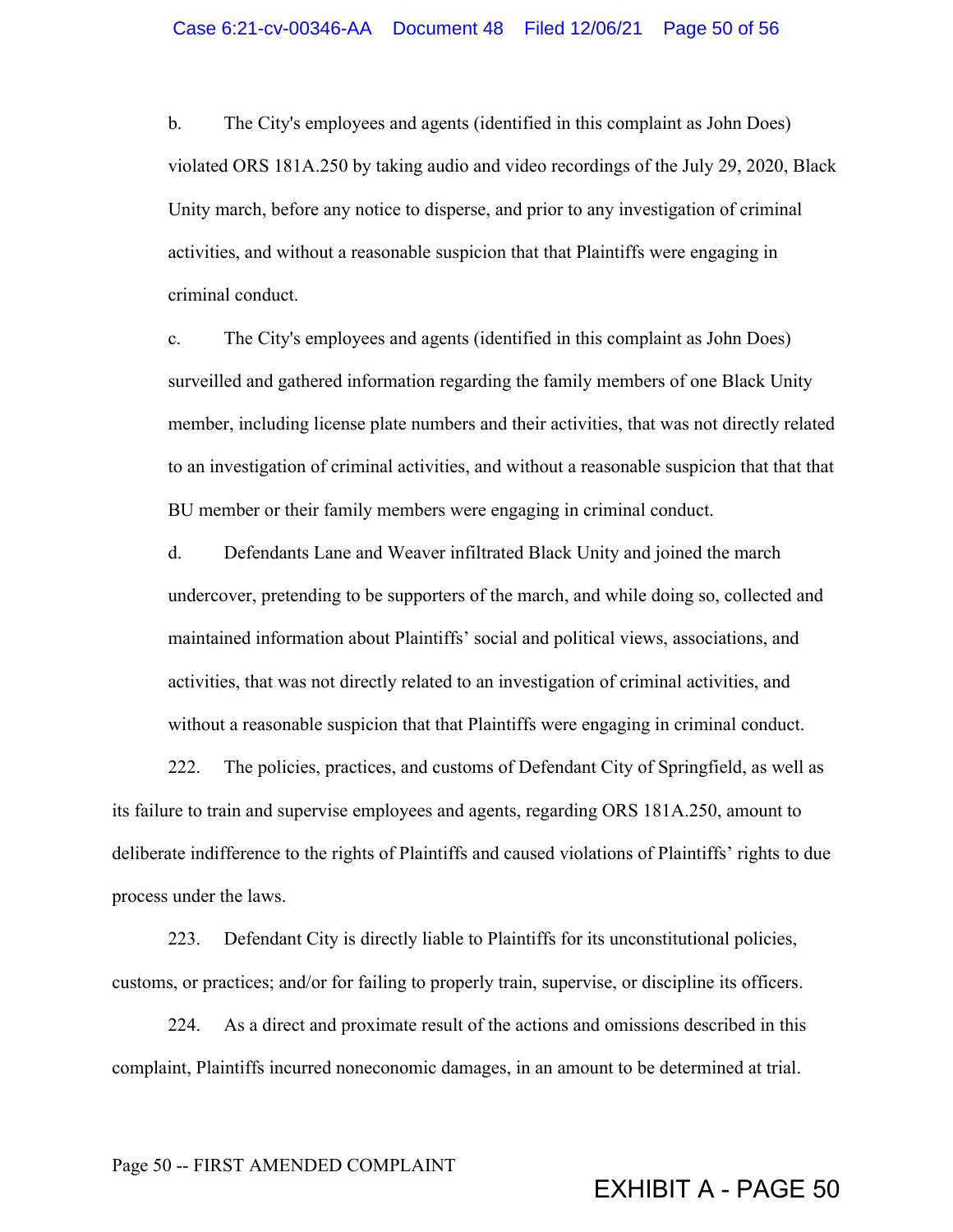225. Upon information and belief, the violations of ORS 181A.250 are ongoing and cannot be adequately remedied with money damages, and therefore injunctive relief is also appropriate, such as providing Plaintiffs with all records that were improperly gathered; destroying Defendants' copies of those records; and requiring an independent monitor to help prevent future violations of ORS 181A.250, for five years.

226. Plaintiffs were required to hire attorneys to represent them in this matter and are thus entitled to an award of reasonable attorneys' fees and costs pursuant to 42 U.S.C. § 1988.

### **Count 2 All Plaintiffs against Defendant Burke and Defendants Weaver, Lane, and John Does Number 2 through 10**

227. Plaintiffs reallege each and every paragraph in this Complaint as if fully set forth here.

228. The actions of Defendants Weaver, Lane, and John Does Number 2 through 10, described in paragraph 221, amount to deliberate indifference to the rights of Plaintiffs and caused violations of Plaintiffs' rights to due process under the laws.

229. As a direct and proximate result of the actions and omissions described in this complaint, Plaintiffs incurred noneconomic damages, in an amount to be determined at trial.

230. The actions of the individual Defendants, as described herein, were malicious, deliberate, intentional, and embarked upon with the knowledge of, or in conscious disregard of, the harm that would be inflicted against Plaintiffs. As a result of this intentional conduct, Plaintiffs are entitled to punitive damages against the individual Defendants, in an amount sufficient to punish them and to deter others from like conduct.

231. Plaintiffs were required to hire attorneys to represent them in this matter and are thus entitled to an award of reasonable attorneys' fees and costs pursuant to 42 U.S.C. § 1988.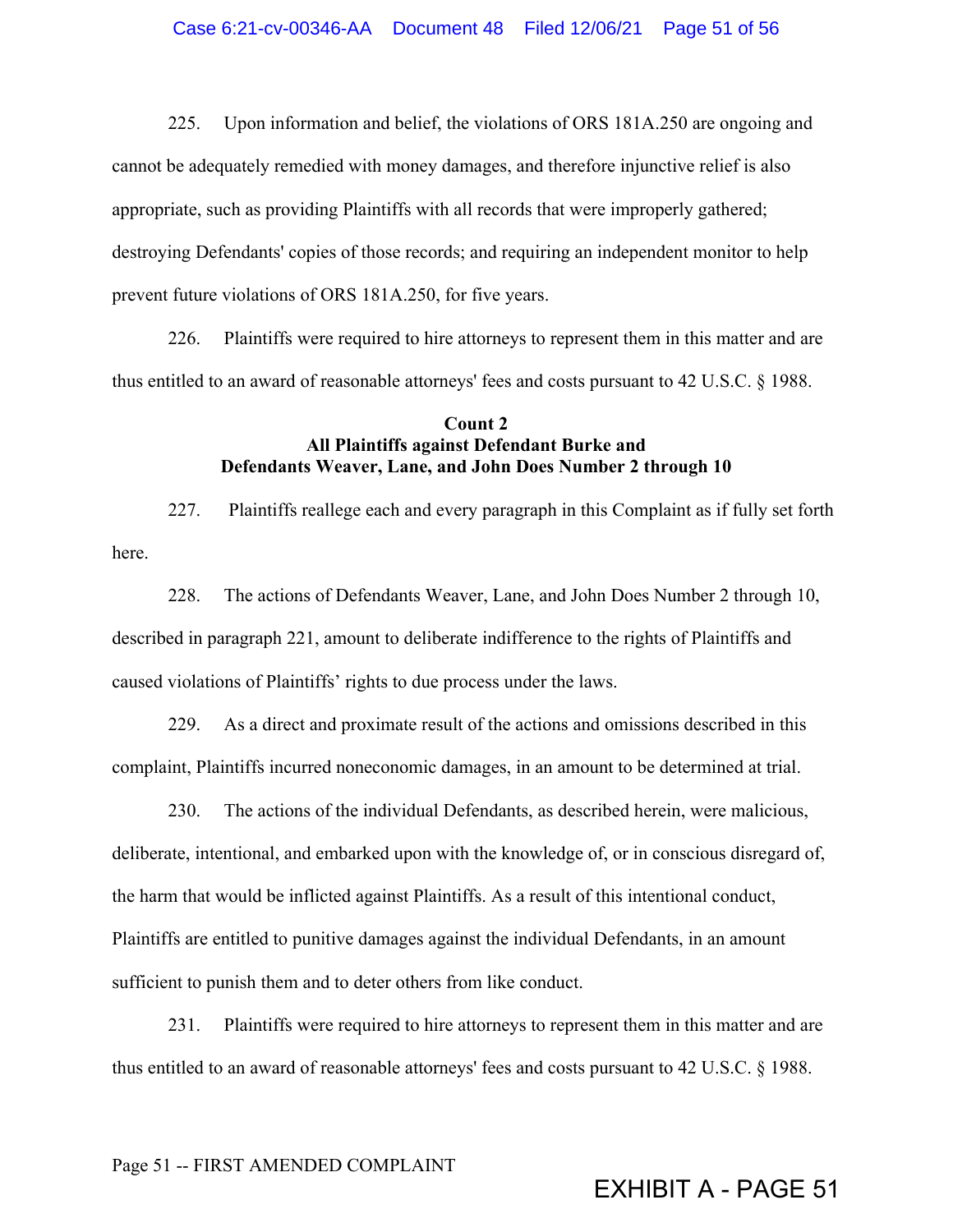# **EIGHTH CLAIM FOR RELIEF VIOLATION OF 42 U.S.C. 1983 FIRST AMENDMENT - VIEWPOINT DISCRIMINATION**

# **Count 1 Monell/Municipal Liability -- 42 U.S.C. § 1983 by all Plaintiffs against the City of Springfield**

232. Plaintiffs reallege each and every paragraph in this Complaint as if fully set forth here.

233. The acts and omissions alleged *supra*, as summarized *infra*, as well as the

additional acts and omissions set forth *infra*, constitute viewpoint discrimination, in that those acts and omissions were taken and/or adopted by each Defendant for purposes of discriminating on account of the message the Plaintiffs were trying to convey.

- 234. The discriminatory acts and omissions include the following:
- a. Barricading Plaintiffs' route and "kettling" the marchers;
- b. Failing to investigate and failure to enforce the law against counter-protesters who were harassing, threatening, and assaulting the Plaintiffs;
- c. Surveillance and collection of data regarding Plaintiffs' lawful activities;
- d. Infiltration of the march with undercover officers;
- e. Declaration of an unlawful assembly;
- f. Threats of arrest;
- g. Threats of force; and
- h. Excessive force.

235. Defendant City of Springfield has failed to properly train its officers, agents, and employees on how to constitutionally respond to marches and protests; and/or has an official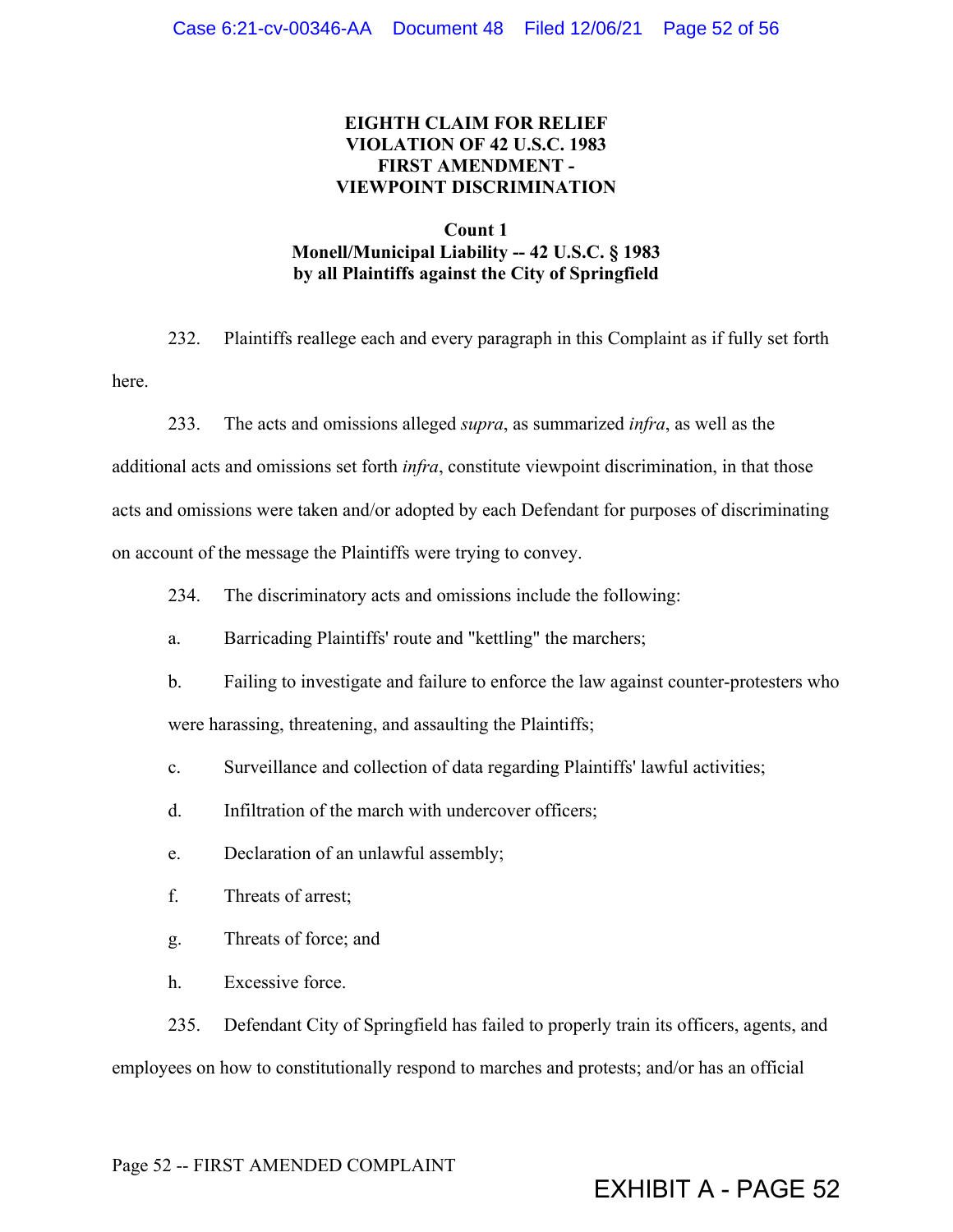### Case 6:21-cv-00346-AA Document 48 Filed 12/06/21 Page 53 of 56

practice, policy, or custom of allowing and/or ratifying unconstitutional viewpoint discrimination in response to marches and protests. The City of Springfield has arbitrarily declared marches and protests and other activity protected by the First Amendment to be "unlawful assemblies," and has allowed individual officers to do so, based on their own personal political opinions and/or the degree in which they are offended by the opinions of protestors (particularly abolitionists) and to interfere with marches and protests when an SPD officer disagrees with the viewpoint of those First Amendment activities.

236. The policies, practices, and customs of Defendant City of Springfield, as well as its failure to train and supervise employees and agents, regarding these practices, amount to deliberate indifference to the rights of Plaintiffs and caused violations of Plaintiffs' rights to equal protection under the laws and freedom of speech.

237. Defendant City is directly liable to Plaintiffs for its unconstitutional policies, customs, or practices; and/or for failing to properly train, supervise, or discipline its officers.

238. As a direct and proximate result of the actions and omissions described in this complaint, Plaintiffs incurred noneconomic damages, in an amount to be determined at trial.

239. Plaintiffs were required to hire attorneys to represent them in this matter and are thus entitled to an award of reasonable attorneys' fees and costs pursuant to 42 U.S.C. § 1988.

# **Count 2 by All Plaintiffs against all Individual Defendants**

240. Plaintiffs restate and reallege each and every paragraph of this Complaint as if fully set forth here.

241. By their actions as described herein, each of the individual Defendants, under color of statute, ordinance, regulation, custom, or order, subjected all Plaintiffs to the deprivation of rights, privileges, or immunities secured by the Constitution, namely, Plaintiffs' First

### Page 53 -- FIRST AMENDED COMPLAINT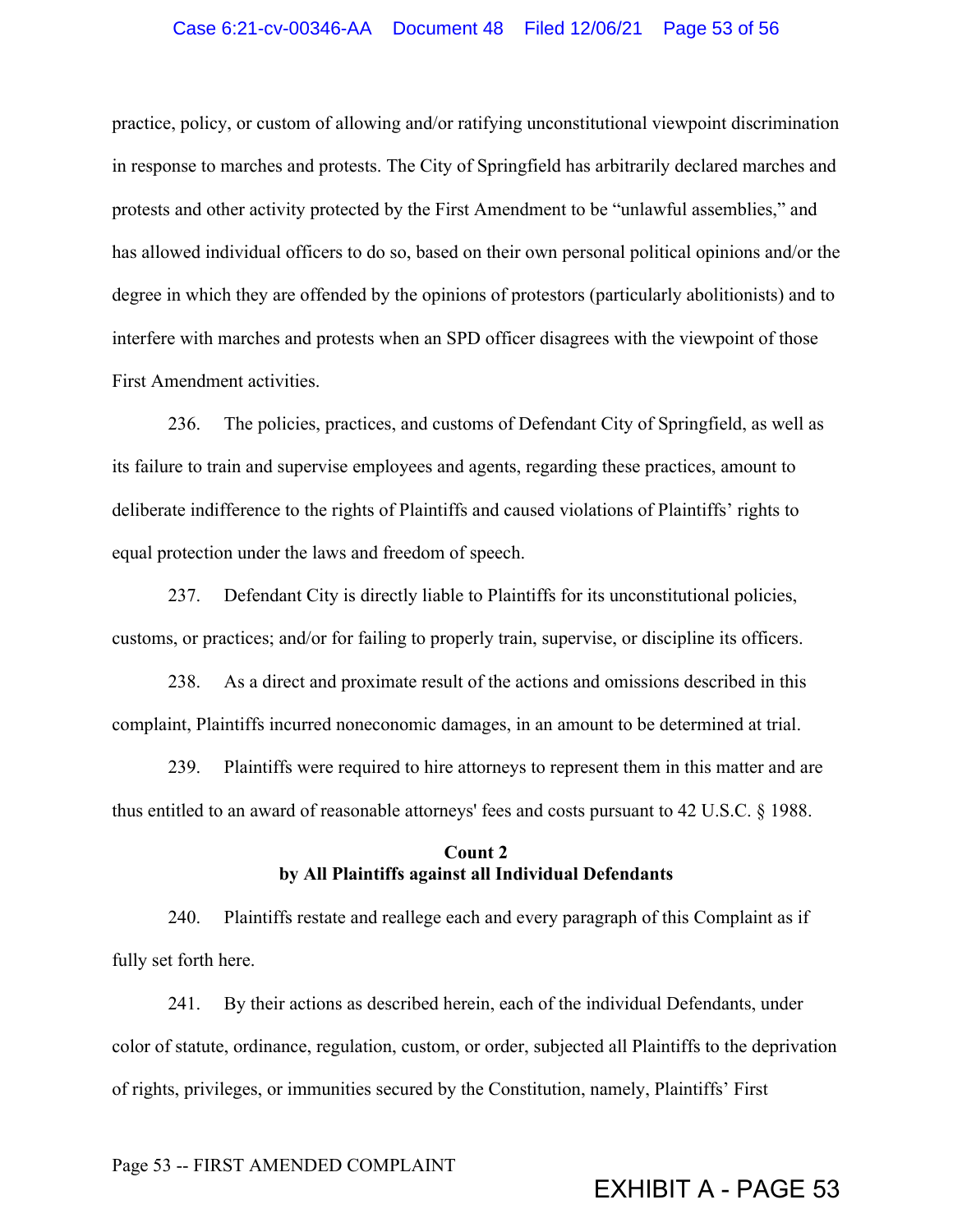### Case 6:21-cv-00346-AA Document 48 Filed 12/06/21 Page 54 of 56

Amendment rights to assemble, protest against racism, call for abolition, and other political expression, and present grievances against the government.

242. As a direct and proximate cause of the actions described herein, Plaintiffs sustained noneconomic damages in an amount to be ascertained according to proof at trial.

243. The actions of the individual Defendants, as described herein, were malicious, deliberate, intentional, and embarked upon with the knowledge of, or in conscious disregard of, the harm that would be inflicted against Plaintiffs. As a result of this intentional conduct, Plaintiffs are entitled to punitive damages against the individual Defendants, in an amount sufficient to punish them and to deter others from like conduct.

244. Plaintiffs were required to hire attorneys to represent them in this matter and are thus entitled to an award of reasonable attorney's fees and costs pursuant to 42 U.S.C. § 1988.

#### **RELIEF REQUESTED**

Plaintiffs respectfully request that this Court:

(a) Exercise jurisdiction over Plaintiffs' claims and grant each of them a jury trial;

 (b) Award Plaintiffs economic and non-economic damages, in an amount to be ascertained according to proof, and interest on said sums from the date of judgment;

 (c) Award Plaintiffs punitive damages against the individual Defendants in an amount sufficient to punish them and deter others from like conduct;

 (d) Award Plaintiffs' reasonable attorney's fees and costs as provided by 42 U.S.C. § 1988; and

 (h) Based upon the pattern of misconduct displayed by City of Springfield and its officers as alleged herein, grant the following declaratory and injunctive relief:

### Page 54 -- FIRST AMENDED COMPLAINT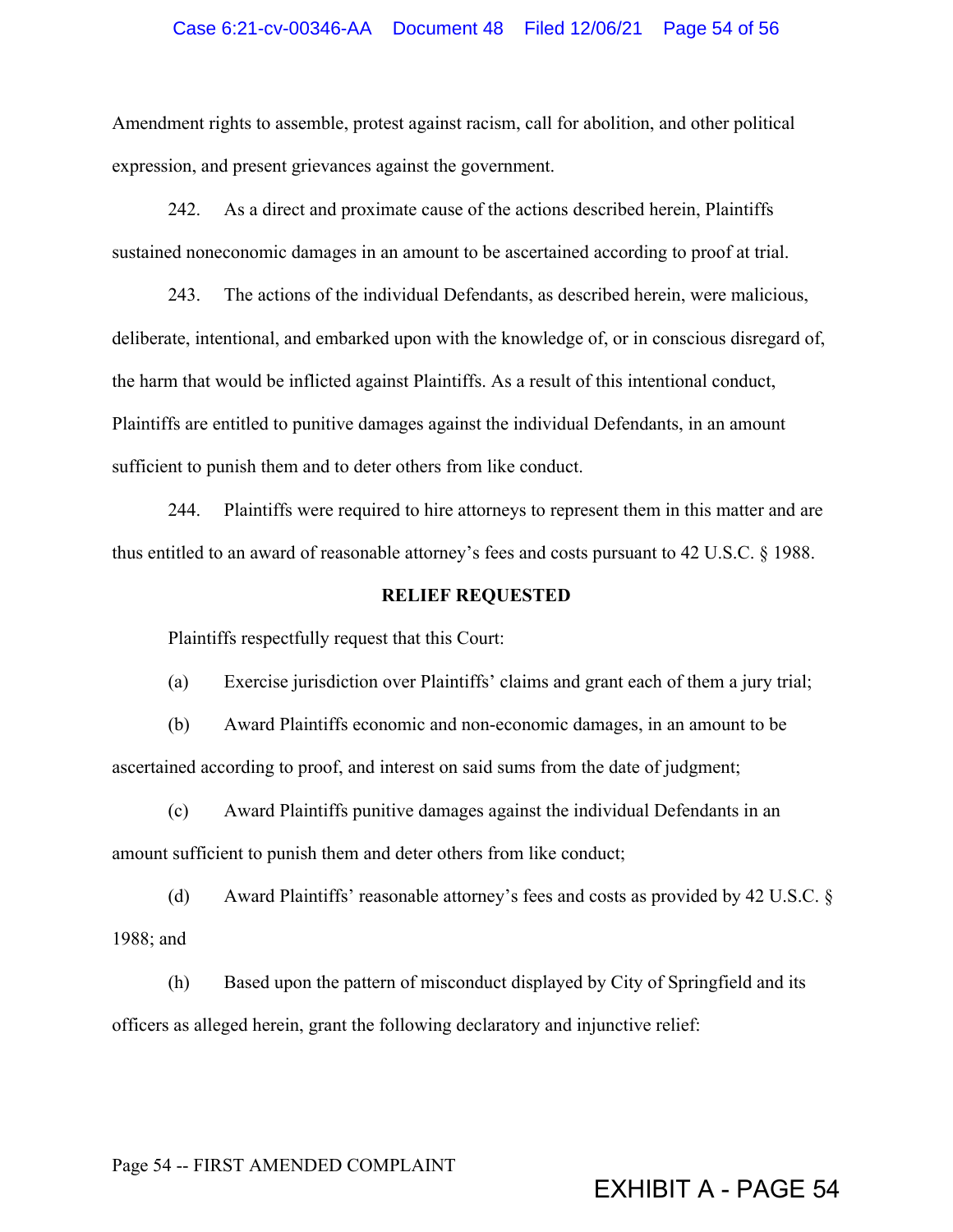(1) order a five-year plan<sup>18</sup> to reform the Springfield police department, including the implementation of an independent monitor to oversee and address systemic racism, failures within the recruitment, hiring, training, promotion, supervision and disciplinary practices that result in civil rights violations;

 (2) mandate community policing reforms; including emphasis on impartial policing, and investigation and enforcement of hate crimes; and

 (3) mandate use of force policy reforms, including but not limited to banning the use of force against nonviolent people exercising constitutional rights as well as adequate training regarding the constitutional rights of the people to assemble and exercise those rights.

 (4) provide Plaintiffs with all records that were improperly gathered and destroy Defendants' copies of those records.

 (i) Grant Plaintiffs such other and further relief as this Court deems just and appropriate.

DATED: XXX, 2021.

 /s/ Lauren Regan Lauren Regan, OSB # 970878 Email: lregan@cldc.org

 /s/ Marianne Dugan Marianne Dugan, OSB # 932563 Email: mdugan@cldc.org

 /s/ Sarah Alvarez Sarah Alvarez, OSB # 182999 Email: salvarez@cldc.org

<sup>18</sup> Such relief has been ordered in other lawsuits against police departments. *See,* e.g., http://chicagopoliceconsentdecree.org/wp-content/uploads/2018/09/Illinois-v.-Chicago-Final-Consent-Decree-with-signatures.pdf.